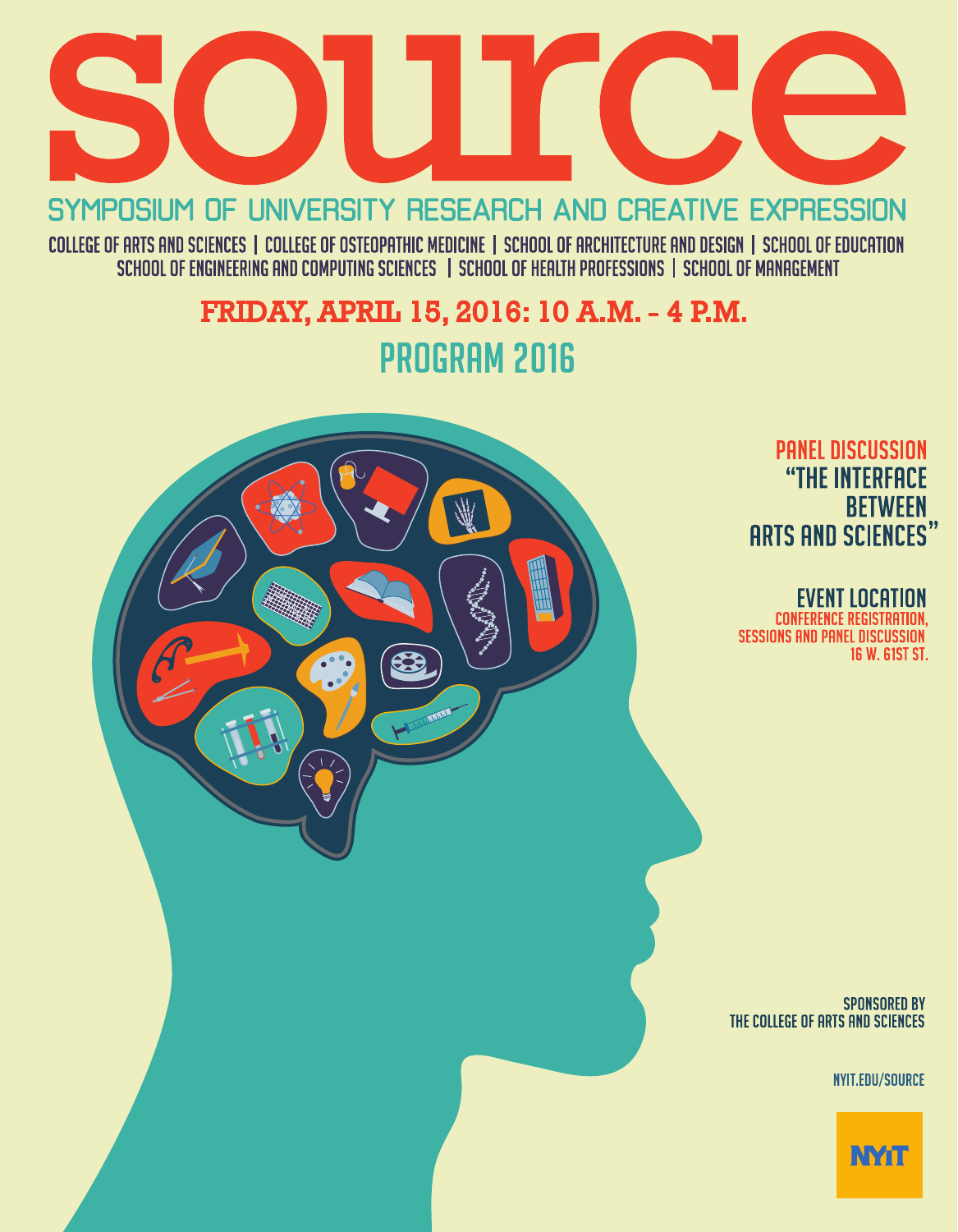# **Symposium on University Research and Creative Expression (SOURCE) 2016**

# **New York Institute of Technology**

Dear NYIT Faculty, Staff, Students, and Friends:

Welcome to the Thirteenth Annual SOURCE of NYIT!

Creative expression and research with faculty members have become integral parts of a student's educational experience at New York Institute of Technology. The SOURCE is intended to provide a unique opportunity for students to present their research and creative scholarly work in collaboration with their faculty members and mentors. The SOURCE also generates a common ground for interdepartmental, interschool, and interdisciplinary communication.

I am very pleased to inform you that 44 abstracts were accepted for presentation and more than 123 undergraduate and graduate students of NYIT, representing almost all campuses, schools and colleges, have authored or co-authored these abstracts. The depth and breadth of the projects are strong indications of the quality of our teaching and learning at NYIT. I would like to take this opportunity to congratulate all the students for their academic excellence at NYIT.

Many individuals in the NYIT community have worked on the event diligently to make it a success. I would like to extend a very special thank you to all the students, faculty, administrators and volunteers who assisted with the preparation, management, and operation of SOURCE.

Sincerely,

Dr. Roger Yu, Chair SOURCE Committee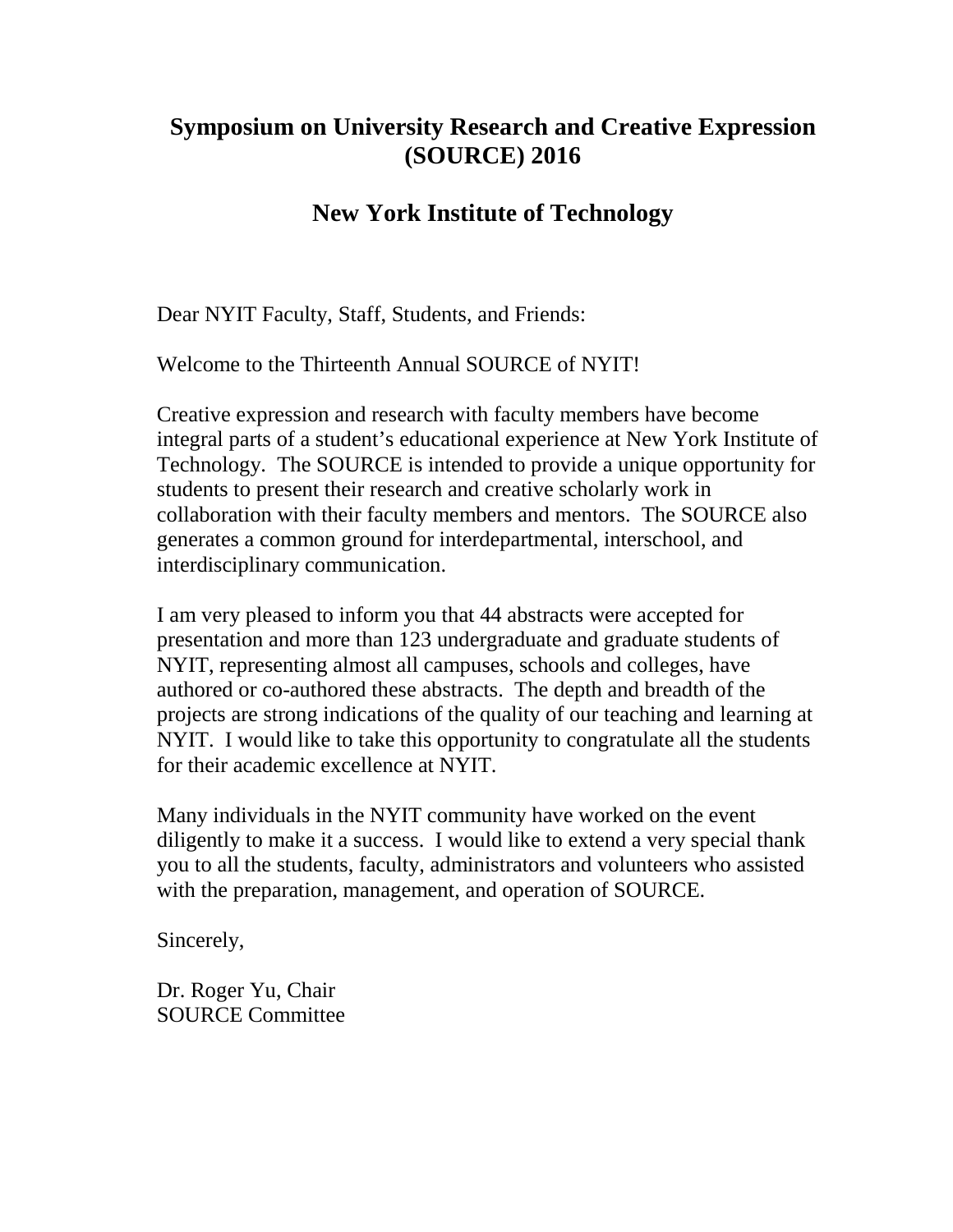| <b>Symposium on University Research and Creative Expression (SOURCE) 2016</b><br>Program |                                                                                                                                                                                                                                                                                                                                                                                                                                                                                                                                                       |
|------------------------------------------------------------------------------------------|-------------------------------------------------------------------------------------------------------------------------------------------------------------------------------------------------------------------------------------------------------------------------------------------------------------------------------------------------------------------------------------------------------------------------------------------------------------------------------------------------------------------------------------------------------|
| $10 - 10:20$ a.m.                                                                        | <b>REGISTRATION and BREAKFAST</b><br>16 W. 61st St., 11 <sup>th</sup> floor                                                                                                                                                                                                                                                                                                                                                                                                                                                                           |
| 10:30 - 11:30 a.m.                                                                       | <b>EXHIBITION HALL</b><br>16 W. 61st St., 11 <sup>th</sup> floor                                                                                                                                                                                                                                                                                                                                                                                                                                                                                      |
| $11:30 - 11:45$ a.m.                                                                     | <b>LUNCH</b><br>16 W. 61st St., 11 <sup>th</sup> floor                                                                                                                                                                                                                                                                                                                                                                                                                                                                                                |
| 11:45 a.m. - 12:45 p.m.                                                                  | <b>PANEL DISCUSSION</b><br>"The Interface Between Arts and Sciences"<br>Keynote: Ahna Skop, Associate Professor of Genetics & Life Sciences Communication,<br>University of Wisconsin-Madison, "Too Creative for Science?"<br>Respondents: Kevin LaGrandeur, Professor, English, NYIT; Terry Nauheim, Associate Professor & Chair,<br>Fine Arts, NYIT; Ana Petrovic, Panel Moderator, Assistant Professor, Life Sciences, NYIT;<br>Mathew Ford, Assistant Professor, Architecture & Design, NYIT<br>16 W. 61st St., 11 <sup>th</sup> floor auditorium |
| $1 - 3$ p.m.                                                                             | <b>BREAKOUT SESSIONS</b><br>16 W. 61st St., multiple room locations                                                                                                                                                                                                                                                                                                                                                                                                                                                                                   |
| $3:30 - 4$ p.m.                                                                          | REMARKS, CERTIFICATE PRESENTATION, GROUP PHOTO<br><b>NYIT President Edward Guiliano</b><br>16 W. 61st St., 11 <sup>th</sup> floor auditorium                                                                                                                                                                                                                                                                                                                                                                                                          |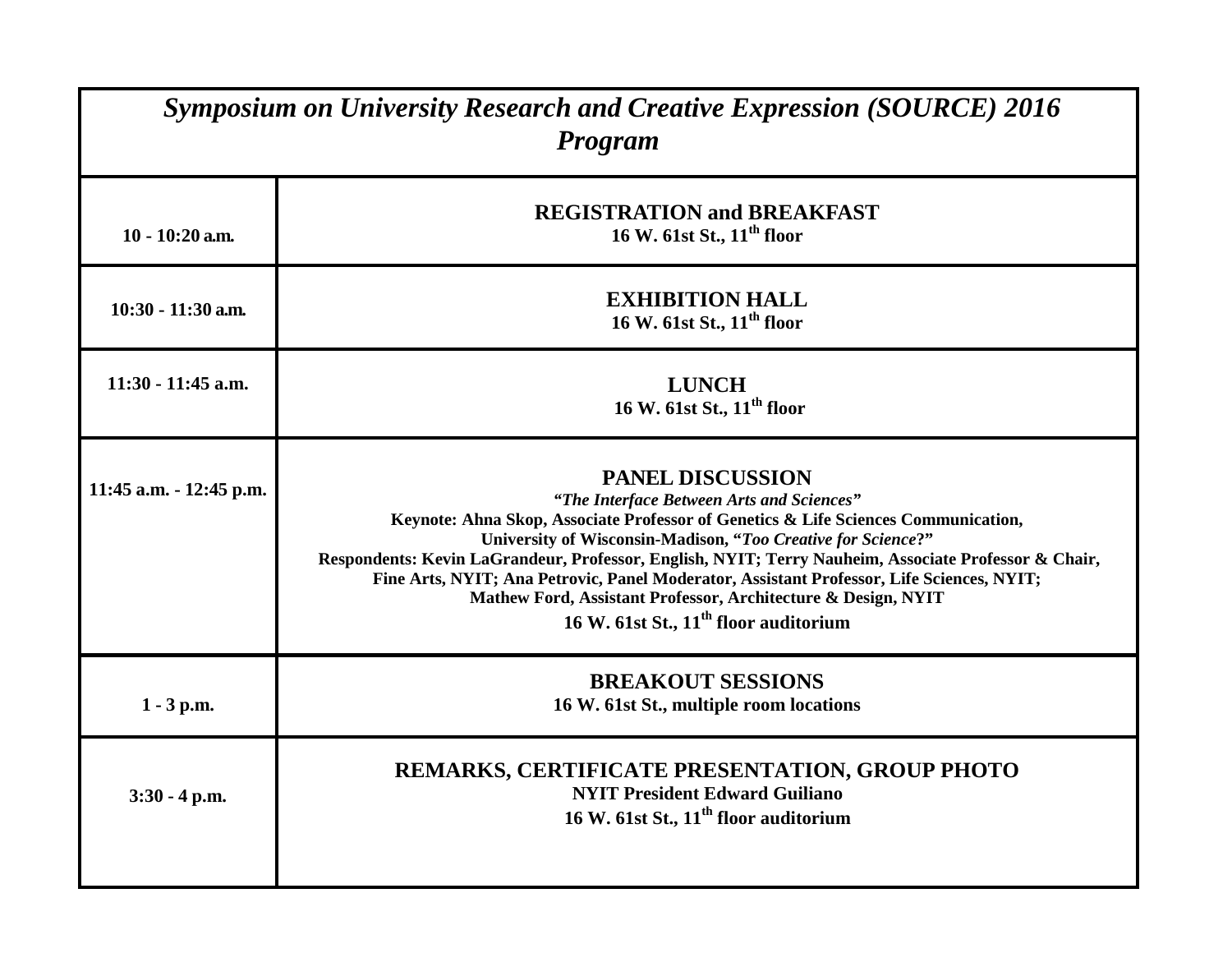| <b>Breakout</b><br><b>Sessions</b><br>$1 - 2 p.m.$ | 7th Floor<br><b>Room 723</b><br><b>Moderator:</b><br><b>Blair Hoplight</b>                                                | 8th Floor<br><b>Room 822</b><br><b>Moderator:</b><br><b>Kevin LaGrandeur</b>            | 10th Floor<br><b>Room 1026</b><br><b>Moderator:</b><br><b>Terry Nauheim</b>                                 |
|----------------------------------------------------|---------------------------------------------------------------------------------------------------------------------------|-----------------------------------------------------------------------------------------|-------------------------------------------------------------------------------------------------------------|
| 1 p.m.                                             | "ChemBioDraw 14 Graphic Art Software:<br>Construction of 2D Images of Right-Handed<br><b>B-DNA Microarray Prototypes"</b> | "Better Higher Level Education<br>in the United States"                                 | "The Chinese Consumers' Perception Affecting<br>Behavior Intention to Use Mobile Education<br>Applications" |
|                                                    | Nabila Siddiqui, Jess Chacko                                                                                              | Tiffany Montoya, Ana Robakidze,<br>Xiaoyue Che                                          | En Li                                                                                                       |
| $1:15$ p.m.                                        | "Major Factors that affect Stress Levels"                                                                                 | "Darknets:<br>Crime and Warfare in the Cyber Space"                                     | "Rolling at NYIT"                                                                                           |
|                                                    | Ashley Butera, Michael Chimenti,<br>Ryan Brunet, Disha Devdas, Dixon Marble                                               | <b>Rafael Martinez</b>                                                                  | Yiqun (Richard) Li                                                                                          |
| 1:30 p.m.                                          | "Student Sleep and Impulsive Behavior"                                                                                    | "Tetra Hand"                                                                            | "Analysis on WordPress"                                                                                     |
|                                                    | James Kelly, Jonathan Costa,<br>Josephine Santagata,<br>Alfredo Vasquez, Jiaye Yao                                        | <b>Steven Patrikis</b>                                                                  | Suhail Rafiuddin                                                                                            |
| 1:45 p.m.                                          | "Perception of Tattoos in the Workplace"                                                                                  | "College Debt:<br>Analyzing Investment in Education in the<br>United States of America" | "Texting While Walking"                                                                                     |
|                                                    | Kelli Walter, Michael O'Hora,<br>Alexander Seltzer,<br>Patrick Bonacum, Robert Fiato                                      | Ana Robakidze                                                                           | Tiy-Chereigna Neufville, Ai-Lin Tung,<br>Rebecca Helene Liwer, Joji Kusunoki,<br>Sophie Durand              |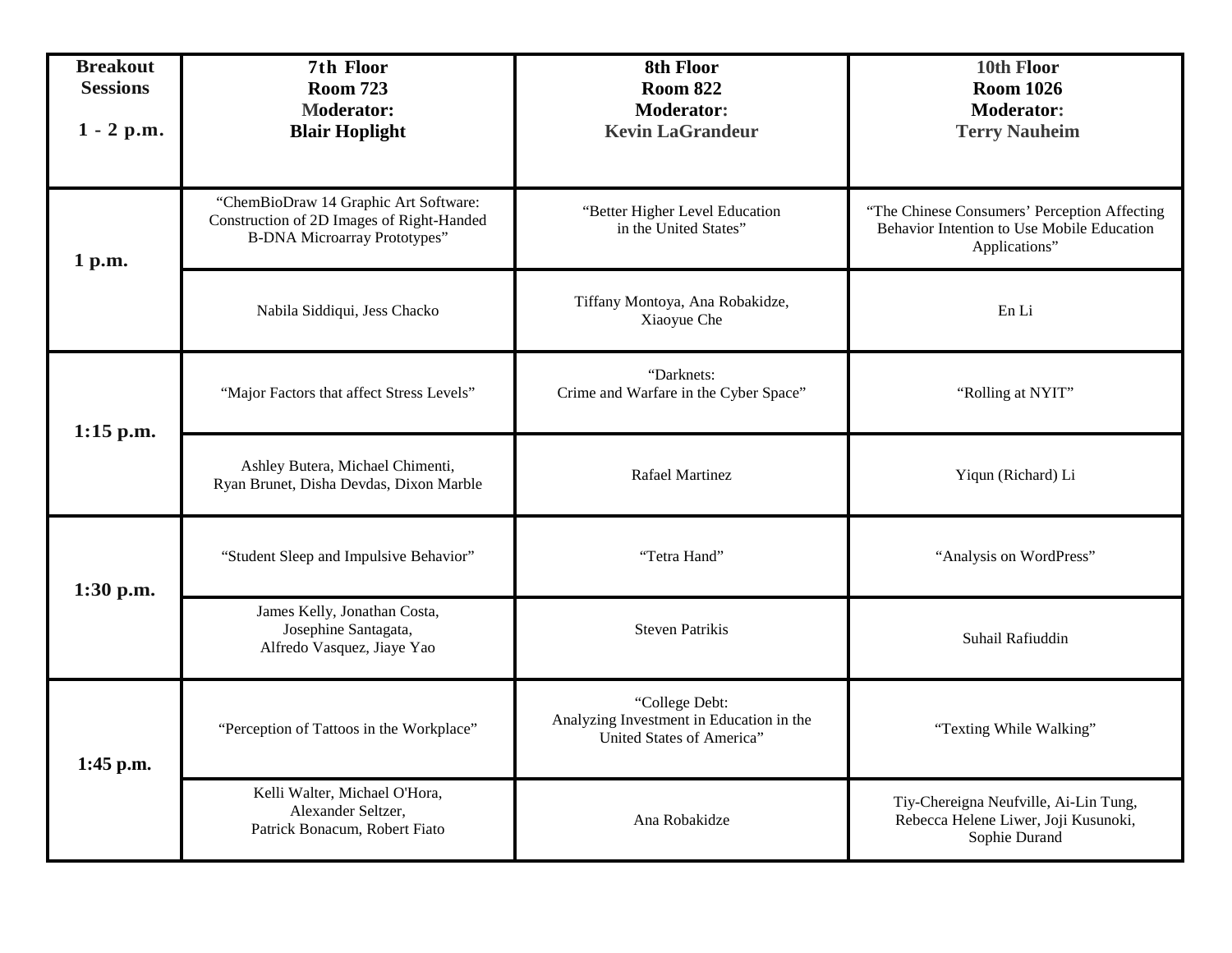| <b>Breakout</b><br><b>Sessions</b><br>$2 - 3 p.m.$ | 7th Floor<br><b>Room 723</b><br><b>Moderator:</b><br><b>Blair Hoplight</b>                                                                                                                                    | 8th Floor<br><b>Room 822</b><br><b>Moderator:</b><br><b>Kevin LaGrandeur</b>         | 10th Floor<br><b>Room 1026</b><br><b>Moderator:</b><br><b>Terry Nauheim</b>                                                       |
|----------------------------------------------------|---------------------------------------------------------------------------------------------------------------------------------------------------------------------------------------------------------------|--------------------------------------------------------------------------------------|-----------------------------------------------------------------------------------------------------------------------------------|
| 2 p.m.                                             | "The Role of Name Discrimination in<br>Job Procurement"                                                                                                                                                       | "Creating a Safe and Secured USB Manager"                                            | Starbucks's Coffee Commercial,<br>"Bringing Friends Together" and<br>Metro Cafe's Coffee Commercial,<br>"Metro Café Wakes You Up" |
|                                                    | Jeanine Masih, Jenna Campanella,<br>Jessica Arguera,<br>Alonzo Paulino, Palak Golwala                                                                                                                         | Zecheng Wang, Yangu Zhou, Shi Yuxuan,<br>Ren Xudong, Qiao Zhu                        | Pakkaporn Chatthaworn, Tomader Alrehaili,<br>Delphine Maillot, Yasmeen Hejazi                                                     |
| 2:15 p.m.                                          | "Traditional vs. Online Dating"                                                                                                                                                                               | "Targeted Advertising and Demand Side Platform:<br>Who is Peeping into Our Privacy?" | "The Zero-Sum Game:<br>A Feminist Perspective"                                                                                    |
|                                                    | Kesi Goree, Angelica Rakowicz, Amit Patel,<br>Muqadas Babar, Rainelly Abreu                                                                                                                                   | Peidi Xu, Peng Huang, Biao Huang                                                     | Maylan Studart                                                                                                                    |
| 2:30 p.m.                                          | "Identification of Cancer Associated Missense<br>Mutations that relate to Colorectal Cancer in<br>Caspase-7 & Lung Cancer in Caspase-6 and their<br>Potential Impacts on Cancer Progression<br>and Treatment" | "Guarding Chinese Internet Wallet"                                                   | VR Film Project "Tree of Life"                                                                                                    |
|                                                    | Marwan Hamed, Sharif Zaher                                                                                                                                                                                    | Liliang Chen, Siyuan Tang                                                            | Yifeng Miao, Duo Wang, Linjie Xia                                                                                                 |
| $2:45$ p.m.                                        | "Effects of Video Games<br>and Aggressive Behavior"                                                                                                                                                           | "Improving Daily Life with Big Data:<br>Make the Taxi System More Efficient"         | "Parametric Design:<br>An Architectural Forthcoming"                                                                              |
|                                                    | Thomas Znack, Theodore Hamlin,<br>Katie Hudson, Timothy Milligan                                                                                                                                              | Yuchen Pang, Zhicheng Jin, Qiang Luo, Di Hu                                          | Nicholas Soniprasad                                                                                                               |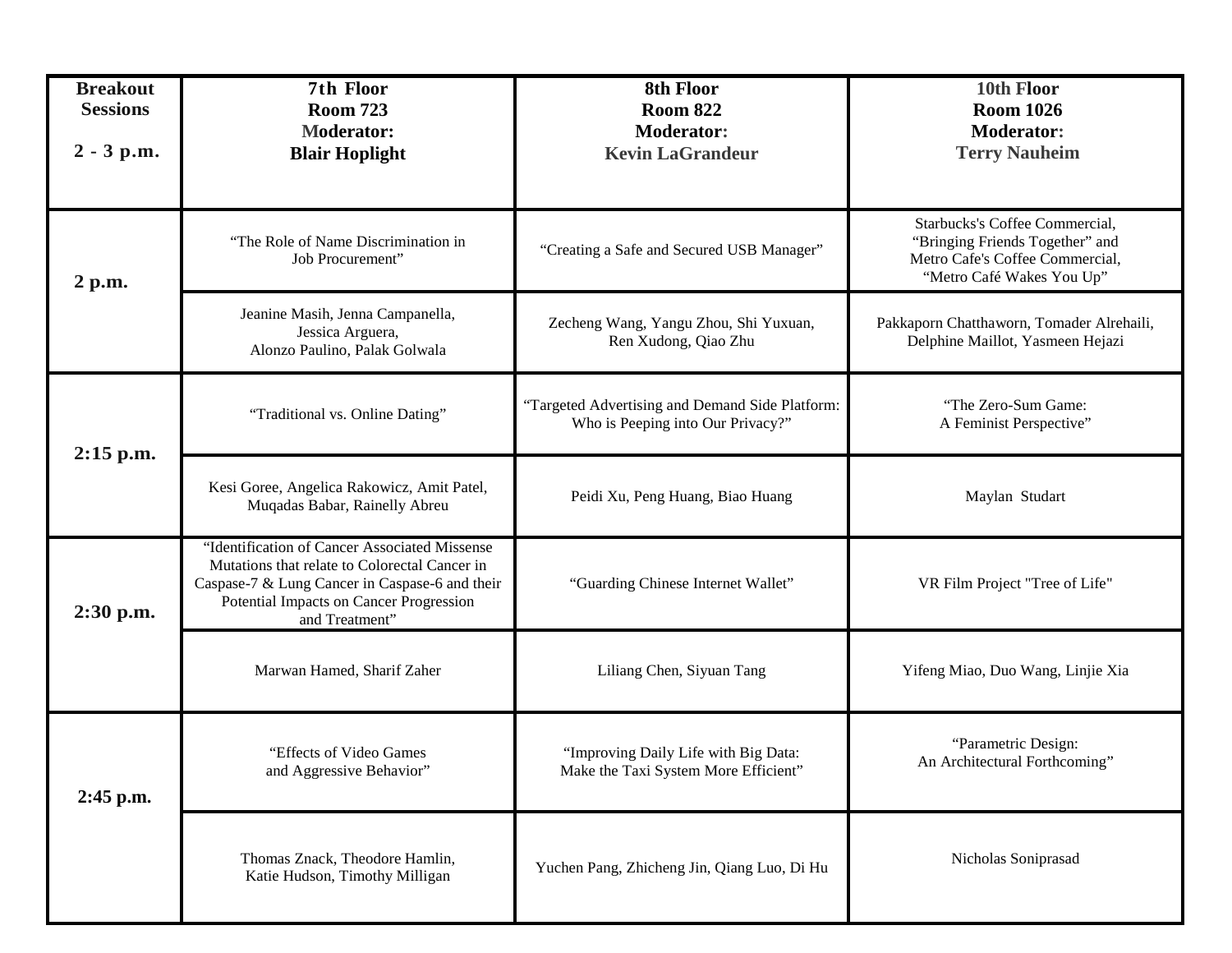| <b>Exhibition Hall</b><br>16 W. 61st St., 11 <sup>th</sup> floor                                                                   |                                                                                                                                 |  |
|------------------------------------------------------------------------------------------------------------------------------------|---------------------------------------------------------------------------------------------------------------------------------|--|
| "Influence of Breast and Cervical Cancer Screening Guidelines on<br>Physicians Based on Race and Socioeconomic Status"             | Pooja Bhargava                                                                                                                  |  |
| "Development of the Right-Handed Double-Stranded B-DNA Molecule Model<br>using the MakerBot Replicator 2X Experimental 3D Printer" | Rida Javaid, Imran Ahmed, Fozia Syed, Moumita Khondaker                                                                         |  |
| "Source Code Analysis of FM Radio App"                                                                                             | Lijia Dong, Qiao Ding                                                                                                           |  |
| "A Dream within A Dream"                                                                                                           | Duo Wang, Yifeng Miao                                                                                                           |  |
| "Commercialization of Next Generation DNA Microarrays:<br>Double-Stranded B-DNA Prototypes"                                        | Sophia Ahmad, Stephanie Sawyer                                                                                                  |  |
| "M+A MedPatch-Life Saving"                                                                                                         | Emily Sun, Biqian Sun, Charles Chan, Morgan Friedlander, Leon Doleon                                                            |  |
| "Neurovascular Calcification in a New Mouse Model"                                                                                 | Mohammad Bilal Khan, Elias Kampton, Yevgeniy Mayr                                                                               |  |
| "Genotyping the X Chromosome to Identify Paternal Sisters in<br>Wild Blue Monkeys"                                                 | Stephen Pu, Nathan Ren, Marya Mozumdar, Diane Moya                                                                              |  |
| "Overview and Management of Giant Malignant Phyllodes Breast Tumor"                                                                | Amanda Carter, Matthew Cardinale                                                                                                |  |
| "Chiral Switching of a Molecular Tweezer upon Complexation<br>with Achiral Diamines"                                               | Diego Orazi, Swetha Alluri, Theano Dimitrakis, Emmayhony Mohammad,<br>Marcelo Vargas, Ahmed Aladarous, Donald Chen, Nadir McCoy |  |
| "The Role of Dance for Osteopathic Medical Students"                                                                               | Kalle Yee, Carolyn Kwa, Sara Valentino                                                                                          |  |
| "Resolution & Chiroptical Identification of Chiral Crystals:<br>the Case-Study of NaClO3"                                          | Mohammed AlGarni, Malina Mohtadi, Favour Akinjiyan                                                                              |  |
| "Cell-Specific Gene Therapy for the Treatment of Glaucoma"                                                                         | Erum Ahmed                                                                                                                      |  |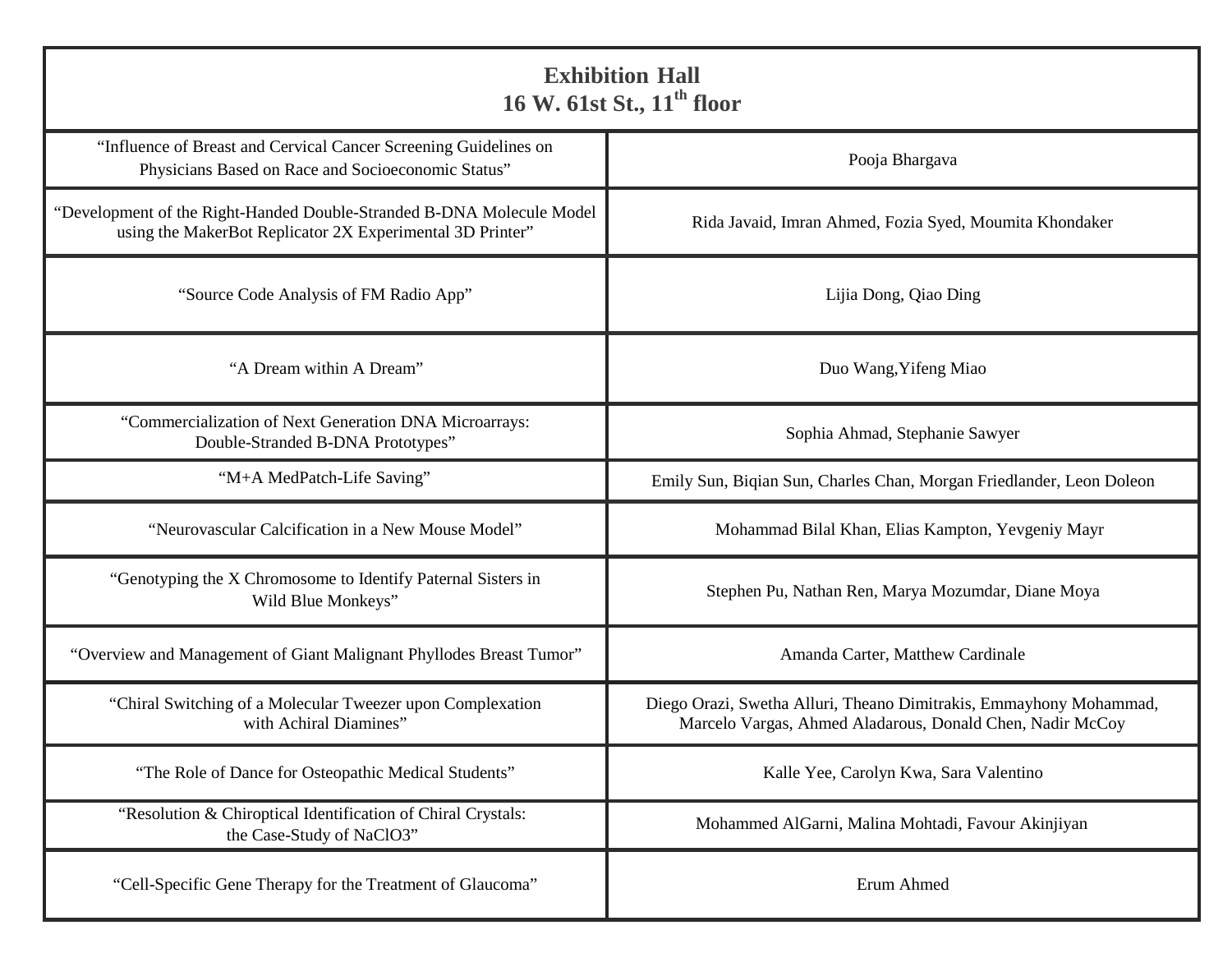| <b>Exhibition Hall</b><br>16 W. 61st St., 11 <sup>th</sup> floor                                                                 |                                                                                                                         |  |
|----------------------------------------------------------------------------------------------------------------------------------|-------------------------------------------------------------------------------------------------------------------------|--|
| "Character Modeling and 3D Printing"                                                                                             | Stephen Solano                                                                                                          |  |
| "Modeling of Suspended Magnetic Particle Motion via Ferromagnetic Domain<br>Structure Manipulation for Bio-Medical Applications" | Muhammad Ahsan                                                                                                          |  |
| "Promoting Primary Care Progress through Student Engagement and<br>Clinical Innovation Workshops"                                | Carolyn Kwa, Rebecca Grohman, Jonathan Katz, William Wong,<br>Benjamin Lieberman, Susannah Gemberling, Shannon Moriarty |  |
| "The Envisioned Application of Classroom High-Tech 2.0"                                                                          | Asad Richardson                                                                                                         |  |
| "Tetracyclines Disturb Mitochondrial Function across Eukaryotic Models:<br>A Call for Caution in Biomedical Research"            | Matthew Skalski                                                                                                         |  |
| "Alexander Hamilton Library"                                                                                                     | Harish Armogan                                                                                                          |  |
| "Chemoprevention of Colorectal Cancer Using Natural and Modified NSAID's"                                                        | Ajit Aryal                                                                                                              |  |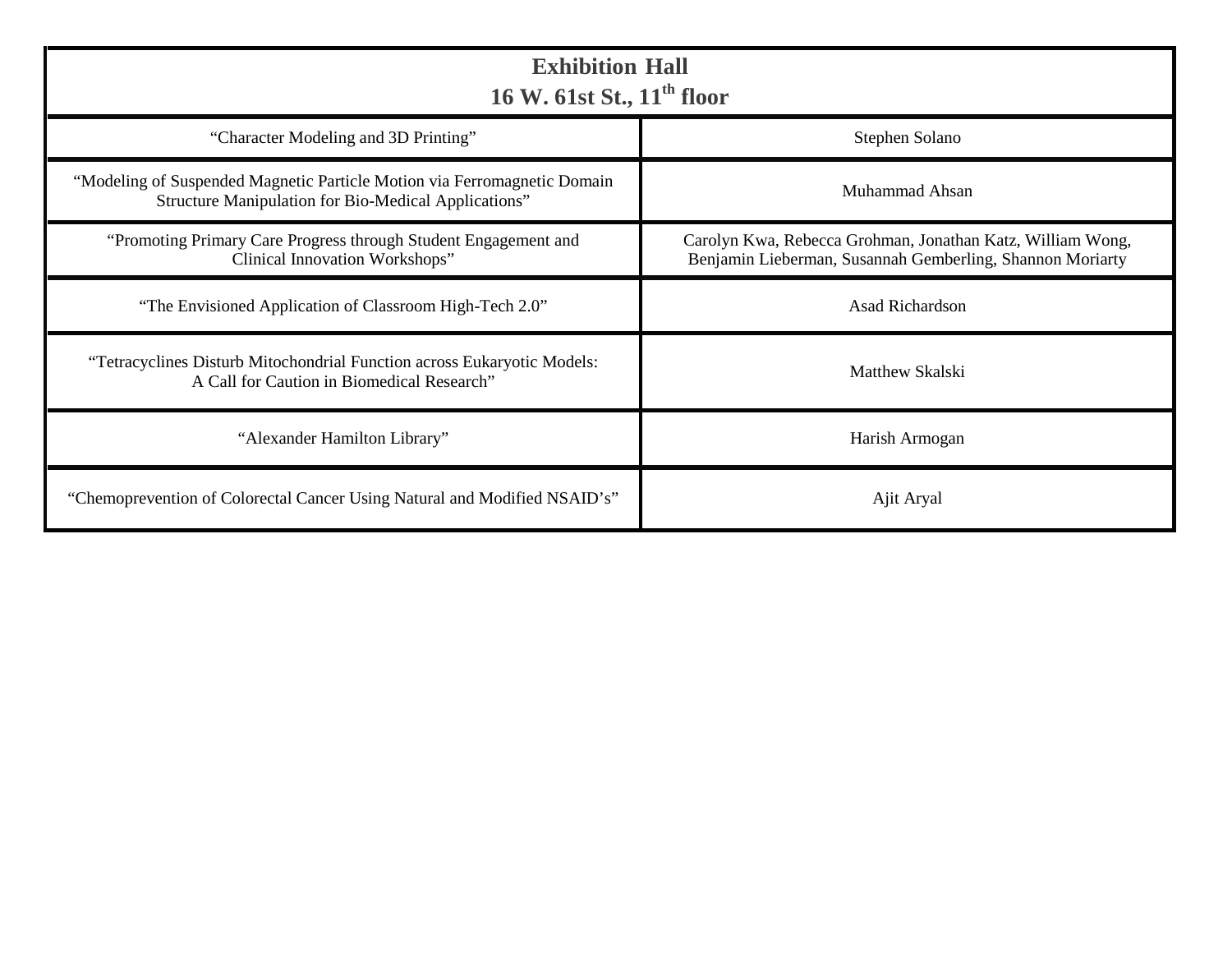# **Exhibition Hall 16 W. 61st St., 11th floor 10:30 - 11:30 a.m.**

- "Influence of Breast and Cervical Cancer Screening Guidelines on Physicians Based on Race and Socioeconomic Status" By: Pooja Bhargava
- "Development of the Right-Handed Double-Stranded B-DNA Molecule Model using the MakerBot Replicator 2X Experimental 3D Printer" By: Rida Javaid, Imran Ahmed, Fozia Syed, Moumita Khondaker
- "Source Code Analysis of FM Radio App" By: Lijia Dong, Qiao Ding
- "A Dream within A Dream" By: Duo Wang, Yifeng Miao
- "Commercialization of Next Generation DNA Microarrays: Double-Stranded B-DNA Prototypes" By: Sophia Ahmad, Stephanie Sawyer
- "M+A MedPatch-Life Saving" By: Emily Sun, Biqian Sun, Charles Chan, Morgan Friedlander, Leon Doleon
- "Neurovascular Calcification in a New Mouse Model" By: Mohammad Bilal Khan, Elias Kampton, Yevgeniy Mayr
- "Genotyping the X Chromosome to Identify Paternal Sisters in Wild Blue Monkeys" By: Stephen Pu, Nathan Ren, Marya Mozumdar, Diane Moya
- "Overview and Management of Giant Malignant Phyllodes Breast Tumor" By: Amanda Carter, Matthew Cardinale
- "Chiral Switching of a Molecular Tweezer upon Complexation with Achiral Diamines" By: Diego Orazi, Swetha Alluri, Theano Dimitrakis, Emmayhony Mohammad, Marcelo Vargas, Ahmed Aladarous, Donald Chen, Nadir McCoy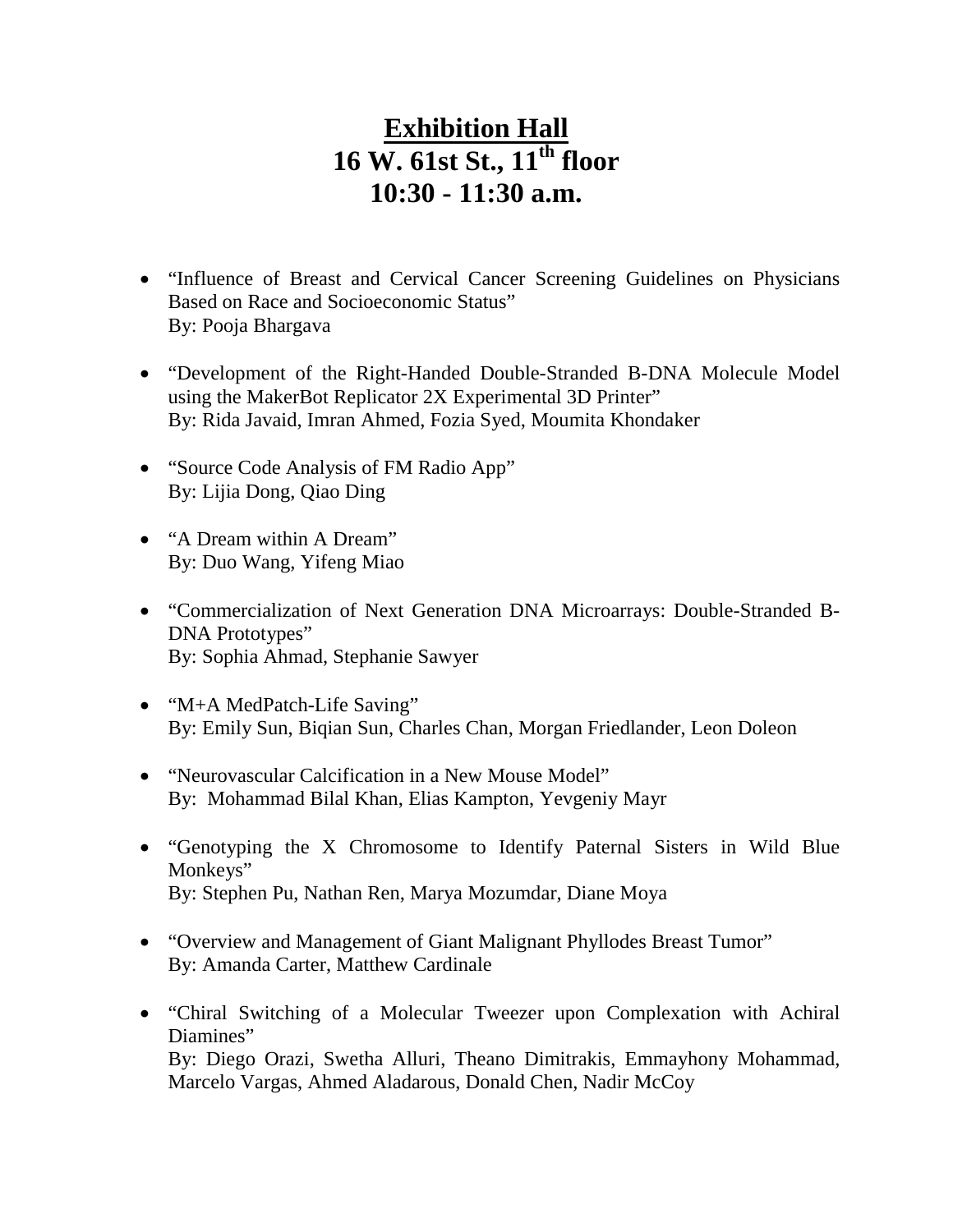# **Exhibition Hall 16 W. 61st St., 11th floor 10:30 - 11:30 a.m.**

- "The Role of Dance for Osteopathic Medical Students" By: Kalle Yee, Carolyn Kwa, Sara Valentino
- "Resolution & Chiroptical Identification of Chiral Crystals: the Case-Study of NaClO3" By: Mohammed AlGarni, Malina Mohtadi, Favour Akinjiyan
- "Cell-Specific Gene Therapy for the Treatment of Glaucoma" By: Erum Ahmed
- "Character Modeling and 3D Printing" By: Stephen Solano
- "Modeling of Suspended Magnetic Particle Motion via Ferromagnetic Domain Structure Manipulation for Bio-Medical Applications" By: Muhammad Ahsan
- "Promoting Primary Care Progress through Student Engagement and Clinical Innovation Workshops" By: Carolyn Kwa, Rebecca Grohman, Jonathan Katz, William Wong, Benjamin Lieberman, Susannah Gemberling, Shannon Moriarty
- "The Envisioned Application of Classroom High-Tech 2.0" By: Asad Richardson
- "Tetracyclines Disturb Mitochondrial Function across Eukaryotic Models: A Call for Caution in Biomedical Research" By: Matthew Skalski
- "Alexander Hamilton Library" By: Harish Armogan
- "Chemoprevention of Colorectal Cancer Using Natural and Modified NSAID's" By: Ajit Aryal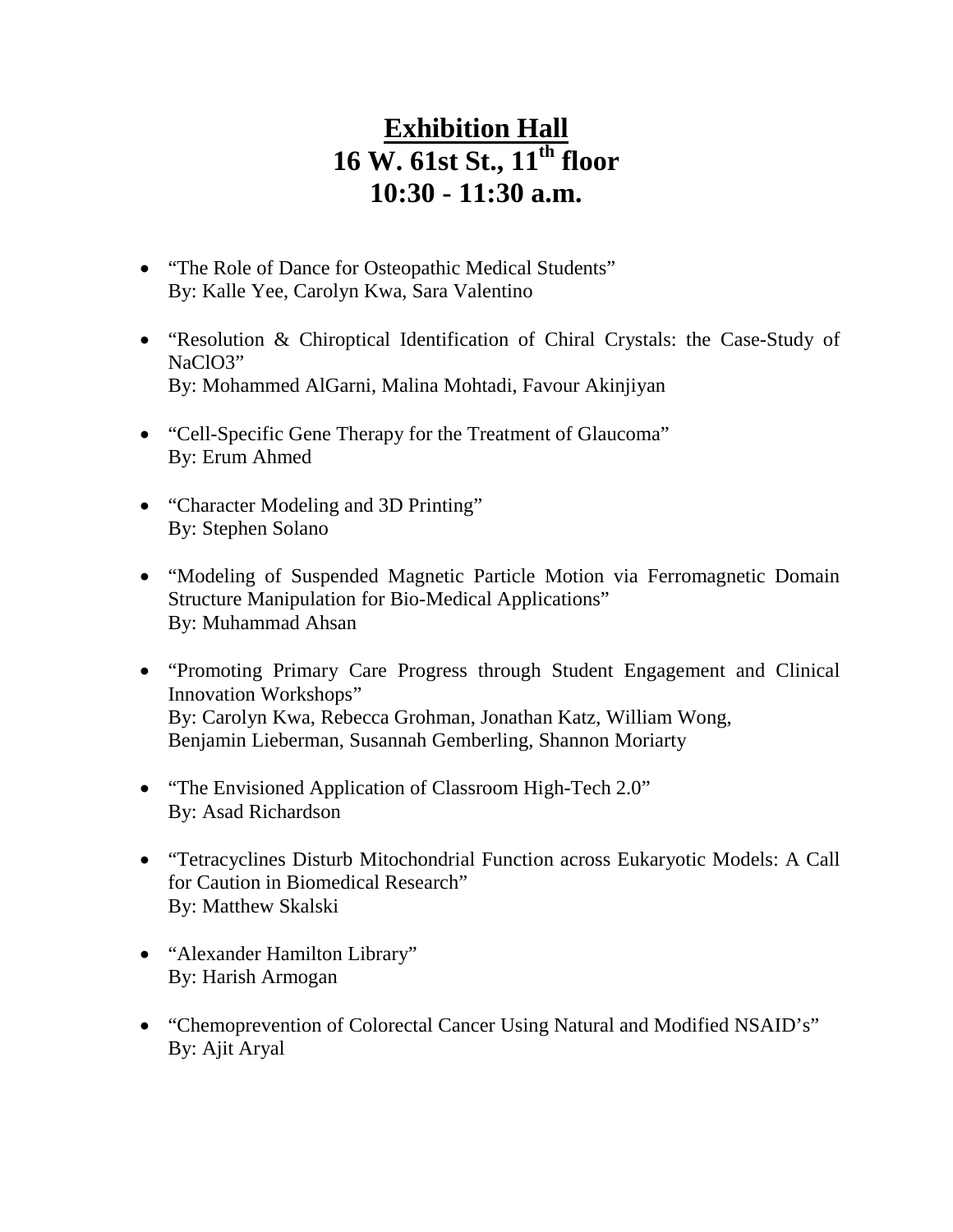# Influence of Breast and Cervical Cancer Screening Guidelines on Physicians Based on Race and Socioeconomic Status

Student Name: Pooja Bhargava Faculty Mentor: Sharon Koehler Department: Clinical Sciences, Medicine, College of Osteopathic Medicine

A survey created by the National Cancer Institute for physicians was used to assess the awareness of breast cancer screening in the Black/Latino population and high/low socioeconomic status. The objective was to evaluate the association between breast cancer screening guidelines in Black/Latino populations and in high/low income areas.

The research protocol was approved by NYCOM/NYIT IRB. The survey created was sent out electronically through Survey Monkey to members of primary care specialties including ACOFP, NYCOMEC, NYSOMS, and alumni database of NYIT-COM in which data was collected from June-December 2013. A total of 129 entries were included to assess breast cancer screening guideline recommendations. All statistical analyses were done using IBM SPSS Statistics 22.

79.5% (n=66) of physicians in high-income areas and 55.6% (n=25) of physicians in lowincome areas found the BSE effective ( $p=0.00$ ). In Black/Latino populations, 64.1% ( $n=25$ ) of physicians in high-average areas and 81.1% (n=73) of physicians in low-average areas found USPSTF guidelines influential ( $p=0.04$ ). 51.3% ( $n=20$ ) of physicians in high-average areas and 70.0% (n=63) physicians in low-average areas found ACP guidelines influential (p=0.04). 88.0%  $(n=73)$  of physicians in high-income areas and 69.6%  $(n=32)$  of physicians in low-income areas found the ACOG guidelines influential ( $p=0.01$ ). 13% ( $n=3$ ) of physicians in Black/Latino populations above and 0% (n=0) of physicians below the national average ( $p=0.02$ ) recommended mammography for healthy 80 year-olds, with 0% (n=0) of physicians in highincome areas and 11.1% ( $n=3$ ) of physicians in low-income areas ( $p=0.04$ ) recommending the same.

BSE was effective in reducing breast cancer mortality in the average-risk woman in both income areas. Guidelines by USPSTF were more influential in Black/Latino populations below the national average, where as ACP guidelines were less influential in populations above. Guidelines from ACOG were more influential in high-income areas. Fewer physicians recommended the mammography screening in asymptomatic 80 year-olds in Black/Latino populations above/below the national average and both income populations.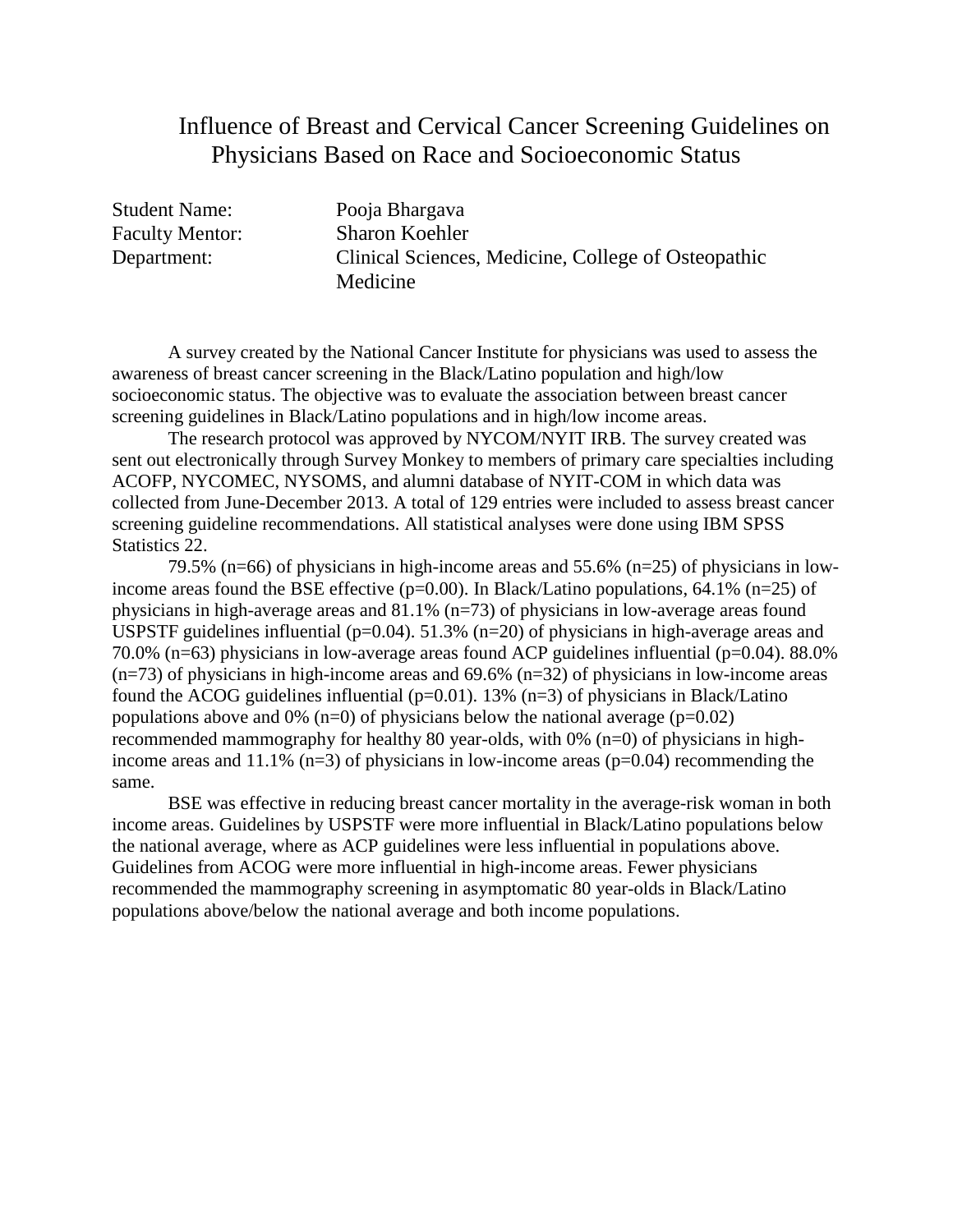# Development of the Right-Handed Double-Stranded B-DNA Molecule Model using the MakerBot Replicator 2X Experimental 3D Printer

| <b>Student Names:</b>  | Rida Javaid, Imran Ahmed, Fozia Syed, Moumita Khondaker |
|------------------------|---------------------------------------------------------|
| <b>Faculty Mentor:</b> | Claude Gagna                                            |
| Department:            | Life Sciences, College of Arts and Sciences             |

DNA Microarrays are sophisticated molecular, biological tools that can be used by researchers to study the expression of normal and abnormal genes. The first generation of DNA microarrays is based on hybridization, namely gene expression studies. The Gagna/NYIT patent represents the next generation of DNA microarrays, i.e., intact, unaltered, alternative DNA microarrays (e.g., left-handed Z-DNA), and multi-stranded DNA and RNA microarrays (e.g., quadruplex DNA). These next generation DNA and RNA microarrays can be employed for drug discovery and development, and characterization of gene structure and function. As part of Dr. Claude Gagna's Biomedical Research II class (Spring 2016), NYIT undergraduate students independently learned how to transfer the 2D images (i.e., obtained from ChemBio14 software) to the 3D MakerBot software to construct visual pictures of what molecules look like on paper in the 3D perspective. This particular project, involves the use of a 3D printer, with the generous help of faculty, staff and students (i.e., School of Engineering: Dr Xun Yu) to actually create the physical models of the DNA microarray prototypes, used as part of the next generation of DNA microarrays. Employing both 2D graphic art software, and physical 3D models of particular types of double-stranded and multi-stranded DNA, we will be able to better understand the chemistry (e.g., intercalators, minor groove binders and major groove binders), and molecular biology of how drugs and biologicals (e.g., therapeutic monoclonal antibodies, therapeutic nucleic acid binding proteins) interact with intact, unaltered DNA.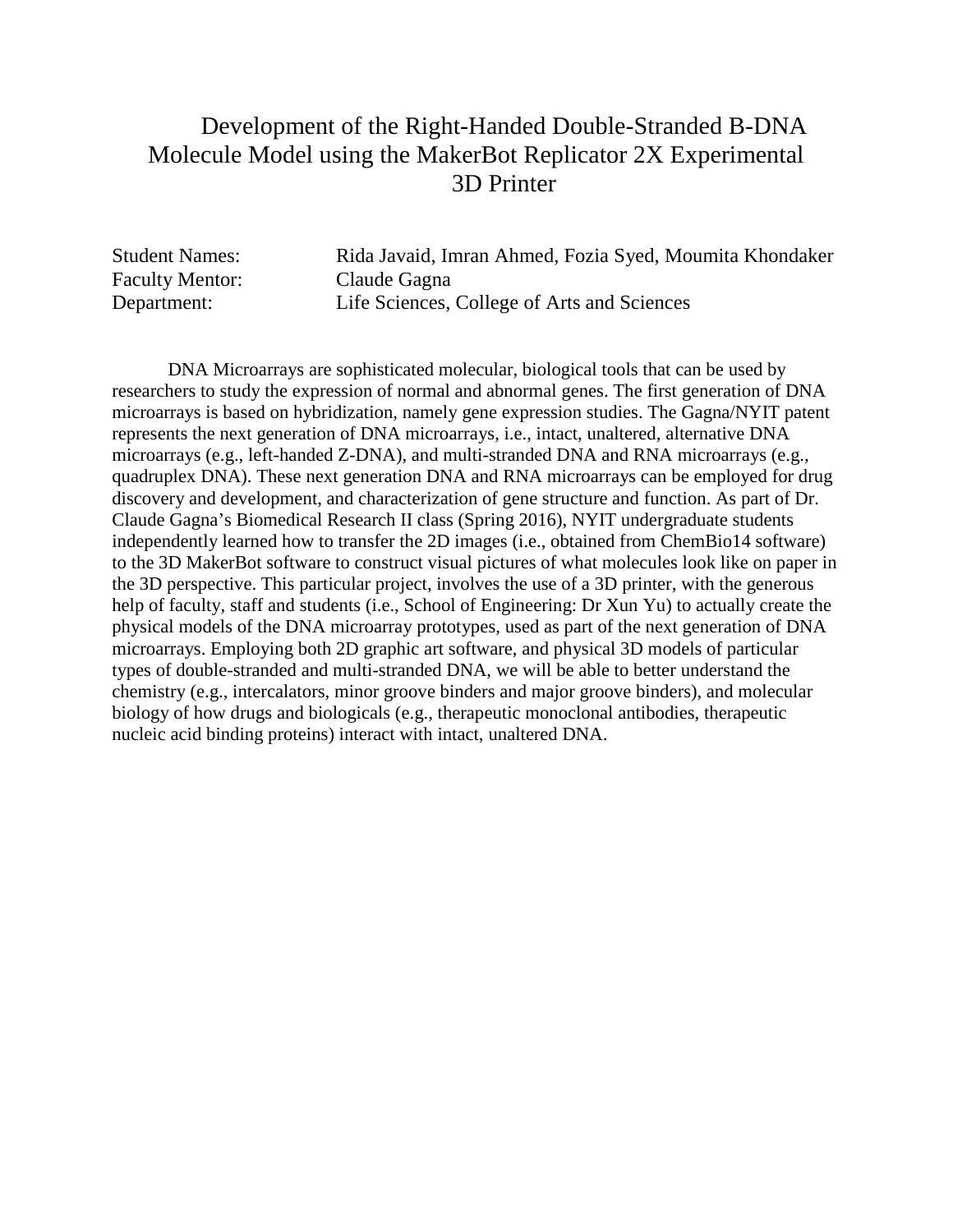#### Source Code Analysis of FM Radio App

Student Names: Lijia Dong, Qiao Ding Faculty Mentor: Sonali Chandel Department: Electrical and Computer Engineering, School of Engineering and Computing Sciences

 In 2008, the first Android-based smart phone came into people's eyes. Followed by subsequent improvements, Android became the most well-used operating system in smart phones. However, with its dispersal, more and more problems came to light. Has your phone quickly run out of battery? Has it used mobile data so quickly? Have you doubted if some applications are consuming battery and data? Well, we also doubted this and put effort into it. Problems arise when applications consume data rapidly. Maybe the applications or the companies behind them are doing something secretly. Additionally, in China, data is very expensive and precious. If true, our consumer trust has been violated. Taking the gravity of the problem into account, we decompiled an application. We chose an application for listening to music, which has high DAU (Day Active User), even though it faces the fierce competition from similar products. From reading the source code, we are shocked at the fact that the application has counterfeit DAU and ad views generated by malcode which leads to running down the smart phone's battery and mobile data. In effect, the malcode repeatedly clicks the displayed advertisements to generate ad views, using data and memory in the process. The reason for fraudulent DAU is to obtain more money from advertisers and appeal to an increasing number of investors. Due to this clever trick and the lack of professional knowledge, the ordinary users and investors rarely perceive their deception. Through our research project, we aim to tell people that we have to be confident before we choose applications and share data through it. As the company developing the application, their action has a bad effect on the IT industry, not only tricking investors, but also infringing on consumer trust. For the user, we must choose the applications carefully. If we find that the application uses data exceptionally, we should uninstall it. What's more, it is a good choice that we disclose companies's tricks and appeal to users to protect their rights.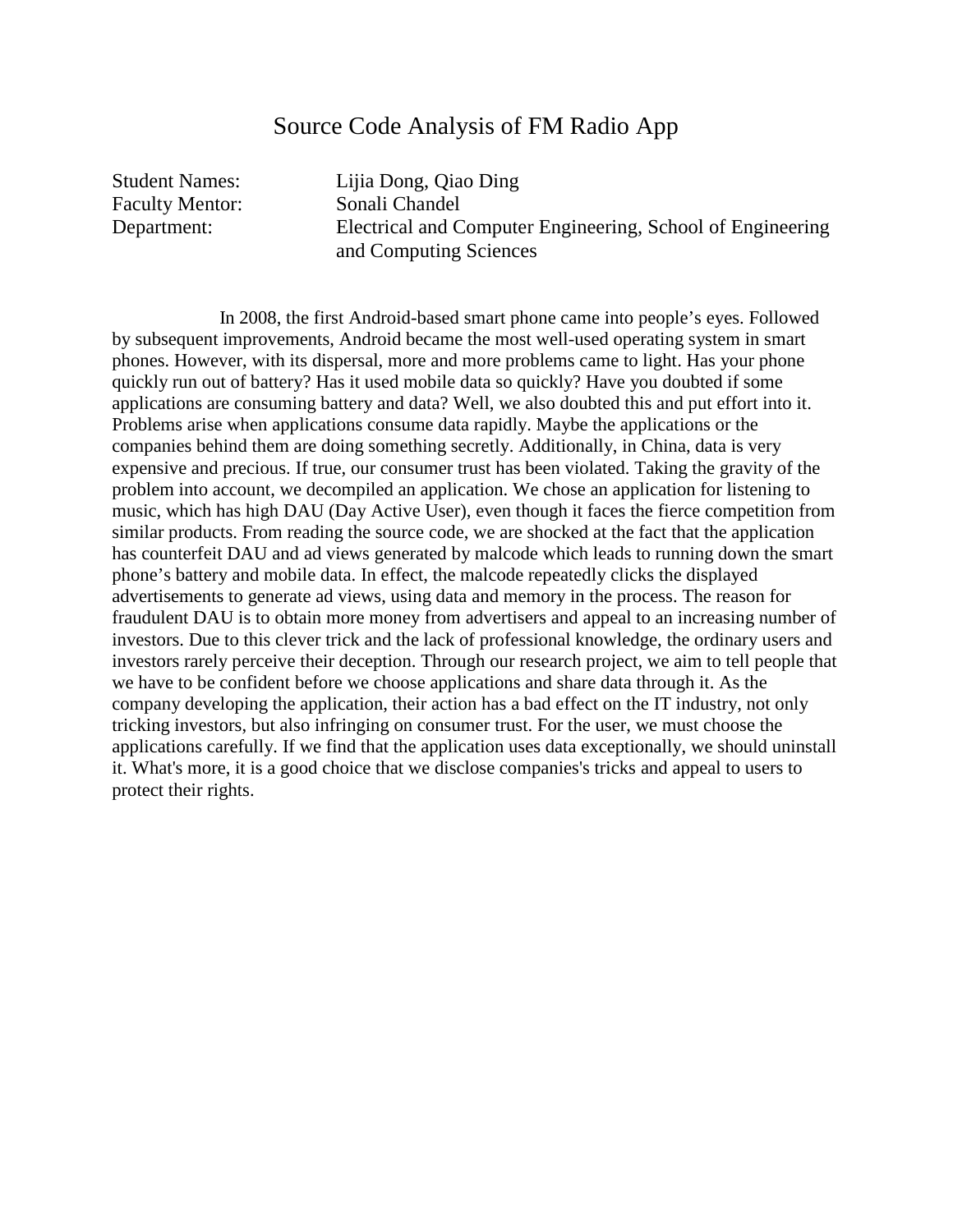#### A Dream Within A Dream

Faculty Mentor: Robert Smith

Student Names: Duo Wang, Yifeng Miao Department: Fine Arts, College of Arts and Sciences

 This project is to create a 2 minute long Virtual Reality creativity of a storytellingbased short CG interactive product, which contains both immersive 360 videos and interactions with the story. The main purpose of this project is opening our eyes to Virtual Reality, as a future technology, by learning and creating Virtual Reality content. Basically, it contains two parts: learning part and making part. For the learning part, we are going to visit top VR companies and attend a VR/AR conference in Los Angeles, as the leading area in the world, to learn the newest technology of VR. For the making part, we are going to watch online tutorials and participate in VR workshops to promote our skills.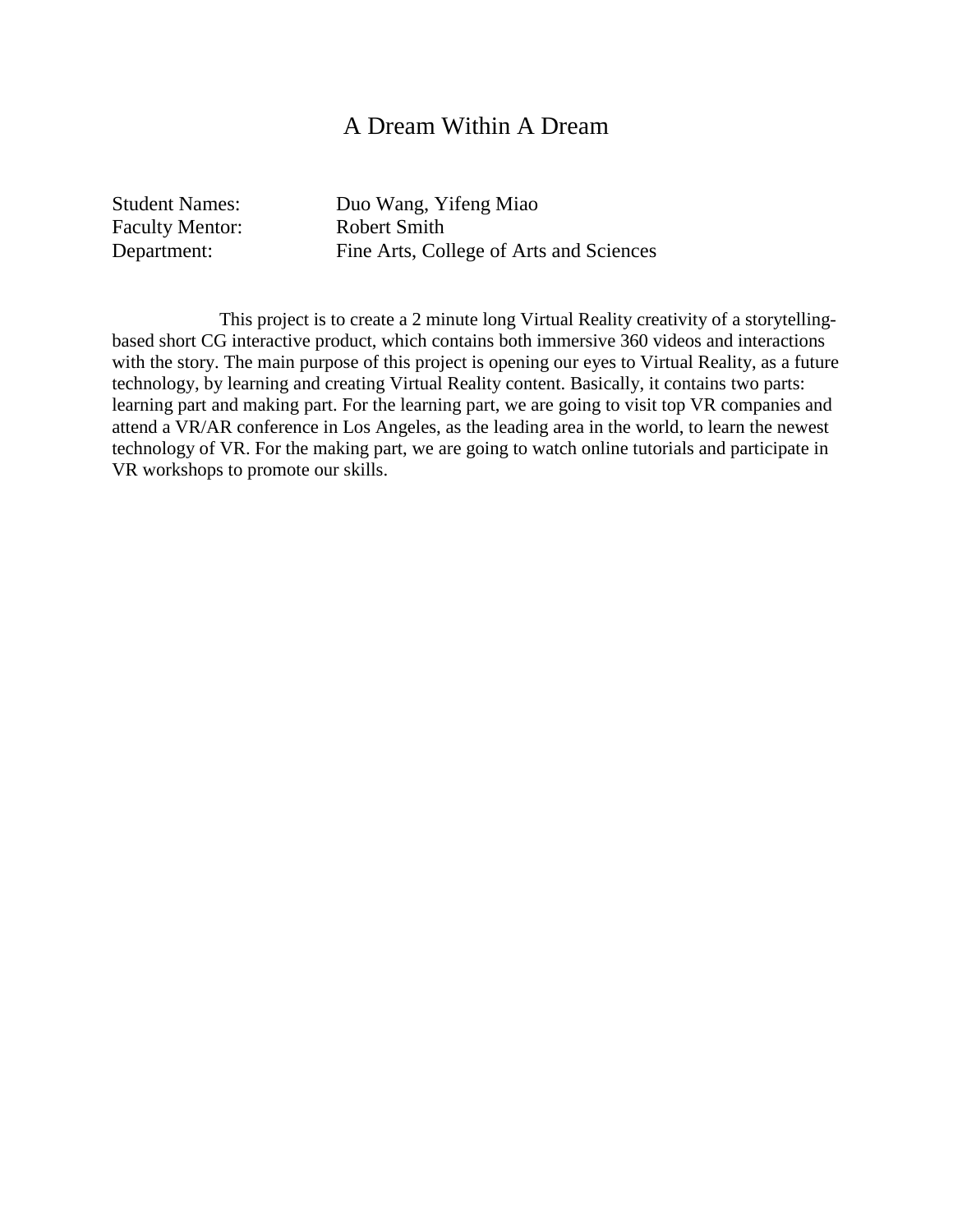# Commercialization of Next Generation DNA Microarrays: Double-Stranded B-DNA Prototypes

Faculty Mentor: Claude Gagna

Student Names: Sophia Ahmad, Stephanie Sawyer Department: Life Sciences, College of Arts and Sciences

 NYIT is working with the Arrayit Corporation (Sunny Vale, California 94085) to produce prototypes of the next generation DNA microarrays (i.e., B-DNA, Z-DNA and quadruplex DNA microarrays). Novel DNA and RNA microarrays have been developed that allow for the immobilization of intact, alternative [e.g., left-handed double-stranded (ds-) Z-DNA)], and multistranded nucleic acids [e.g., triplex DNA and quadruplex DNA]. They also allow for the study of transitional changes that occur in the structure of DNA and RNA [e.g., B-DNA to Z-DNA back to B-DNA]. Alternative types of DNA, RNA, and multistranded nucleic acids are immobilized by a variety of different surface chemistries onto substrate supports, using microarray products from the Arrayit Corporation. Some of the Arrayit microarray substrate and slide products were: A. SuperAmine, SuperAmine 2, and SuperAmine 2 Low Density. B. SuperAldehyde, and SuperAldehyde 2 microarrays. C. SuperEpoxy, and SuperEpoxy 2 DNA microarrays. The novel DNA microarrays were fabricated by the Arrayit Corporation in conjunction with Dr. Gagna's instructions (i.e., based on the Gagna/NYIT patent: U.S. 6,936,461 B2. 2205) using the Arrayit SpotBot® 4. This is one of the worlds most advanced microarraying systems for immobilizing DNA molecules. SpotBot® 4 System Specifications and Features: - Printhead permits precision pin guidance for precise rows and columns -Four printing pins configured in a 2 x 2 pattern at 4.5 mm spacing -Axis resolution and repeatability  $\pm 10 \mu$ m -Deck accommodates 1 microplate (384-wells) -Humidity control option from 10-80% relative humidity -3,600 spots per sub-microarray (9 X 9 mm) -50,400 spots per entire substrate (18 X 63) ->1,000 samples in 6 hours ArrayPix™ Microarray Fluorescence and Colorimetric Plate Scanners: -Scans 96 microarrays in less than 3 min -Number of channels: 2-color fluorescence or single channel colorimetric -Capacity: 4 standard 25 X 76 mm glass substrate slides or 1 microplate -Sensitivity: 0.1 fluors per 2 μm and 1,000 fluors per spot -Microarray detection wavelengths: cyanine 3 (550 nm) and cyanine 5 (650 nm) This technology (i.e., novel microarrays) represents the next generation of DNA and RNA microarrays, which will aid in the characterization of nucleic acid structure and function, and accelerate the discovery of new drugs that bind to nucleic acids (e.g., inhibit gene expression). We hope that the generation of these prototypes will help NYIT obtain an STTR – NIH grant.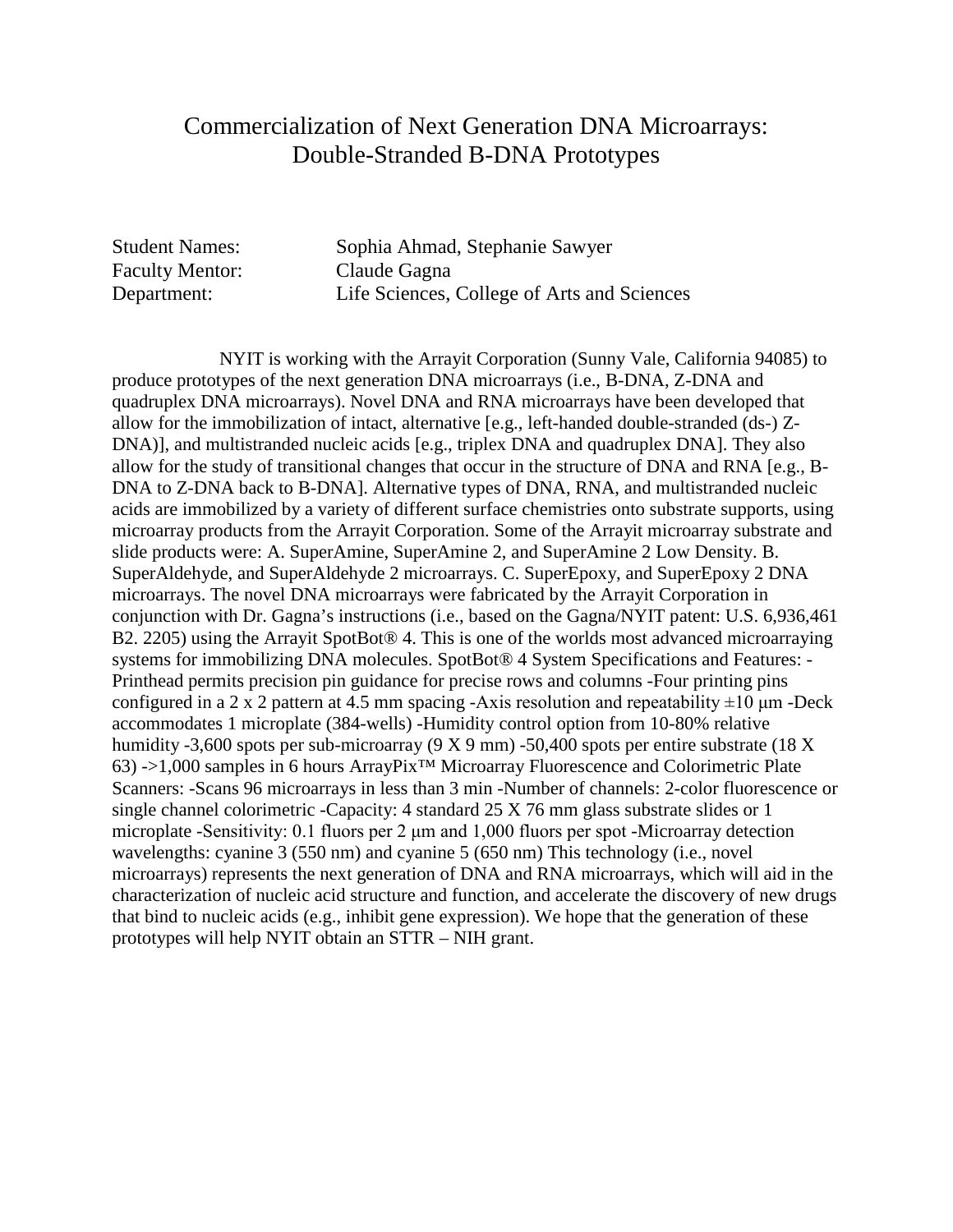#### M+A MedPatch-Life Saving

Faculty Mentor: Edwin Knox

Student Names: Emily Sun, Biqian Sun, Charles Chan, Morgan Friedlander, Leon Doleon Department: Management, School of Management

 Our company is a medical device company which aims to provide people around the world with a monitor and alert patch (M+A). The patch will serve to monitor several potentially deadly conditions, including cardiovascular disease and stroke, and in case those conditions become severe, will alert emergency services to hopefully save the user's life. The medical device industry has grown rapidly over the past several years, and with much improved processing and memory on various personal devices (computer, smartphones), devices can be made available to more people at far lower cost than before. The company will focus on providing the M+A Med Patch to the people most at risk, and this can extend the lifespan of many people around the world.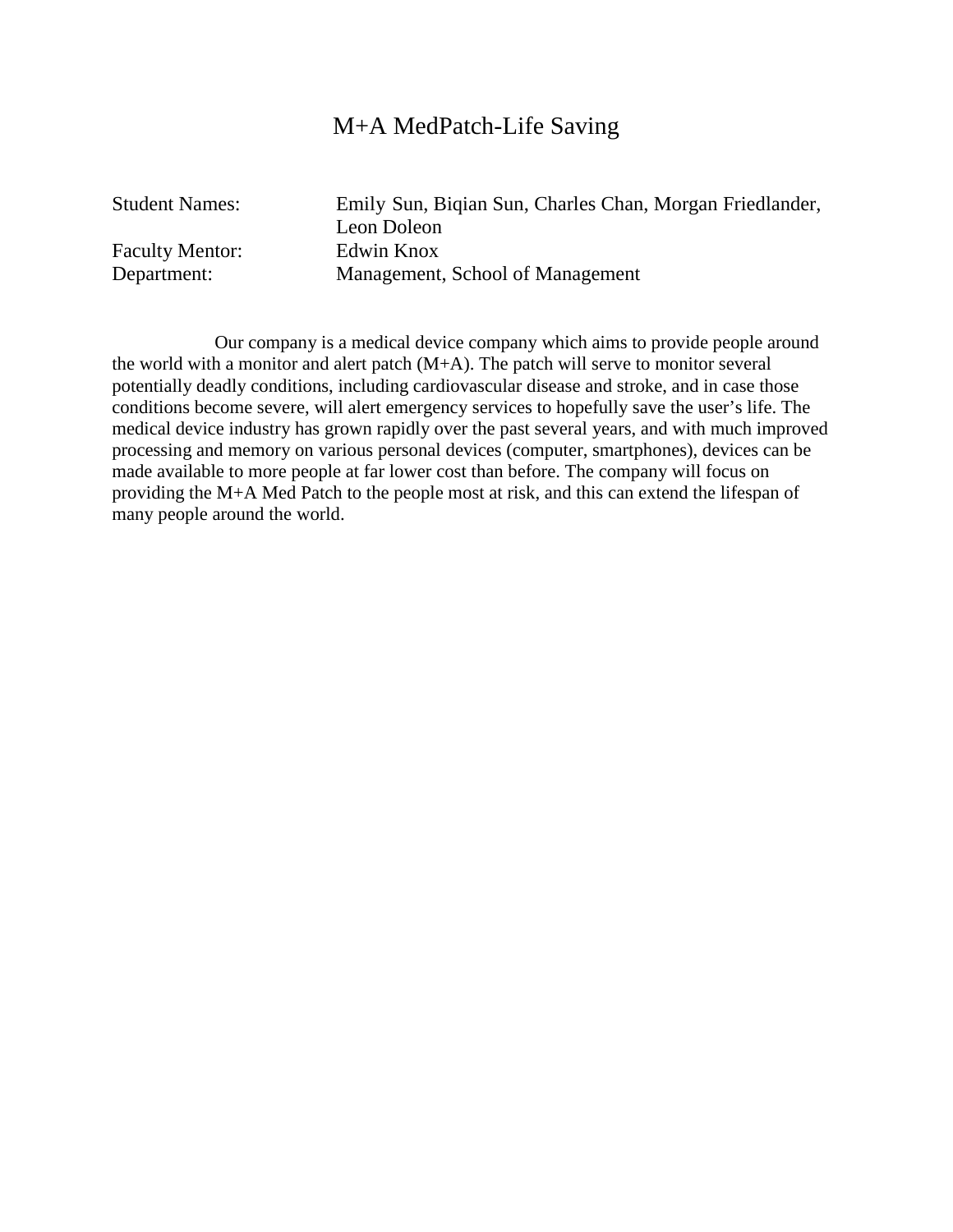#### Neurovascular Calcification in a New Mouse Model

Student Names: Mohammad Khan, Elias Kampton, Yevgeniy Mayr Faculty Mentors: Raddy Ramos, Olga Savinova Department: Basic Sciences, Biomedical Sciences, College of Osteopathic Medicine

 Calcification has been extensively studied in the peripheral vasculature in the context of cardiovascular disease, diabetes, and kidney disease. In contrast, vascular calcification of the nervous system is much less understood and there exist few mouse models. Nervous system calcification such as in Fahr's Disease can be accompanied by cognitive impairment, dementia, and movement disorders; therefore, greater understanding of vascular calcification in the brain has important clinical implications. Recently, Savinova and colleagues (Savinova et al. 2015) described a novel mouse model with peripheral vascular calcification and accompanying cardiovascular defects including increased systolic and diastolic blood pressure. This model utilizes the Cre-loxP technology to overexpress tissue non-specific alkaline phosphatase (TNAP) specifically in endothelial cells (Tie2-Cre mice). In the present report, we use histological methods to describe the development and distribution of brain vascular calcification in this same model. In particular, we demonstrate the presence of calcified vascular lesions in the brainstem, cerebellum, thalamus, and basal ganglia as early as 15 weeks postnatal. Greater numbers of lesions are observed at 25 weeks; however, lesions do not progress to additional brain regions. Overexpression of TNAP in peripheral macrophages and granulocytes with Lyzm-Cre mice produced no phenotype. These data demonstrate that overexpression of TNAP in endothelial cells can cause neurovascular calcification with a specific spatial and temporal profile.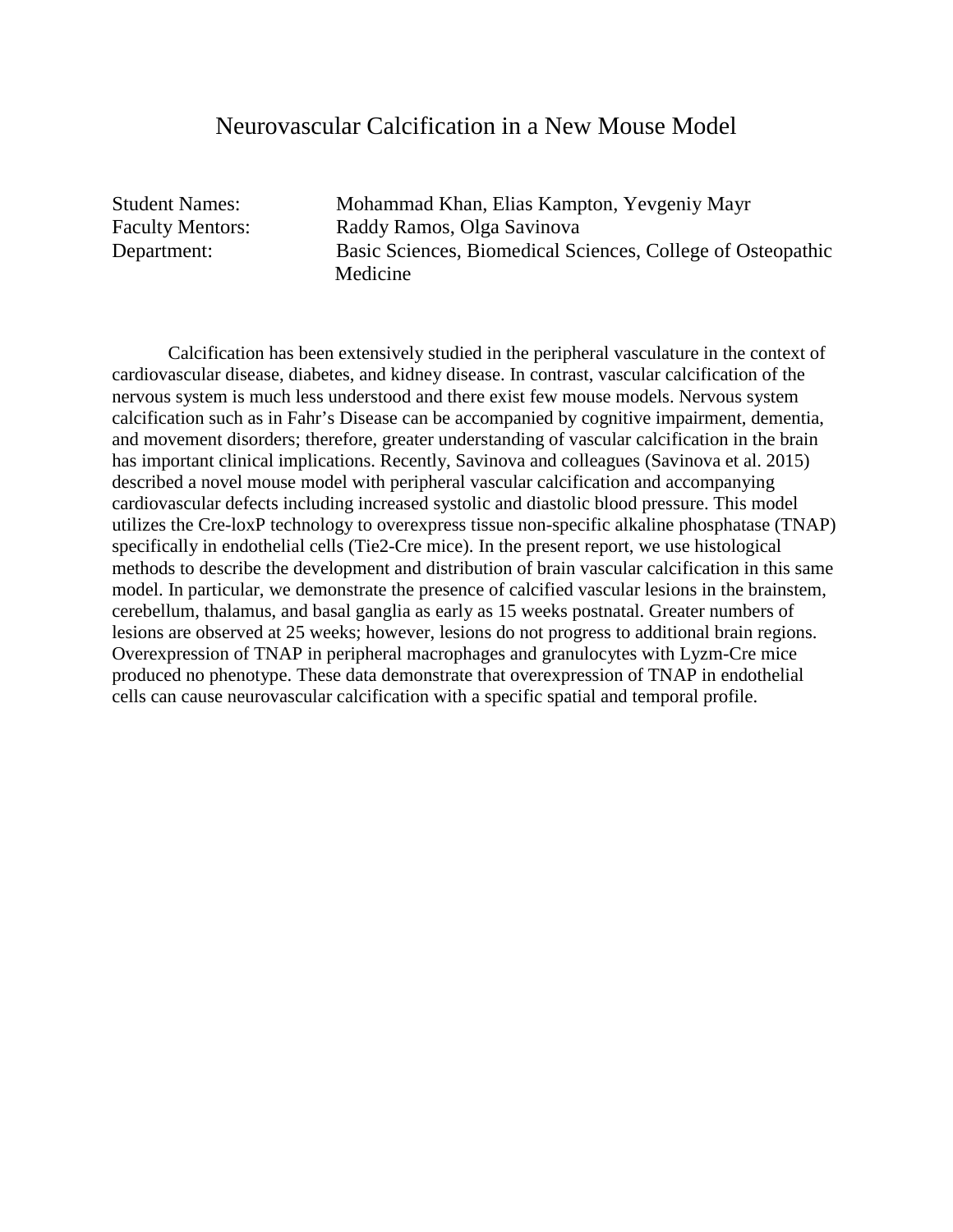# Genotyping the X Chromosome to Identify Paternal Sisters in Wild Blue Monkeys

Student Names: Stephen Pu, Nathan Ren, Marya Mozumdar, Diane Moya Faculty Mentor: Eleni Nikitopoulos Department: Life Sciences, College of Arts and Sciences

 We tested 10 human oligonucleotide primers in a social group of blue monkeys to establish a panel of microsatellite genetic markers on the X chromosome. Female blue monkeys stay in their natal groups, living with their female relatives throughout their lives. As females inherit an X chromosome from each parent and maternal kin in this group are already known, genotyping the females' X chromosomes will allow identification of full sisters and paternal half sisters. Because of close phylogenetic relationship, all primates share considerable genetic similarity, which allows for cross-amplification of human primers in monkeys and apes. Using extracted DNA from stool samples collected from the ground from a wild blue monkey population in Kenya, we used polymerase chain reaction (PCR) and fragment sizing to screen the ten human primers.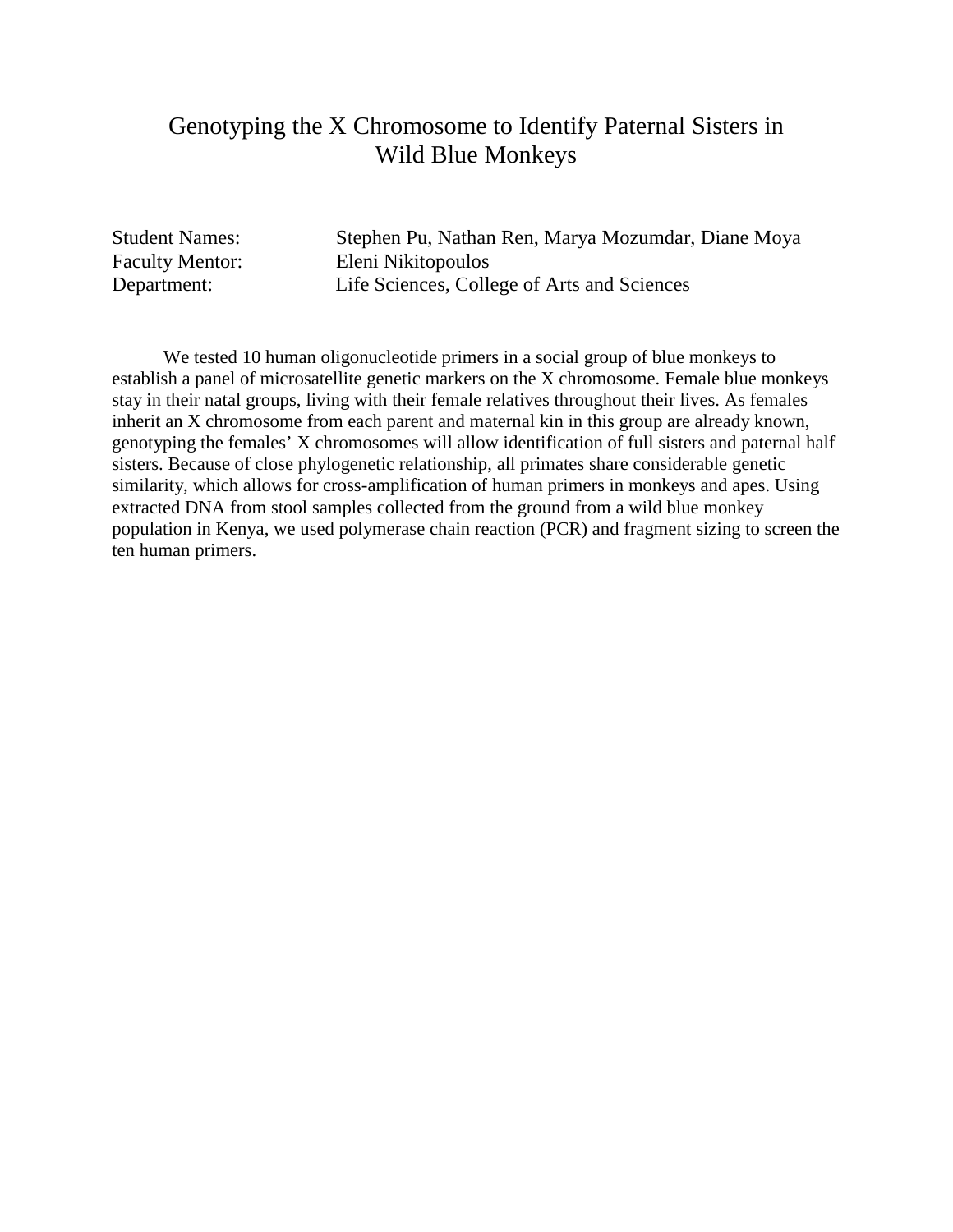#### Overview and Management of Giant Malignant Phyllodes Breast Tumor

Student Names: Amanda Carter, Matthew Cardinale Faculty Mentor: Sharon Koehler Department: Clinical Sciences, Medicine, College of Osteopathic Medicine

Cystosarcoma phyllodes is a rare type of breast neoplasia arising from fibroepithelium. It occurs mainly in middle-aged women with a mean age of diagnosis of 51 years. The majority of Cystosarcoma tumors are benign, although they can be malignant. A unique feature of malignant phyllodes tumors is their potential to become massive in size and break through the skin. Also of concern is the potential for local recurrence and distant metastases. Here, we report a case of a 51-year-old Caucasian female who presented to the general surgeon's office with a massive left breast mass measuring about 10 kg and weighing 22 lbs. We discuss the clinical course and management of this tumor. A 51 year old Caucasian female presented with an enlarged left breast mass of 5 years duration with ulcerations that became infected over the last few weeks and draining foul smelling discharge. She presented to the emergency department 2 years prior with spontaneous bleeding from an ulcer on the surface of the breast mass, which was treated with suturing. At that time she was advised to follow up with surgery for excision of breast mass, but failed to follow up. She admits to feeling fatigued and having chest pain. She had no significant past medical history, other than having one child at the age of 14 delivered by C-section who was not breast-fed. She smokes cigarettes and uses snuff. She denies any family history of breast cancer. Physical exam revealed a giant, lobulated, Left breast mass measuring 26 cm and weighing 10 kg. The mass encompassed her entire breast including her nipple areolar complex and had numerous ulcerations with foul smelling discharge. Her remarkable lab values included: microcytic anemia, elevated white blood cell count of 17,051, albumin of 1.8, and an alkaline phosphatase of 312, hemoglobin of 9.4 (low), hematocrit of 27.7 (low). The patient's weight was 56.7 kg and height was 165.1 cm. Axillary lymph nodes were negative. The patient underwent total mastectomy of the left breast with skin flap advancement closure measuring approximately 8 by 24 cm in length. There was significant large subdermal vasculature, requiring a ligasure to ensure hemostasis along the subdermal plane, as well as to create skin flaps for primary closure. The breast was removed from medial to lateral using a combination of cautery and ligasure. Cystosarcoma phyllodes breast tumors are extremely rare (comprising only 0.3 - 0.5% of all female breast tumors), and only a small subset of these tumors are malignant. Due to the rarity of this disease, the role of various treatment options is unclear. Research shows that giant phyllodes tumor (defined as >10 cm) have higher rates of malignancy (25-48%) and recurrence (15-20%), requiring more aggressive treatment. Excision with 1 cm margins is recommended, however obtaining 1 cm margins upon excision is often not feasible with Giant Phyllodes tumors, making treatment challenging.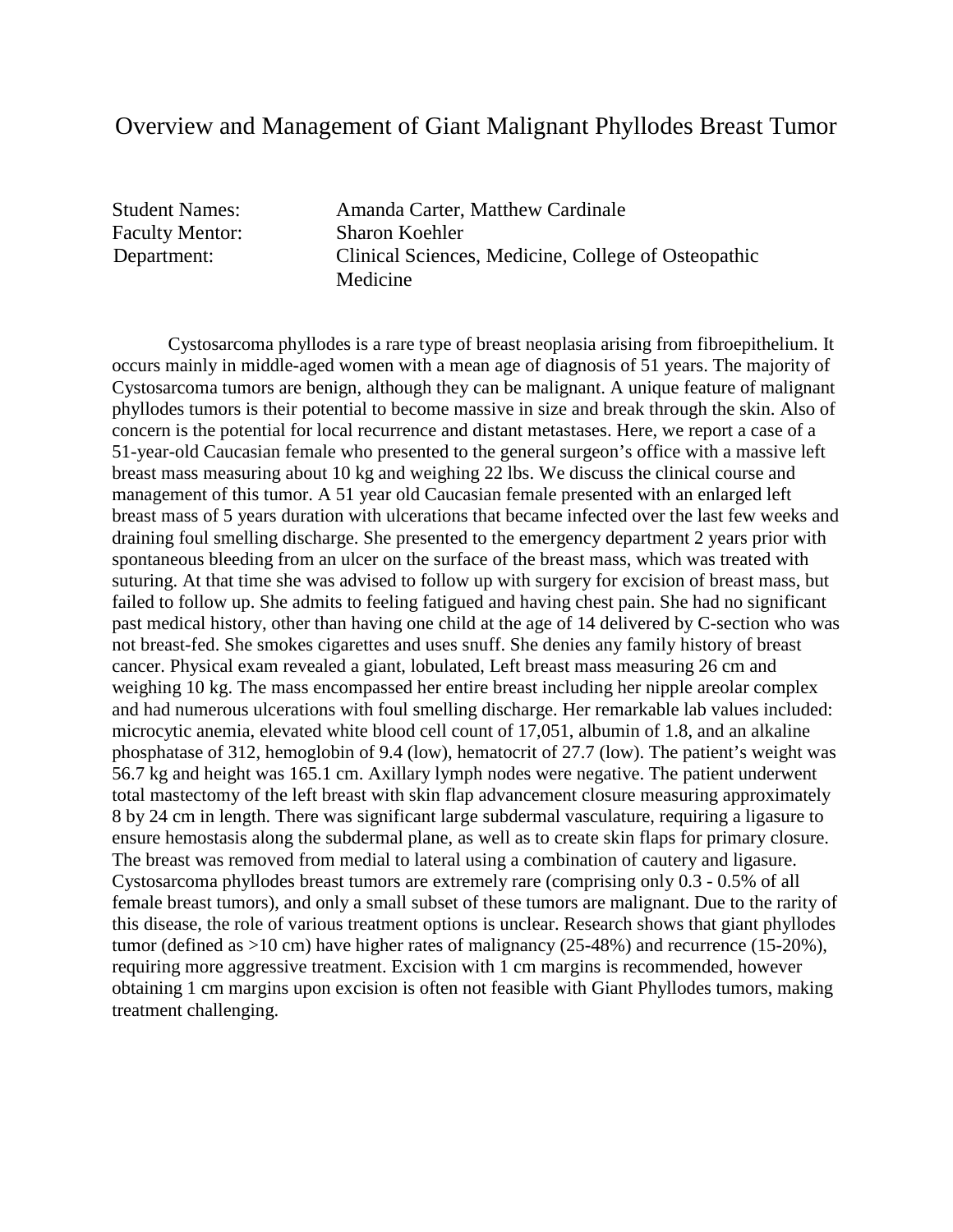# Chiral Switching of a Molecular Tweezer upon Complexation with Achiral Diamines

Faculty Mentor: Ana Petrovic

Student Names: Diego Orazi, Swetha Alluri, Theano Dimitrakis, Emmayhony Mohammad, Marcelo Vargas, Ahmed Aladarous, Donald Chen, Nadir McCoy Department: Life Sciences, College of Arts and Sciences

The tweezer methodology relies on a stereo-differentiating host/guest complexation between bisporphyrin tweezer, which acts as a host, and substrate containing two sites of coordination, which acts as a guest. When bidentate coordination proceeds under stereocontrol, a formation of 1:1 host/guest complexes with a preferred inter-porphyrin helicity takes place. While several spectroscopic methods, such as UV-Vis, are commonly used to confirm the complex formation, the most critical chiral (handedness) information derives from ECD chiroptical spectroscopy. The observation of an exciton split CD band within the porphyrin Soret region (~420nm) reveals that in solution prevail host/guest molecules with one preferred sign of chiral twist between the two porphyrins, which determines the sign of the observed exciton CD. The traditional use of the tweezer methodology has been to aid determination of the Absolute Configuration (AC) of the chiral guest upon complexation and subsequent chirality transfer to achiral tweezer host. The exciton CD signal is diagnostic of guest's AC. We will present research that represents a molecular modeling effort to explain and justify induction of chiral switching (change in handedness) upon host/guest complexation between a chiral tweezer and achiral diamines guests of various lengths. The molecular modeling studies, carried-out via newly developed OPLS-3 force field, give insight into the observed chiral switching by providing correlation between the experimental CD and the predicted preferred inter-porphyrin helicity as well as overall geometry of the tweezer complex. This fundamental molecular modeling based research carries relevance as it unveils one route towards controlled, reversible chiral switching. In general, molecular switches which inter-convert between bi-stable states, such a left/right handed chiral states, could prove to serve as memory components for building molecule-based devices.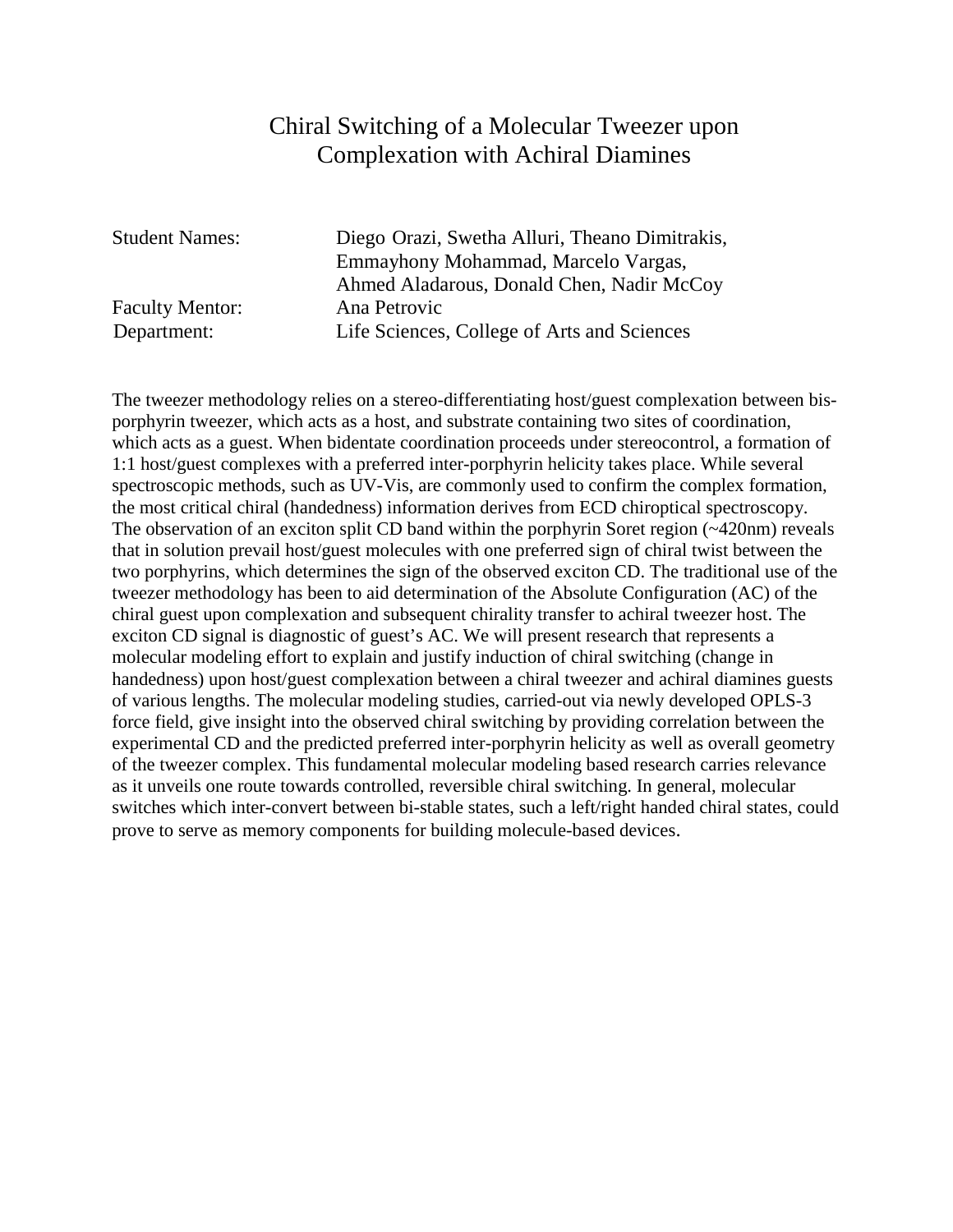#### The Role of Dance for Osteopathic Medical Students

Student Names: Kalle Yee, Carolyn Kwa, Sara Valentino Faculty Mentor: Reem Abu-Sbaih Department: Osteopathic Manipulative Medicine, College of Osteopathic Medicine

Medical students are often excessively stressed, which predisposes them for difficulties in solving interpersonal conflicts, sleeping disorders, decreased attention, reduced concentration, and depression. According to Schwenk et. al, more than 20% of medical students are depressed. We created a dance group at our medical school called "Pacemakers," with the mission to alleviate stress, increase physical activity, boost creativity, and make medical school more enjoyable. Through Pacemakers, students reported that they were able to better develop their sense of touch, feel, and awareness of their own bodies, which are essential to osteopathic diagnosis and treatment. They also expressed that they were able to build relationships with each other that extended beyond the classroom, and learned more about themselves. Furthermore, Pacemakers partnered with a local nursing home to host dance events for the nursing home residents. In May 2015, Pacemakers performed a swing dance routine, taught dance moves to the residents, and then danced with the residents. Both residents and all 30 medical students who attended the event gave positive feedback regarding the dance event. Students have described Pacemakers as a "source of stress relief and exercise" and as "an opportunity to learn something new." Future research on implementing dance groups like Pacemakers in medical schools need to be performed to assess the mental and physical effects on medical students.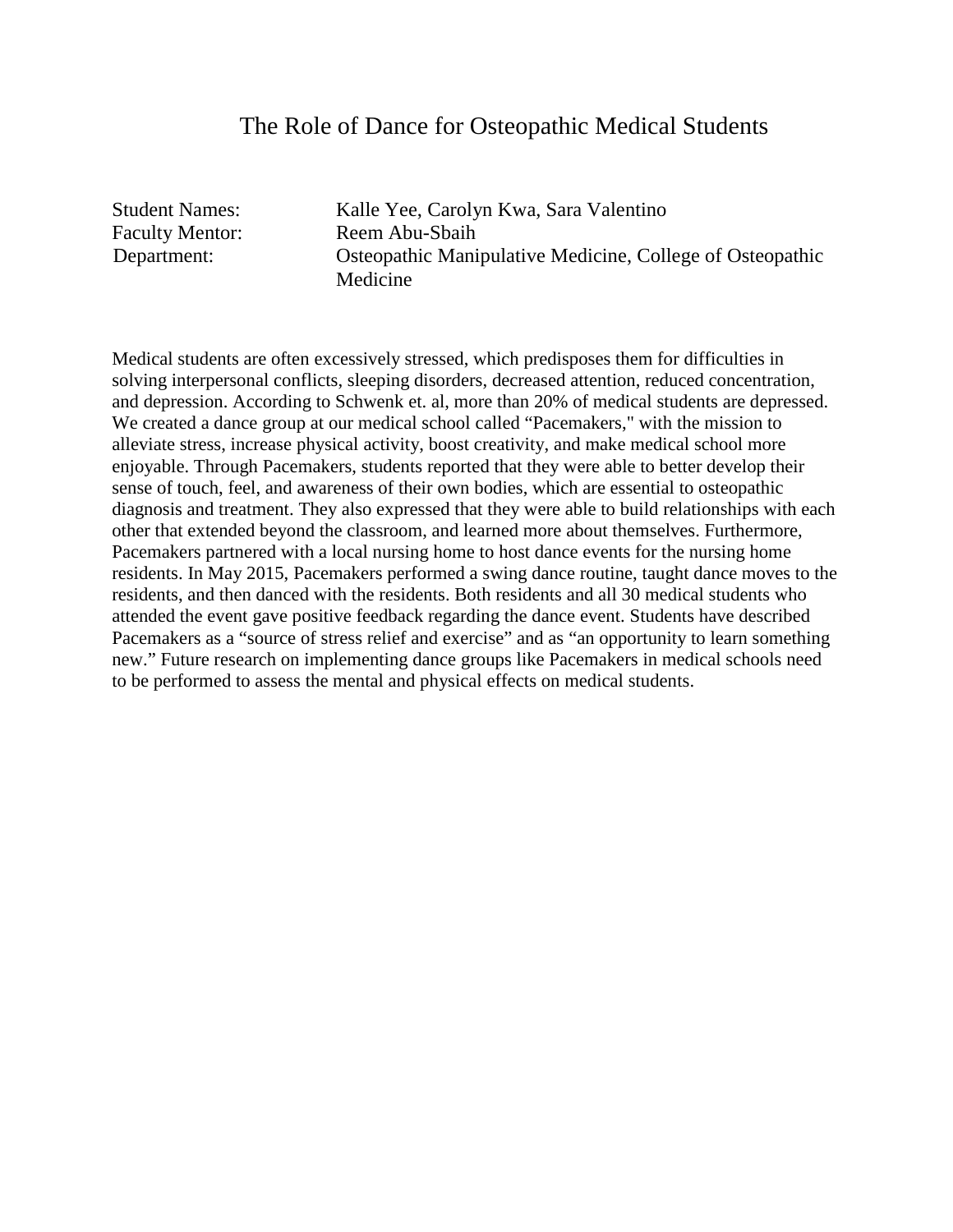# Resolution & Chiroptical Identification of Chiral Crystals: The Case-Study of NaClO3

Faculty Mentor: Ana Petrovic

Student Names: Mohammed AlGarni, Malina Mohtadi, Favour Akinjiyan Department: Life Sciences, College of Arts and Sciences

 The crystallization of achiral compounds into chiral geometries, exhibiting equilibrium mixtures of left- and right-handed chiral crystals, is of interest in chiral resolutions and is a topic closely related to the spontaneous emergence of chirality as well as to understanding the robustness of the biological homo-chirality. Our case-study regarding the chiral crystallization of NaClO3 and prediction of its enantiomeric chiroptical spectroscopic responses advances this field of research. In the crystallization under inert conditions, chiral nuclei of NaClO3 are formed statistically essentially equally in left- and right-handed forms. These nuclei grow to form macroscopic-size crystals. Once the chiral nucleus is formed, it overtakes and dominates the entire development of the handedness of the crystals. Our molecular modeling efforts explore the size-limit of the smallest chiral unit-cell that distinguishes the two enantiomeric (handed) forms and allows their identification and differentiation via chiroptical spectroscopic methods. With this fundamental research, we are investigating the degree of chirality within the crystal as well as how large does the crystal nucleus have to be in order to exhibit stereo-specificity that permits resolution of the two enantiomeric forms. In addition to the fundamental interest regarding the chiral crystallization phenomenon, the ability to generate and distinguish enantio-pure crystals is of profound importance in the pharmaceutical and agrochemical industries, where the global market for chiral technology is forecasted to reach \$7.2 billion by the end of 2016.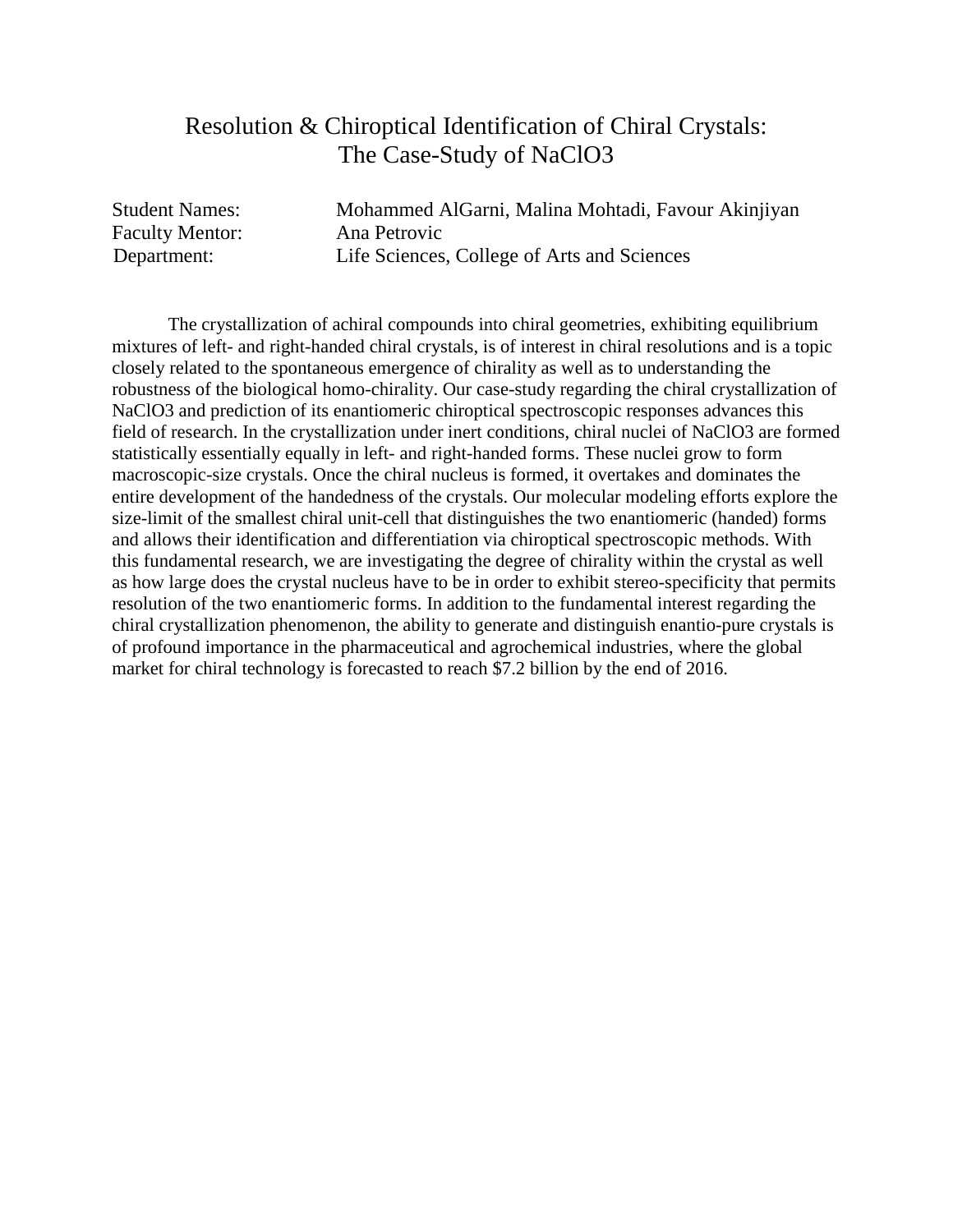#### Cell-Specific Gene Therapy for the Treatment of Glaucoma

Student Name: Erum Ahmed

Faculty Mentor: Anna-Maria Demtriades Departments: Ophthalmology, Cornell Medical College/ Life Sciences, College of Arts and Sciences, NYIT

 Glaucoma is the leading cause of irreversible blindness worldwide. New treatments focused on halting progression of this devastating disease are needed. The hallmark of the disease is retinal ganglion cell loss, which leads to optic nerve damage and vision loss. Current treatments involve lowering eye pressure, though disease progression and vision loss may still occur in patients despite adequately controlled eye pressure. The goal of this study is to develop a new treatment that can be translated into the clinical arena as an adjuvant therapy. We use a novel viral vector that targets Müller glial cells specifically and results in increased expression of a neuroprotective protein (glial cell-derived neurotrophic factor) in the retina. We tested the vector by injecting it into the eyes of DBA2J mice, which represent a long-term model of glaucoma. We demonstrated a significant reduction in eye pressure in addition to an increase in retinal ganglion cell survival with this treatment over a prolonged period of time.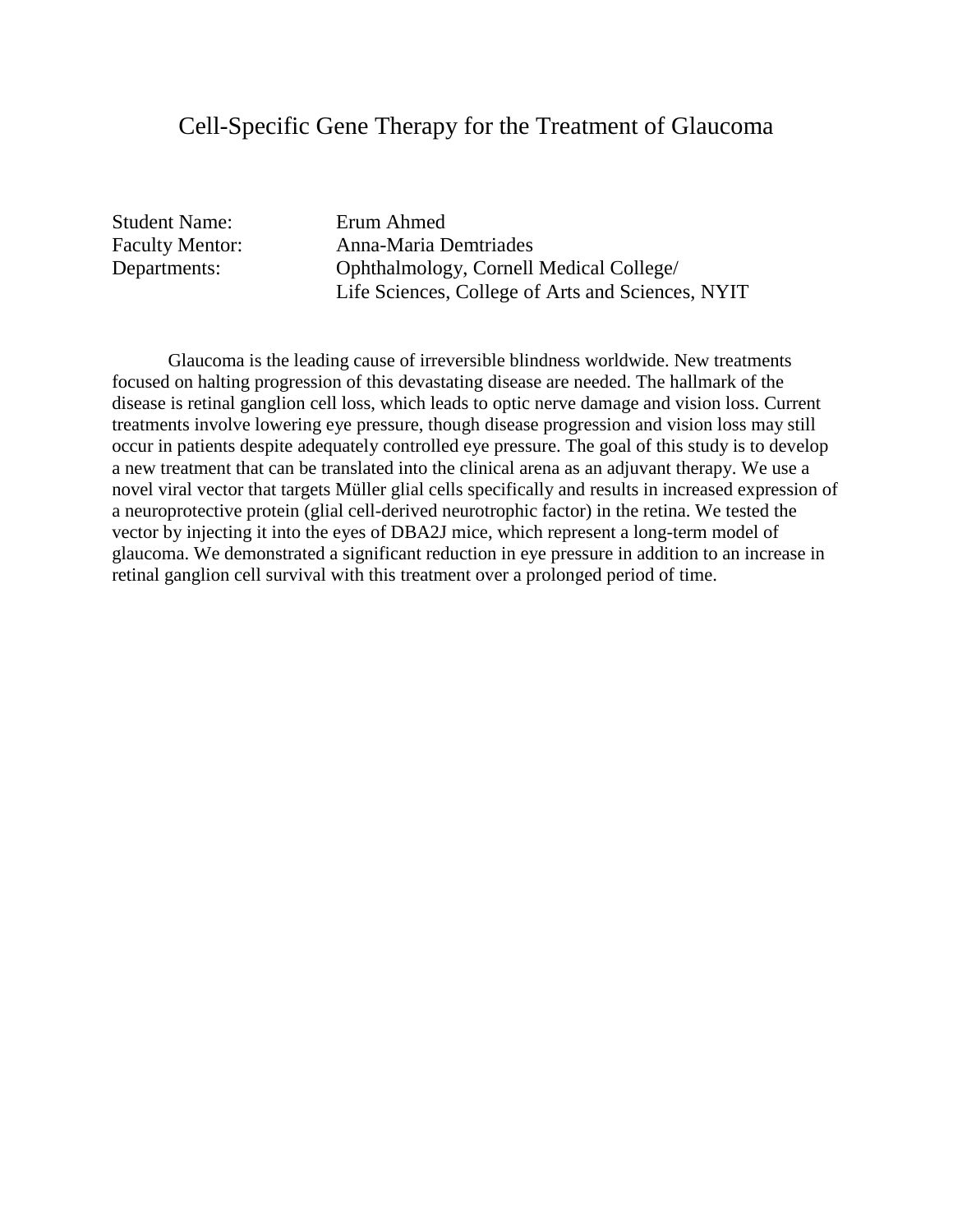## Character Modeling and 3D Printing

Student Name: Stephen Solano Faculty Mentor: Yuko Oda

Department: Fine Arts, College of Arts and Sciences

3D printing is a relatively new and rapidly developing technology that allows us to create physical models of almost any shape, in a vast variety of materials. For my SOURCE project, I would like to use this technology to showcase some of the 3D modeling work that I have been developing both inside and outside of NYIT. I would also like to provide a pipeline document that describes all the steps that I took to get from concept to final product. The models displayed consist mainly of 3D characters and sculptures. Content will include 3 original character models, 1 original sculpture model, 2 recreated sculpture models, both represented in a 3D printed and virtual format, 3D printing pipeline document with 6 still images, one for each model.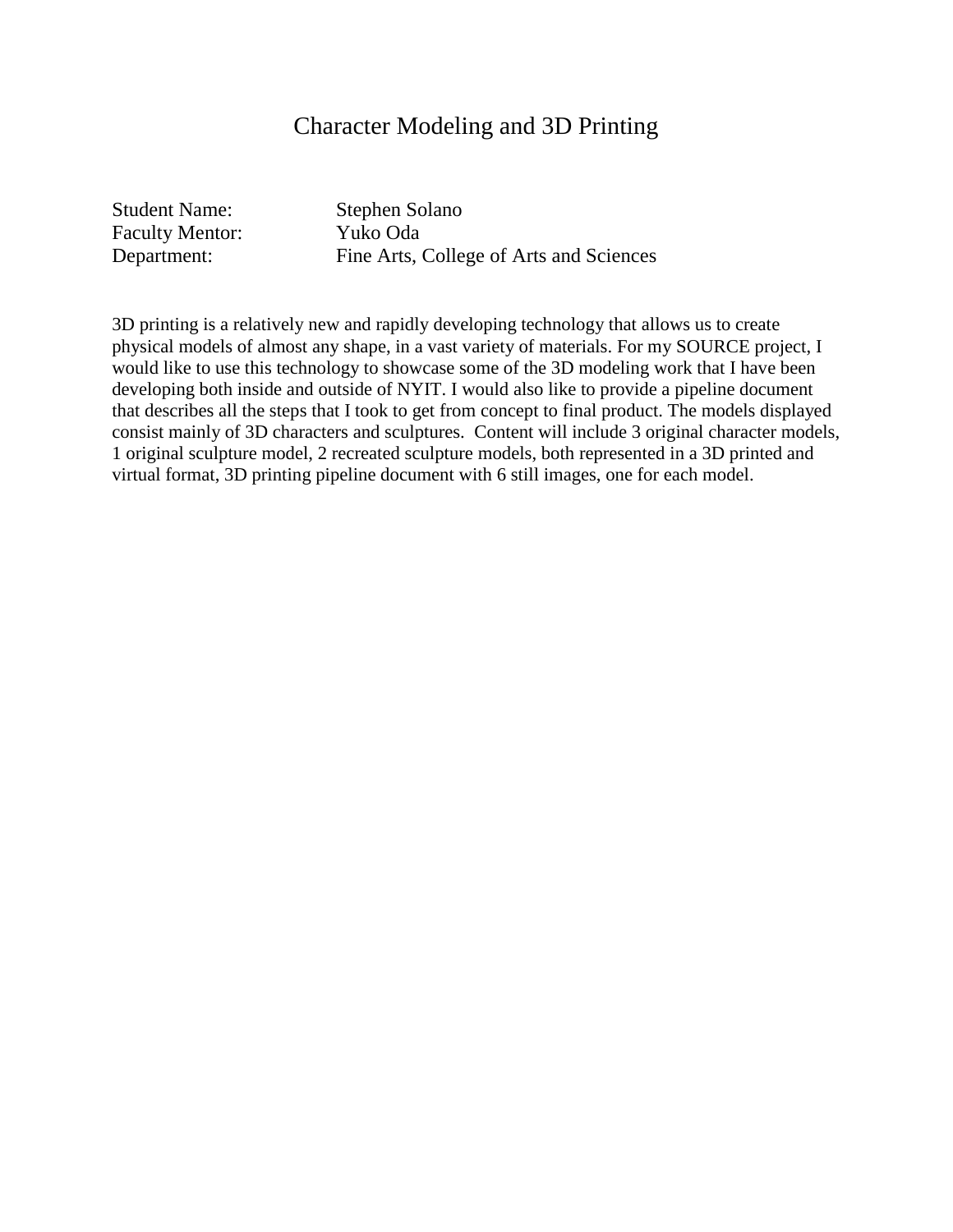# Modeling of Suspended Magnetic Particle Motion via Ferromagnetic Domain Structure Manipulation for Bio-Medical Applications

Student Name: Muhammad Ahsan Faculty Mentor: Dorinamaria Carka Department: Mechanical Engineering, School of Engineering and Computing Sciences

 Functionalized magnetic nanoparticles under the application of magnetic field have been traditionally used in nanomedicine for a plethora of drug delivery treatments, cell separation and subcellular stimulation. Understanding the underlying physics of the controlled motion of a volume fraction of particles in viscous environment under the application of nonlinear and nonuniform magnetic field is of utmost importance in designing medical treatments using magnetic particles and applying the concept in biomedical devices. While the experimental demonstration of the novel physics concept has been remarkable in the last year, the integration of the physics in robust and reliable nano-biotechnological devices calls for substantial modeling tools, absent from the current literature addressing the highly coupled multiphysics involved at different length scales. As part of this we present a computational template coupling the multiphysics characteristics of magnetic particle motion control through the magnetic field produced by manipulation of ferromagnetic single and multi domain structures. This framework will enable fundamental studies on the concept design of novel, scalable and energy efficient integrated labon-chip devices and for the quantification of biological procedures prevalent in nanomedicine such as drug delivery and cell targeting.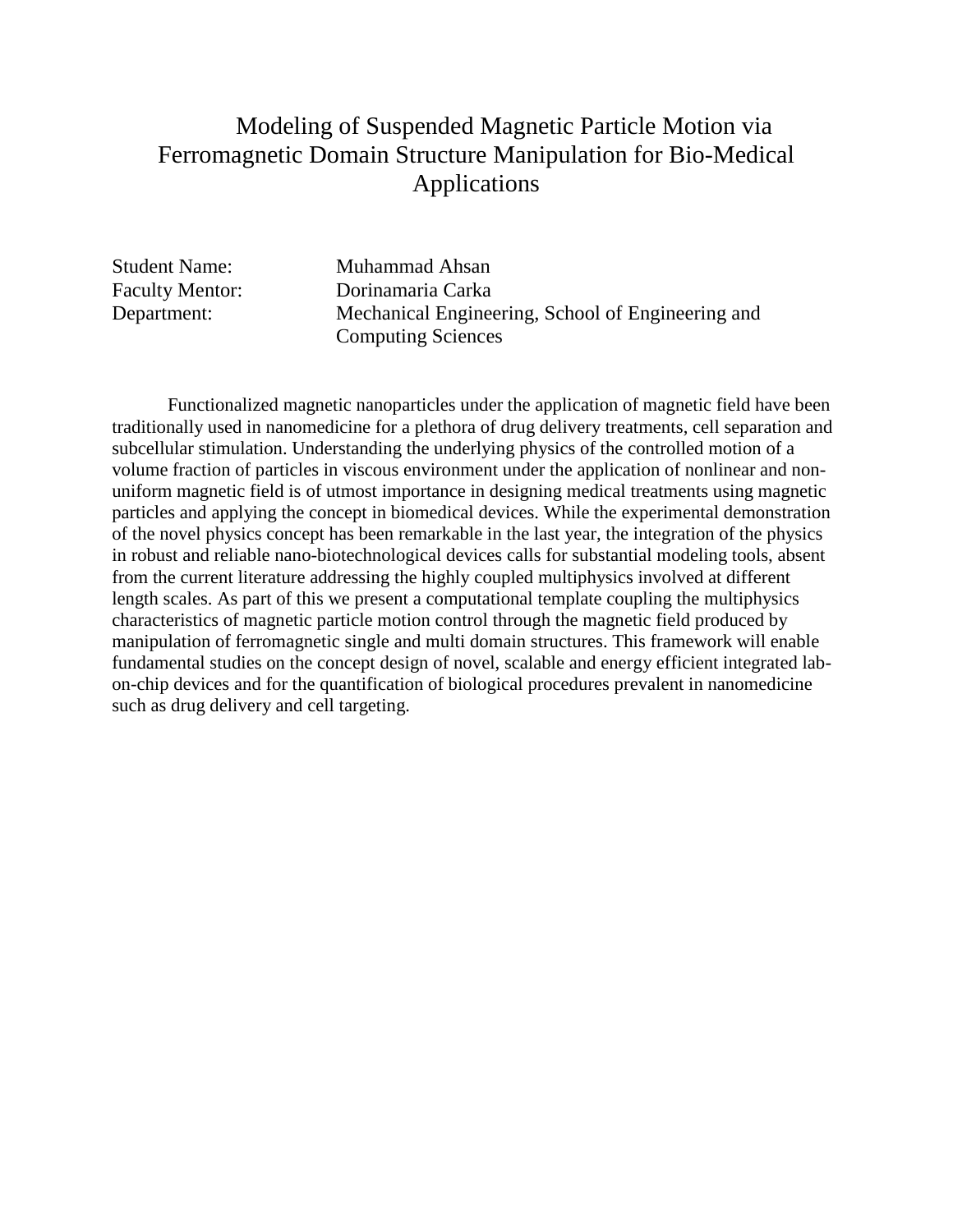# Promoting Primary Care Progress through Student Engagement and Clinical Innovation Workshops

Faculty Mentor: Barbara Capozzi

Student Names: Carolyn Kwa, Rebecca Grohman, Jonathan Katz, William Wong, Benjamin Lieberman, Susannah Gemberling, Shannon Moriarty Department: Academic Affairs, College of Osteopathic Medicine

The NYIT-COM's Primary Care Progress Chapter (PCP) is a community of medical students passionate about promoting innovation and interdisciplinary teamwork in primary care. Students attend leadership summits and video conferences with the national organization and hold innovation workshops to troubleshoot current barriers in medical education and improve patient care and education. As a think-tank advocating for a greater presence of primary care progress on campus and on the national level, the team consults practicing physicians with similar goals and collaborates with students and faculty members to bring ideas to fruition. On Wednesday, February 10th, 2016, PCP-NYITCOM hosted its first Clinical Innovation Workshop, which was attended by NYITCOM students, faculty, and administrators. The event began with four teams and the challenge was to select any healthcare problem and solve it in seven minutes. While initially a daunting task for the allotted time, participants quickly engaged with teammates and selected ideas to present to the other groups. The ideas ranged from topics in nutrition to interdisciplinary healthcare, engaging medical students for patient education, and student immersion in geriatric centers. Following the presentations and a short Q&A session, participants voted for three ideas and the members of the eliminated team were divided into the remaining groups. The format provided a unique opportunity to further develop each project through successive rounds, while also integrating perspectives from the newly added group members. This process continued until the winning project was selected: Utilizing 1st and 2nd year medical students at the end of patient encounters to review the plan of care and explain the importance of follow up testing and procedures. The idea originated from the time constraints experienced by primary care physicians and the opportunity for medical students to share their knowledge and gain increased patient interaction. This also addresses the issue of patient compliance - the hope is that in spending more time with patients to teach and explain potentially difficult to understand concepts, patients would be more willing to invest in their health. Since the workshop, PCP-NYITCOM has been working diligently to implement this idea at our new local clinic. The event highlighted the diversity of ideas and enthusiasm for innovation throughout the NYITCOM community and, through collaboration and teamwork, participants transformed their initial ideas into potential applications to improve our healthcare system. Administrators who attended the event are looking to hold the Clinical Innovation Workshop at our new sister school in NYITCOM Arkansas next year and PCP-NYITCOM hopes that this style of brainstorming and collaboration can also be shared with other medical education systems across the country.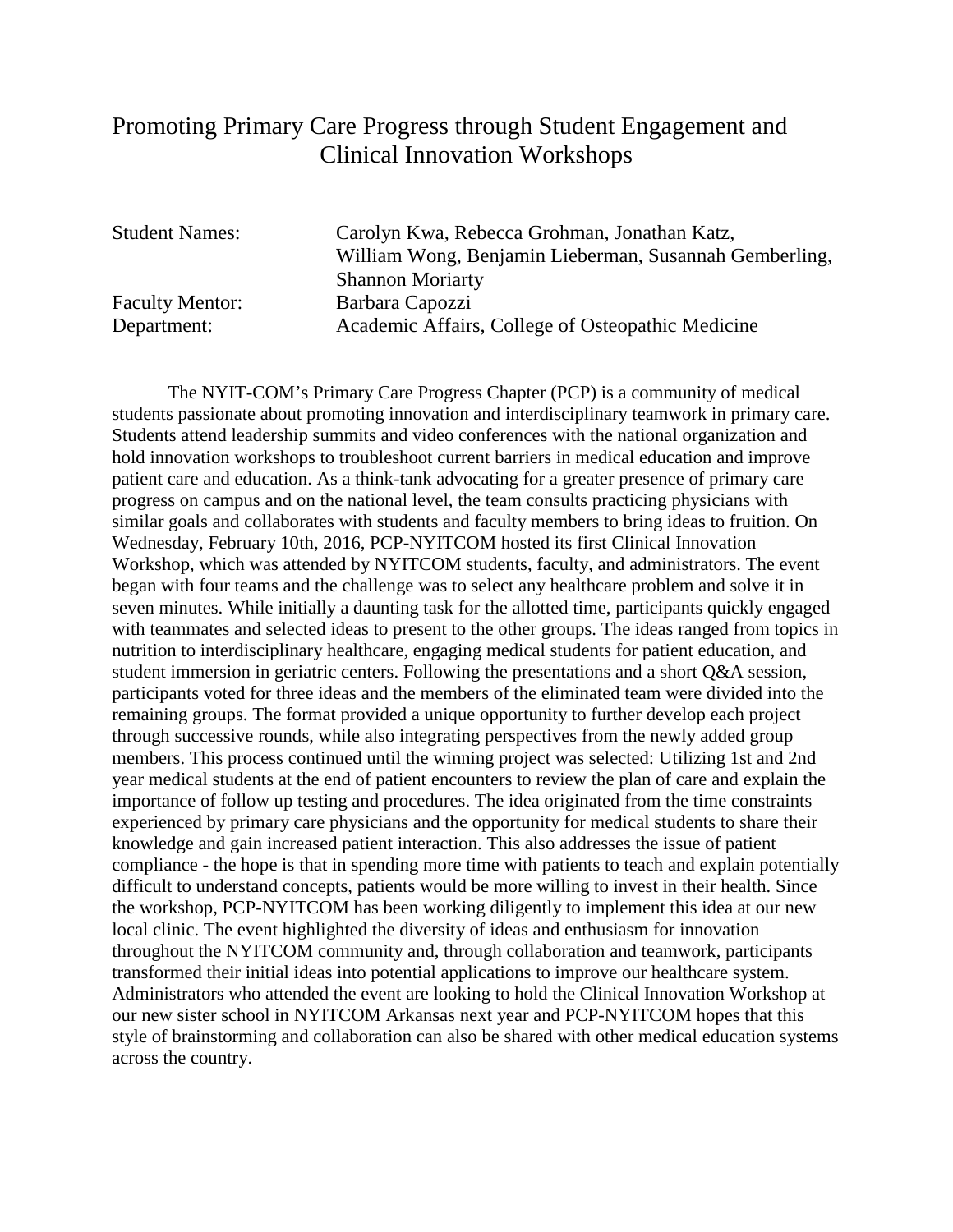#### The Envisioned Application of Classroom High-Tech 2.0

Student Name: Asad Richardson Faculty Mentor: Youjeong Kim

Department: Communication Arts, College of Arts and Sciences

 Education is what supports the world of tomorrow, and provides a basis for the future. But is education really where it should be in 2016, in the 21st Century and the dawn of technology? Smartphones have found their way into our everyday habits. Most of us need to check social media every couple of minutes, and we would find it excruciatingly hard to live without the Internet in today's world. When we look at most classrooms in the US, we still find an abundance of skepticism surrounding using technology in the classroom. Students are repeatedly told to hide their smartphones or put them away in lockers or book bags. The use of computers literacy is not universal across many K-12 schools in the US. Why not? Is it because we are afraid of further distraction among the students? Are we afraid that it will require such a learning curve for the teachers to use the technology that even considering the idea is taboo? This research seeks to explore the possibility of smartphone/tablet use in classrooms through User Experience and User Interface (UX/UI) design. It seeks to inform the possibility of a classroom 2.0 idea that can reduce the doubt about a prominent technology-based classroom and generate a call to action to step up antiquated practices frequently seen in today's classrooms including physical textbooks vs E-learning, verbal education vs. interactive education and antiquated forms of attendance and management vs. digital classroom management and contemporary digital reward systems. The approach used to research this topic strictly include designs made using the Sketch 3 program to design a mock application for smartphones, tablets and desktop interfaces and digital forms for design satisfaction.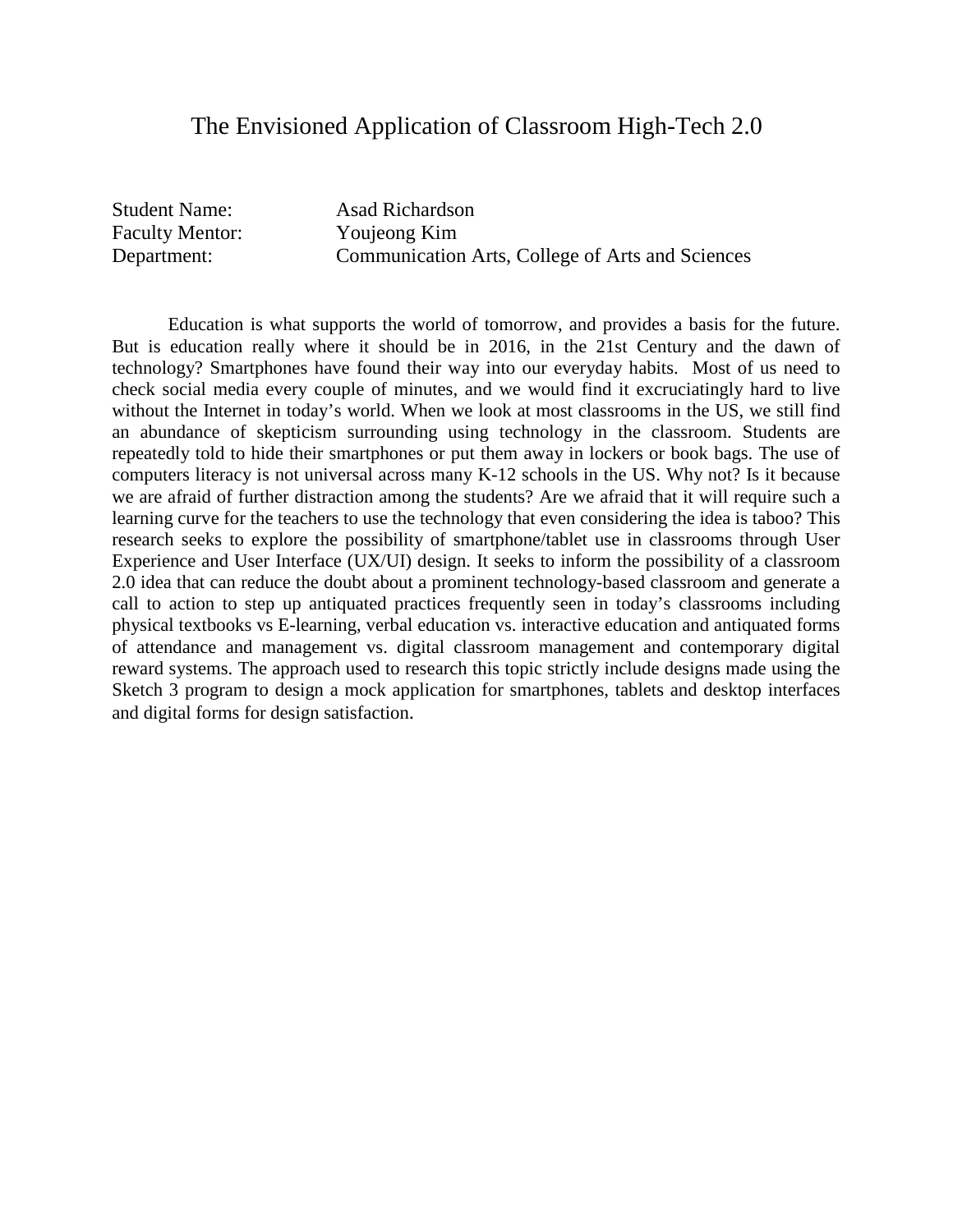# Tetracyclines Disturb Mitochondrial Function across Eukaryotic Models: A Call for Caution in Biomedical Research

Faculty Mentor: Gavin McStay<br>Department: Life Sciences,

Student Name: Matthew Skalski Life Sciences, College of Arts and Sciences

 Tetracyclines have been recently used widely in both research and medical practice as a common antibiotic. In this study tetracyclines were used to examine the effect on Mitochondria, which has been theorized to have a bacterial origin in the past. This antibiotic has been used on several kingdoms of life under the Eukaryotic domain including plants, worms, flies, and mice. From this study it has been discovered that tetracyclines induce stress on the mitochondria leading to altered gene expression causing altered mitochondrial function and dynamics. This information is of great importance for antibiotics especially tetracyclines because they are widely used. If tetracyclines are used to treat livestock then it is possible for them to be exposed into the environment causing delays in plant growth and fertility.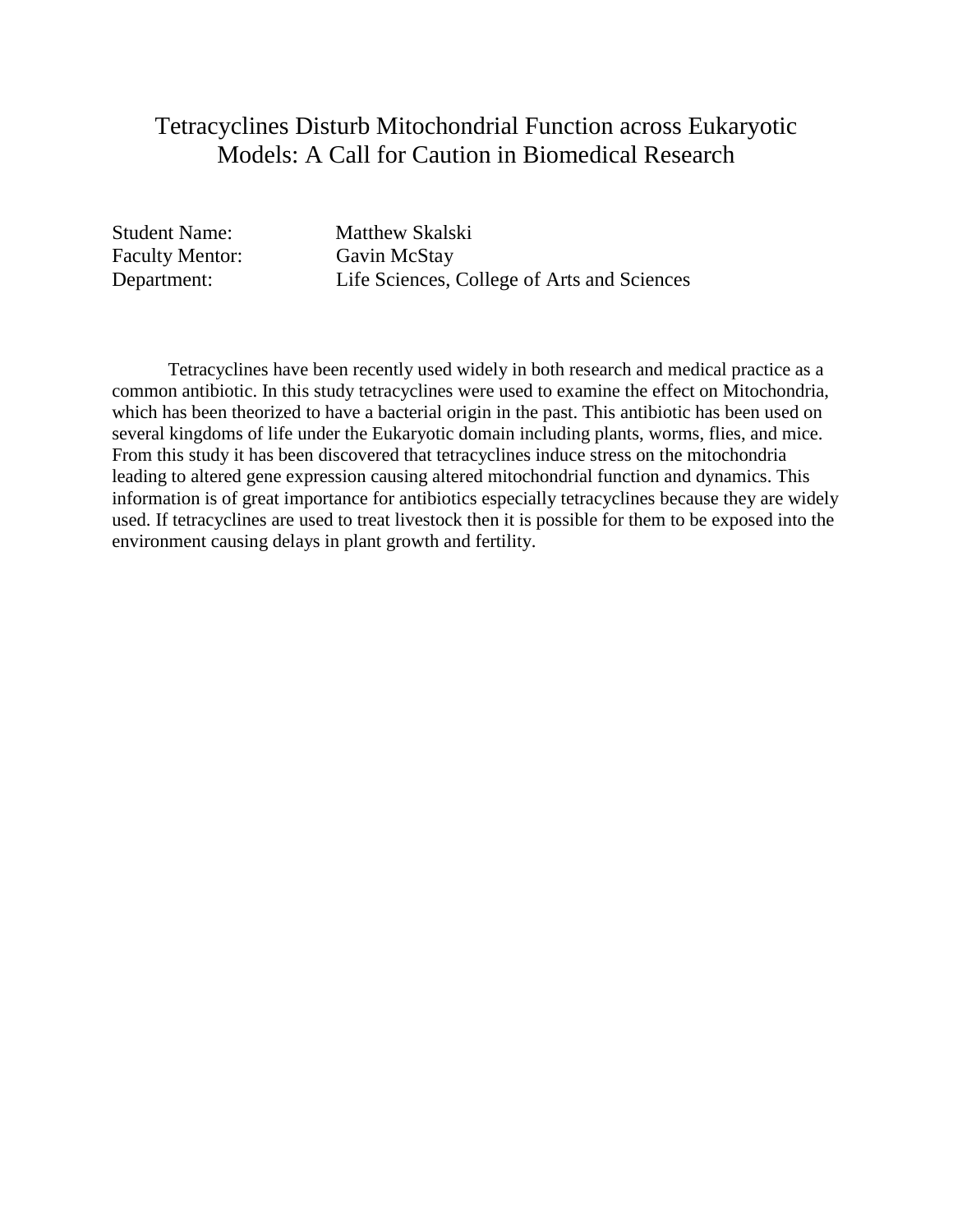#### Alexander Hamilton Library

Student Name: Harish Armogan Faculty Mentor: Percy Griffin

Department: Architecture, School of Architecture and Design

The goal of my project was to design a remarkable and first class library to honor Alexander Hamilton. Alexander Hamilton was a Founding Father of the United States and the architect of the U.S currency. He was a general, a solider, and George Washington right hand man. The Location of this project is uptown Manhattan (Harlem), specifically 141 street between Hamilton Terrace and Convent Ave. Originally, the site was used for the Alexander Hamilton House but the house was later relocated across the street. Today, the site is abandoned with natural vegetation and the remnants of the old Hamilton House. The dimension for the site is 45 feet by 200 feet. The empty site is sloped towards Hamilton terrace and sits adjacent to the St. Luke's Episcopal Church. The first thing that I focused on was the views toward the church and the Hamilton House Site. By doing so, I enable the walls to be angles so that the visitors can indulge the views. I then subdivided the site into 3 tiers with each having its own height. The form is then embedded into the site where a portion of the front façade is cantilevered towards Hamilton terrace. The Library is located at the center of the 3 tiers and represents the idea that a Library is the center that holds Knowledge. At the core of the library is an atrium that connects the 3 floors of the library. This atrium will be illuminated by a skylight that will transfer natural lighting into the spaces below. The basement level of the library is the archive areas that houses rare and fragile works. This area would only be open to the staff and caretaker. The caretaker and staff spaces would be located on the ground /1st level and they would enter from the Hamilton terrace. Two diplomat's rooms had to be incorporated in the programming as well so I decided to locate their rooms on the 4th level of the building. The two diplomats would then enter from Convent Ave. The café is located on the Second level and is connected to an exterior space to dwell and enjoy the wonderful views. The lecture hall is located on the 3rd level and seats 200. The lecture can be accessed by 2 elevators that will connect visitors from the convent Ave entrance. The structure of the building would be concrete with reinforced steel columns. The building exterior would be then clad in grey stone panels. The back interior walls would be glazed in brown stone that creates a transparency between the Church and the Alexander Library. I wanted to create and design that incorporated sustainability. The Hamilton Library house incorporates natural lighting with the curtain wall system and elongated ribbon windows. The roof of the library is a green roof system. This green roof will be great for keeping the building cool in the summer. The roof would also be used to harvest the rain water and recycle it into the building for multipurpose uses. Solar panels would be located on specific portions of the roof that will harness the sunlight and store it in the building for use. Overall, the Alexander Hamilton Library would be a masterpiece of Architecture that bridges the gap from past to present. This library would not only be one that brings people from all walks of life together, it will create a transitional experience and enable the visitors to gain knowledge of Alexander Hamilton.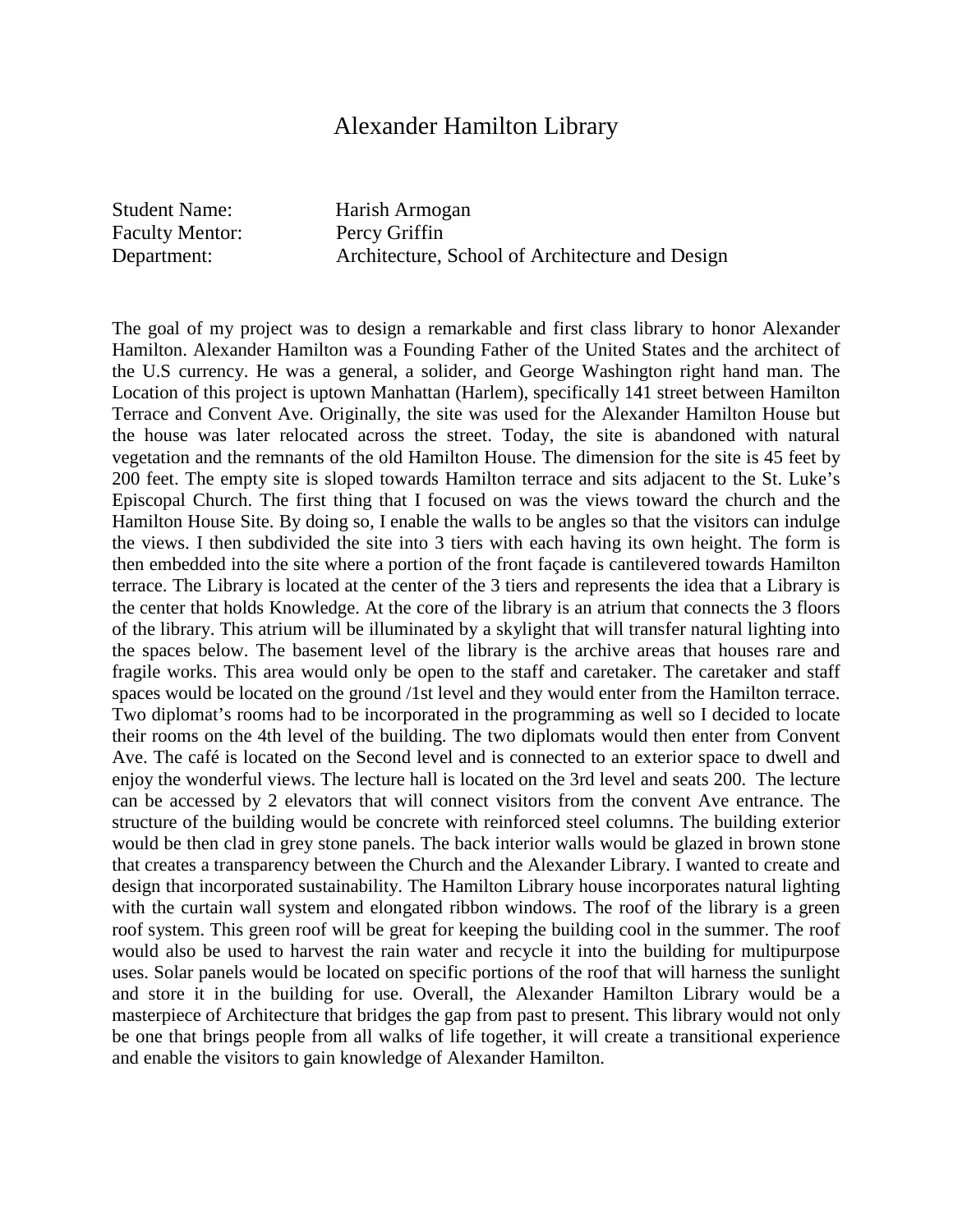## Chemoprevention of Colorectal Cancer Using Natural and Modified NSAID's

| <b>Student Name:</b>   | Ajit Aryal                                  |
|------------------------|---------------------------------------------|
| <b>Faculty Mentor:</b> | Eleni Nikitopoulos                          |
| Department:            | Life Sciences, College of Arts and Sciences |

 A hallmark of cancer is resistance to apoptosis, with both the loss of pro-apoptotic signals and the gain of anti-apoptotic mechanisms contributing to tumorigenesis. As inducing apoptosis in malignant cells is one of the most challenging tasks regarding cancer, researchers increasingly focus on novel and natural products to regulate apoptotic signaling pathways (Chen et al, 2014.).

Chemoprevention is a general term used to describe the utilization of a chemical compound, administered on a long-term basis to reduce the incidence of a disease, including cancer. Previous studies indicate that traditional non-steroidal anti-inflammatory drugs (NSAIDs) can reduce the incidence of colon cancer. However, medicine centers around a "low dose, high efficacy" philosophy, while minimizing side-effects. Long-term use of NSAIDs is associated with liver, renal, cardiovascular, and gastrointestinal toxicity; which can be fatal. It is then clear that new considerations must be made.

In this research, two synthetic NSAID's; Hydrogen sulfide-releasing naproxen, and Celecoxib; and one natural NSAID; curcumin, are examined for their efficacy in treating colorectal cancer, and inhibiting anti-apoptotic pathways, specifically, the NF-kB pathway.

Nuclear factor kappa B (NF-kB) signaling pathway plays important roles in the control of inflammation, cell growths, apoptosis, and stress response. Research indicates NFkB regulates the expression of genes involved in anti-apoptosis and proliferation. The pathway is *constitutively* active in a variety of human cancers.

The objective of this study is to investigate recent approaches to modulate (downregulate) NFkB activation as a method of chemoprevention using natural and modified non-steroidal antiinflammatory agents (NSAIDs). This poster summarizes the methods and results from three articles, which were obtained from the NYIT & NYU databases using the keywords: ACF, curcumin, NFKB, and colorectal cancer. Each article was chosen to encompass three categories of research, mock transfection, Xenograft models of induced tumors on flank, and Xenograft tissue samples of affected organ systems. This collective approach to research effectively displays how proteins involved in the NF-kB pathway can be up/downregulated via various natural and modified NSAID's, and suggests that a combination approach could possibly have a higher outcome of inhibiting tumorigenesis.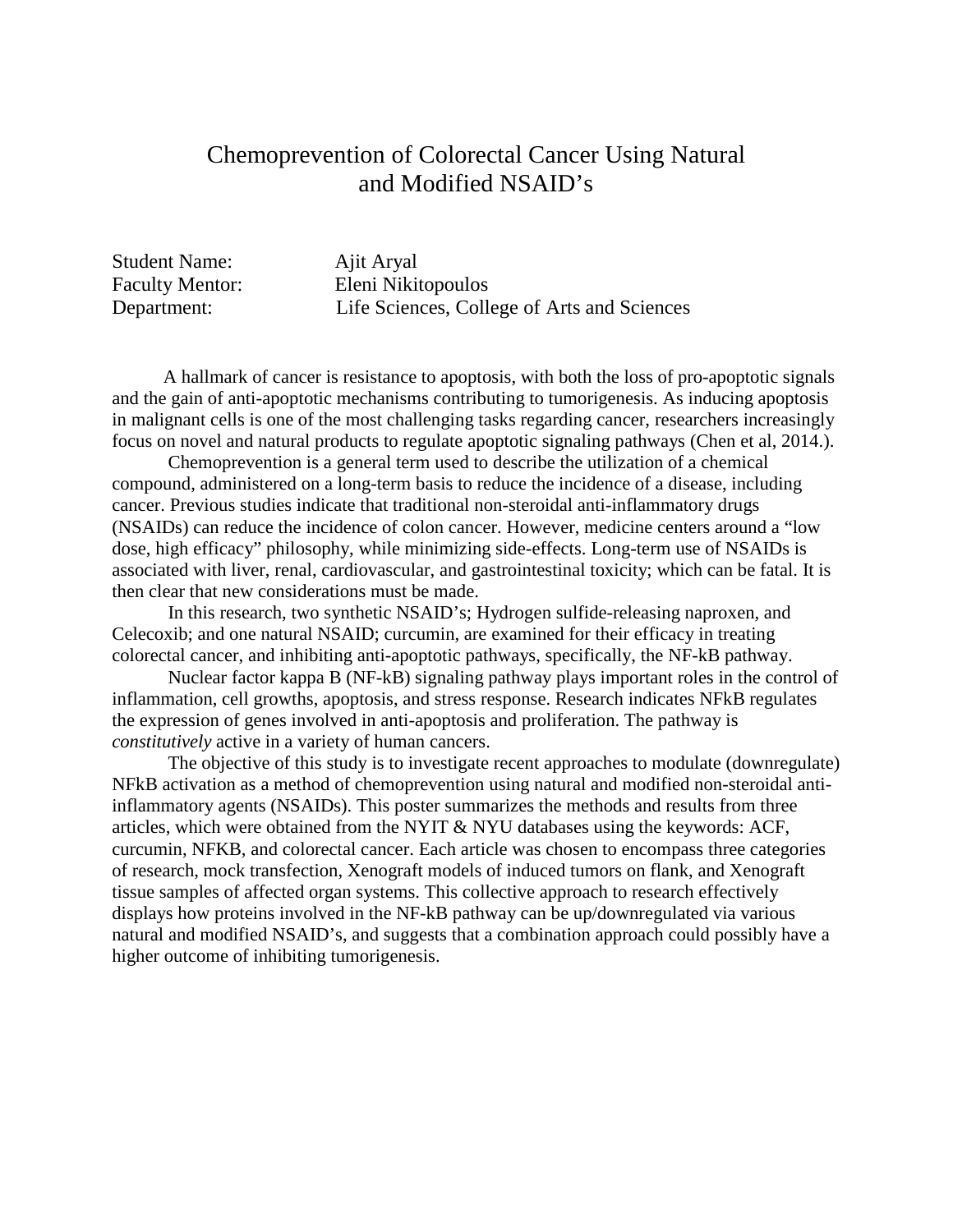**Breakout Session Presentations 16 W. 61st St., 7th floor Room 723 Moderator Blair Hoplight 1 - 3 p.m.**

- "ChemBioDraw 14 Graphic Art Software: Construction of 2D Images of Right-Handed B-DNA Microarray Prototypes" By: Nabila Siddiqui, Jess Chacko
- "Major Factors that affect Stress Levels" By: Ashley Butera, Michael Chimenti, Ryan Brunet, Disha Devdas, Dixon Marble
- "Student Sleep and Impulsive Behavior" By:James Kelly, Jonathan Costa, Josephine Santagata, Alfredo Vasquez, Jiaye Yao
- "Perception of Tattoos in the Workplace" By: Kelli Walter, Michael O'Hora, Alexander Seltzer, Patrick Bonacum, Robert Fiato
- "The Role of Name Discrimination in Job Procurement" By: Jeanine Masih, Jenna Campanella, Jessica Arguera, Alonzo Paulino, Palak Golwala
- "Traditional vs. Online Dating" By: Kesi Goree, Angelica Rakowicz, Amit Patel, Muqadas Babar, Rainelly Abreu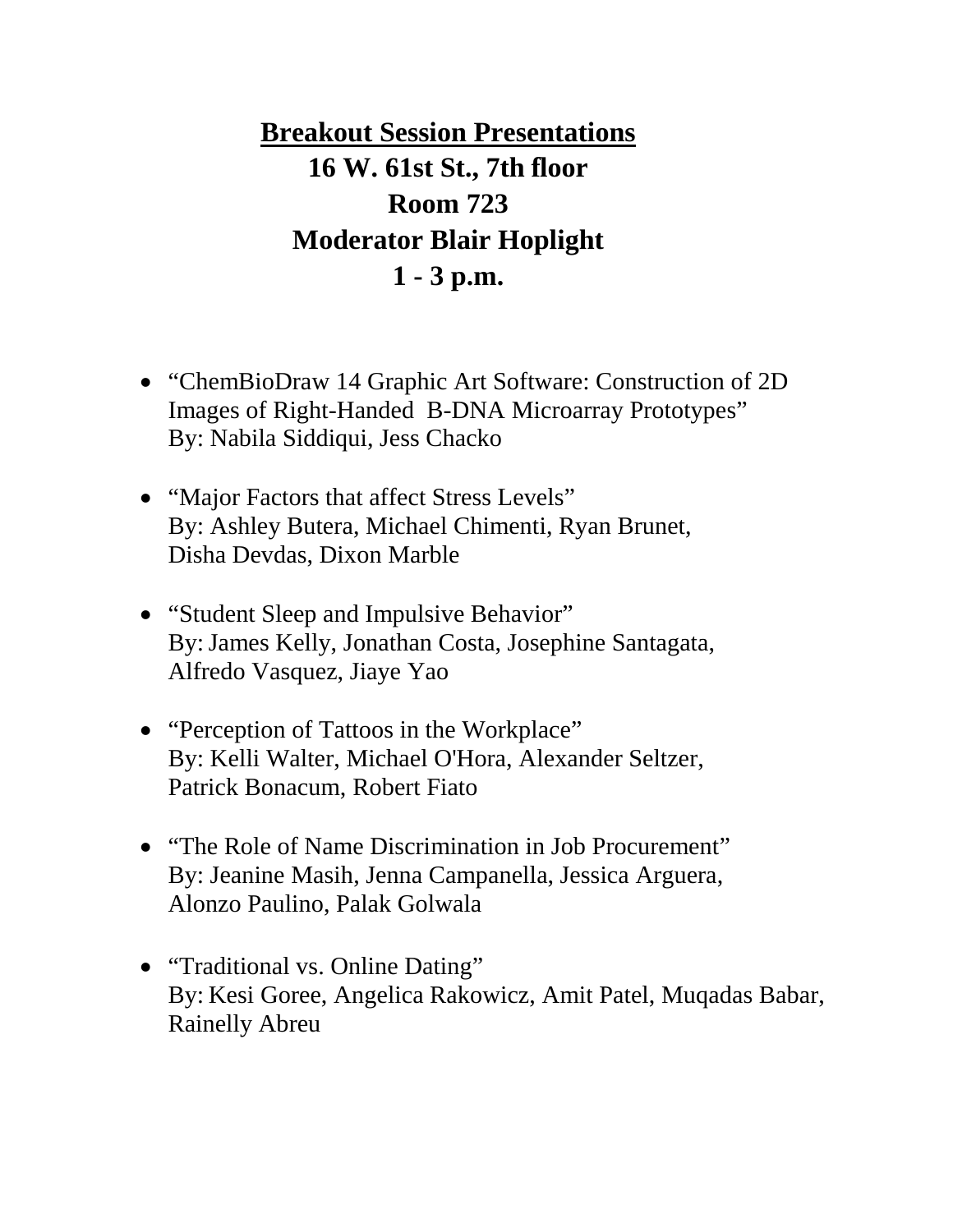**Breakout Session Presentations 16 W. 61st St., 7th floor Room 723 Moderator Blair Hoplight 1 - 3 p.m.**

- "Identification of Cancer Associated Missense Mutations that relate to Colorectal Cancer in Caspase-7 & Lung Cancer in Caspase-6 and their Potential Impacts on Cancer Progression and Treatment" By: Marwan Hamed, Sharif Zaher
- "Effects of Video Games and Aggressive Behavior" By: Thomas Znack, Theodore Hamlin, Katie Hudson, Timothy Milligan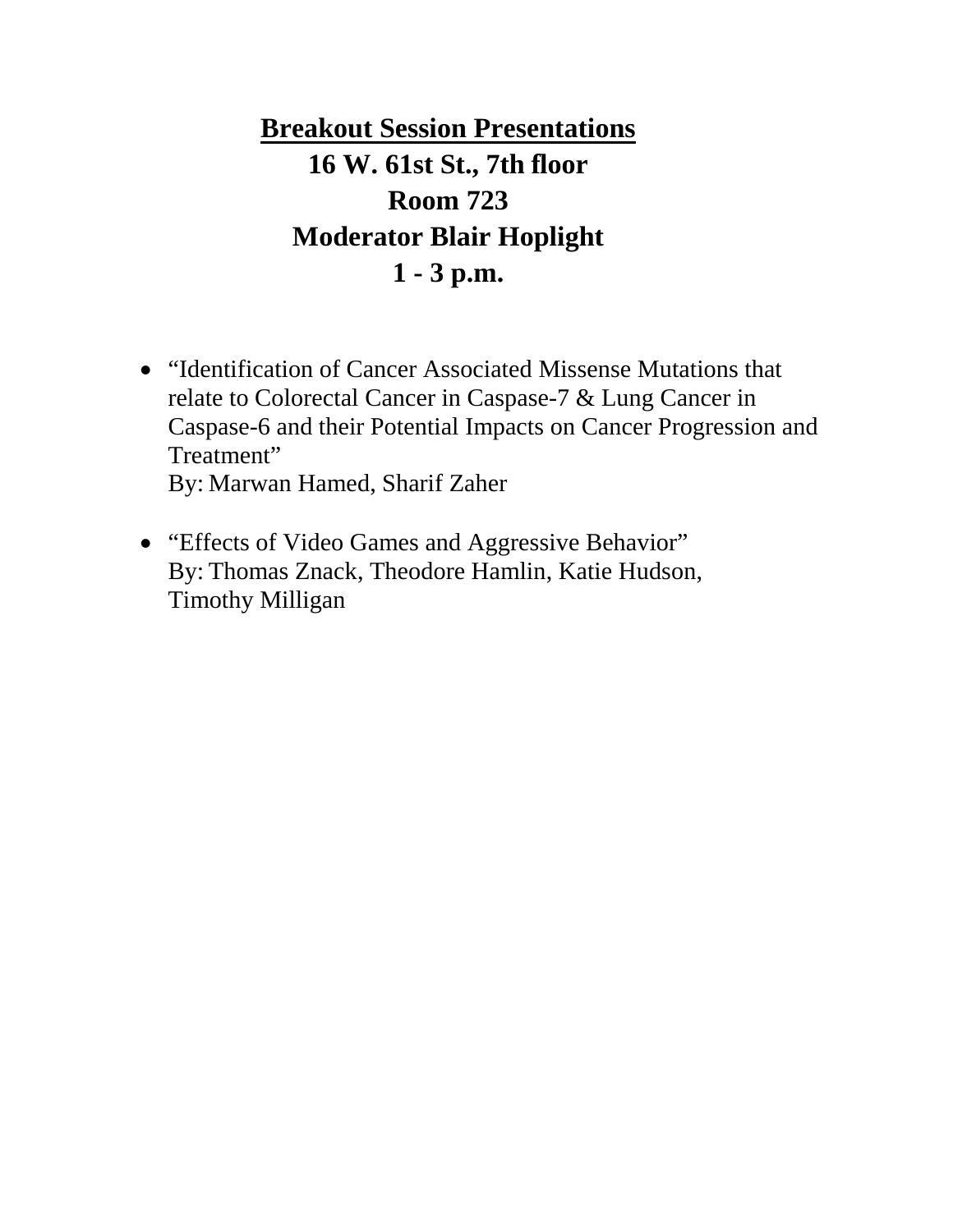# ChemBioDraw 14 Graphic Art Software: Construction of 2D Images of Right-Handed B-DNA Microarray Prototypes

Faculty Mentor: Claude Gagna

Student Names: NabilaSiddiqui, Jess Chacko Department: Life Sciences, College of Arts and Sciences

 Conventional DNA microarrays are powerful molecular biological tools that can be used by research scientists and clinicians to study gene expression. The Gagna-NYIT United States Patent (i.e., 6,936,461 B2) represents the next generation of DNA and RNA microarrays, namely, intact, alternative DNA and RNA microarrays (e.g., A-DNA, Z-DNA, cruciform DNA), and multi-stranded DNA and RNA microarrays (e.g., triplex DNA, quadruplex DNA). These novel microarrays will be used for drug discovery and development, inhibiting gene expression (e.g., cancer), and studying the structure/function of genes (or parts of genes). In order to publish research data involving the novel DNA and RNA microarrays (i.e., prototypes with Arrayit Corporation, Sunnyvale, CA, for eventual submission of an STTR – NIH grant), we need to draw extremely precise/accurate models of the immobilized double-stranded (ds-) B-DNA molecules interacting with DNA intercalators, DNA minor groove-binding drugs, DNA major groovebinding drugs, bis-intercalator, and anti-B-DNA monoclonal antibodies (i.e., biologicals). Additionally, we need to have precise models of DNA-protein, and DNA-protein-drug interactions. All these 2D drawings helps us and the Arrayit Corporation to better understand the complex interactions of many different molecules, chemicals, ions and drugs with DNA and RNA. This is also needed for peer-reviewed journals, abstracts at annual meetings and other grant applications. Simultaneously, we also want to show how the distal ends of the DNA molecule are labeled with either Cy5 (control: cyanine 5), or labeled with Cy3 (control: cyanine 3), namely, chemistry behind the DNA microarrays. Therefore, the purpose of this poster board presentation is to show how NYIT students learned how to independently use the ChemBioDraw 14 graphic art software to produce high-quality and chemically accurate 2D images of ds-DNA immobilized to a microarray (with or without interactions of other molecules). Included in our poster board are ten figures showing the step by step manufacturing of the drawings needed to manifest the final product.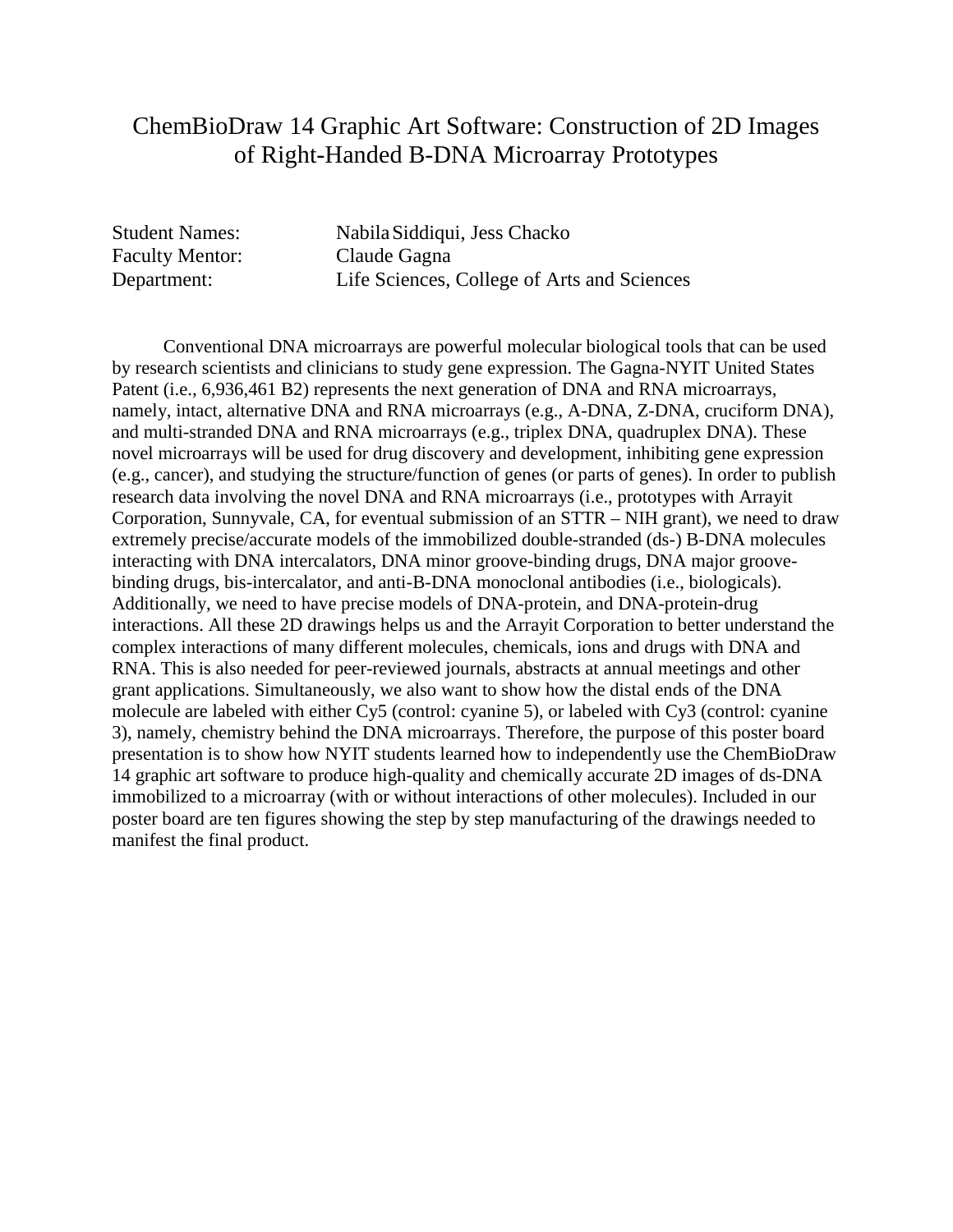#### Major Factors that affect Stress Levels

Student Names: Ashley Butera, Michael Chimenti, Ryan Brunet, Disha Devdas, Dixon Marble Faculty Mentor: Blair Hoplight Department: Behavioral Sciences, College of Arts and Sciences

 Chronic stress plays a major role in a college student's life. Every individual has different mechanisms to alleviate this stress during his or her college experience. Different individuals use methods like sleep, drugs, alcohol and technology as well as exercise routines to deal with this stress. The purpose of this study was to survey college students about the different factors that affect stress levels and how their chosen method of relaxation affected their stress levels. We hypothesized that each relaxation technique will work differently to alleviate stress. In this study, a survey was administered to students to gauge the different types of lifestyles and the daily routines of the students. The primary subjects for this study were undergraduate students in the behavioral sciences department. We went into classes and first administered the survey analyzing the student's lifestyle and habits, including: amount of hours slept, party habits, exercise and social media usage and then gave them a survey to gauge their stress levels. This survey provides valuable information regarding which of these relaxation techniques affects students stress levels the most and can impact the rest of their college experience in a negative or positive manner.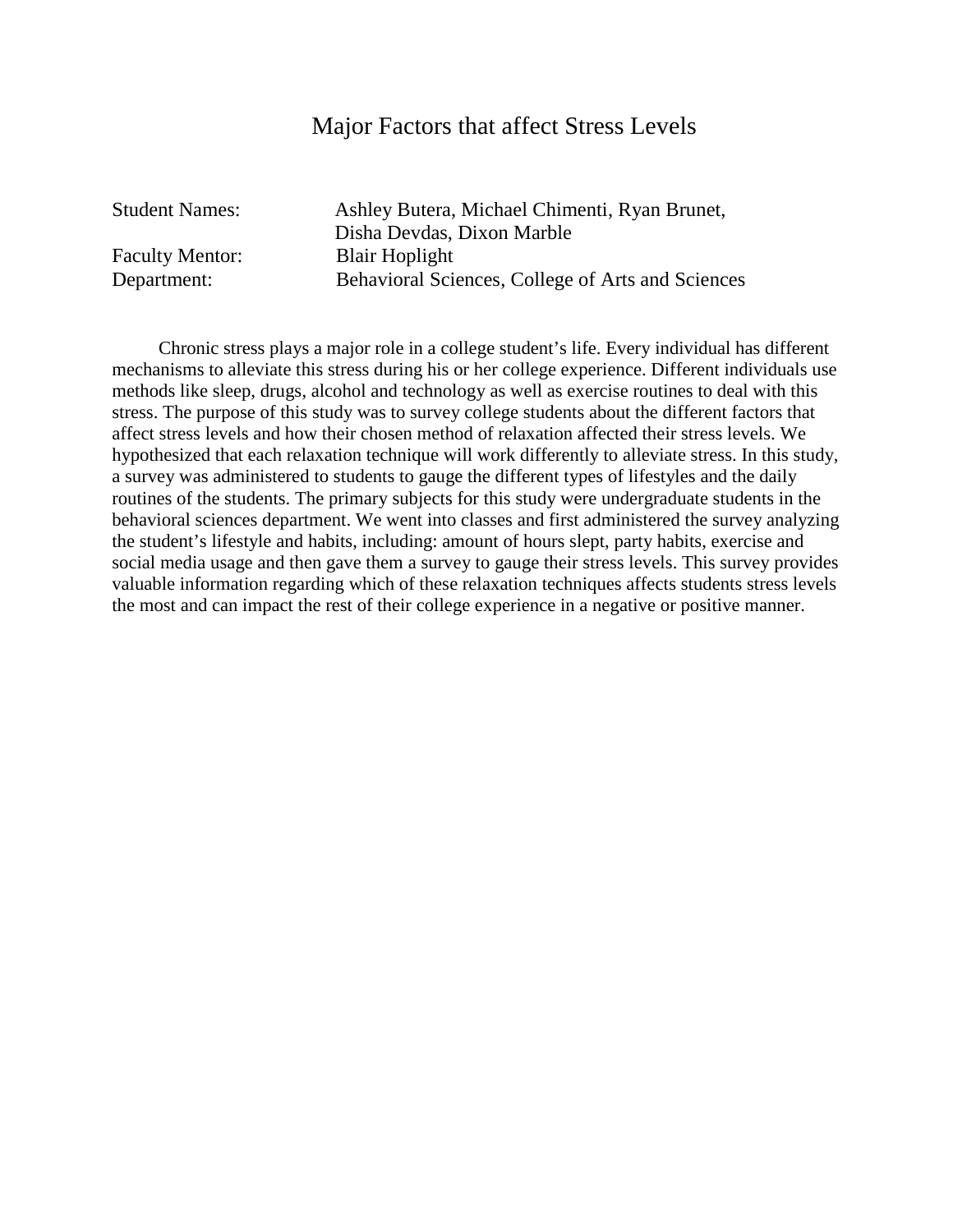## Student Sleep and Impulsive Behavior

Student Names: James Kelly, Jonathan Costa, Josephine Santagata, Alfredo Vasquez, Jiaye Yao Faculty Mentor: Emily Restivo Department: Behavioral Sciences, College of Arts and Sciences

 Sleep has been a vital necessity that provides a foundation towards the overall well-being of the individual. Disrupted sleep can effect daily behaviors in a negative manner, including mood, concentration, focus, and impulsivity. By targeting the population of college students at NYIT we conducted a study of an adverse population, which is unique. The main focus of a student within the college setting is their academics. Our study strives to show a correlation between students amount of sleep and their daily behaviors. The importance of sleep with the overall functioning of the students within the academic setting will be evaluated. Researchers presented a short survey with questions regarding sleep patterns over the past two months. Questions regarding behavior, such as vandalism and illicit drug use, were asked to evaluate impulsive behavior. Participation was voluntary and students were able to skip any questions they did not wish to answer. The data will help understand the relationship between sleep and impulsive/deviant behavior.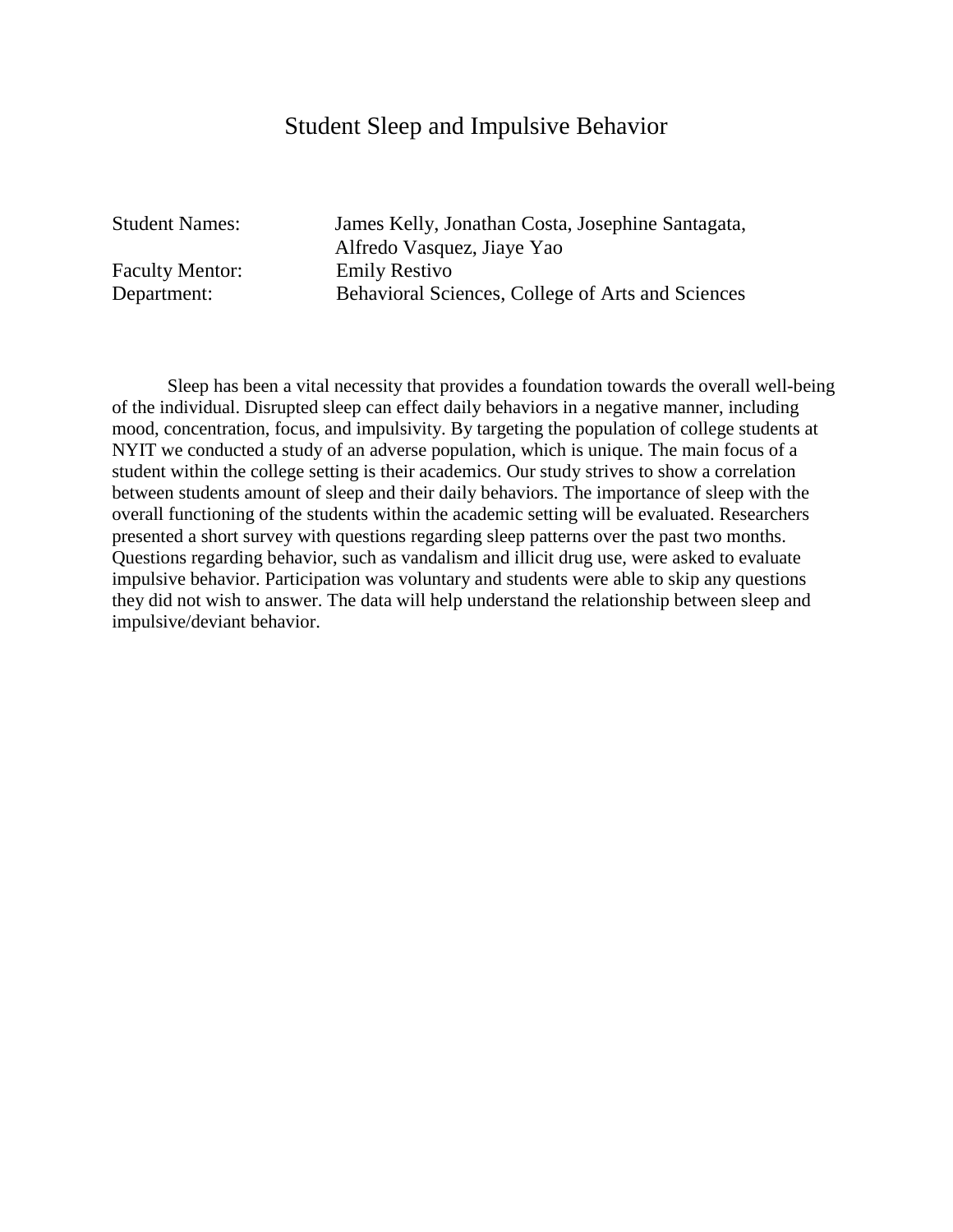#### Perception of Tattoos in the Workplace

Faculty Mentor: Blair Hoplight

Student Names: Kelli Walter, Michael O'Hora, Alexander Seltzer, Patrick Bonacum, Robert Fiato Department: Behavioral Sciences, College of Arts and Sciences

 In contemporary culture one can observe an increased number of individuals who have decided to modify their bodies with tattoos, a practice that historically comes with negative connotations. These connotations could have an effect on the hiring practices of tattooed individuals in the workplace. We hypothesized that there is a stigma associated with visible tattoos in regards to occupation level. As a result of this observation, our group generated a survey using the SurveyMonkey website comprised of certain questions to gain perspective on the public's opinion of tattoos in the workplace. Subjects of the experiment answered questions based on images of individuals and were asked to rank the likeliness that he or she holds a particular occupation in an unbiased computer lab setting. The surveys were conducted using Behavioral Science students from NYIT, Old Westbury campus. Data has been collected and analyzed in order to clarify our hypothesis that tattoos negatively impact individuals in the workplace.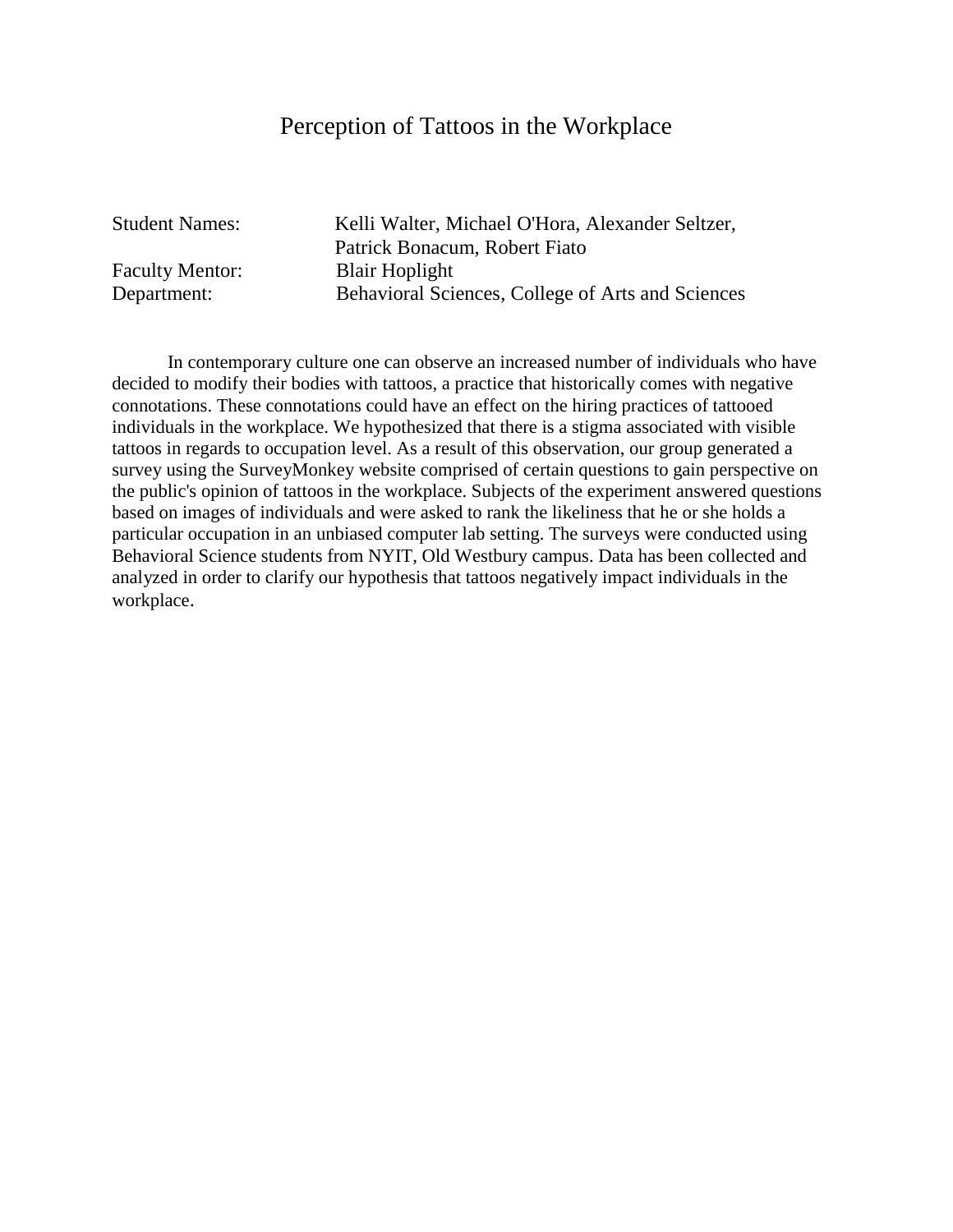#### The Role of Name Discrimination in Job Procurement

Student Names: Jeanine Masih, Jenna Campanella, Jessica Arguera, Alonzo Paulino, Palak Golwala Faculty Mentor: Dina Karafantis Department: Behavioral Sciences, College of Arts and Sciences

 Discrimination is an issue that has taken place in society for decades. Stereotyping involves ascribing traits to group members that share the same characteristics. Prejudice involves negative emotions to describe a member of an outgroup. Our research attempted to show that a there was a systematic reoccurring bias when it came to racial discrimination, prejudice, and stereotyping on resumes. We hypothesized that African Americans and Hispanics were most likely to be discriminated against, and that Caucasians were least likely to be discriminated against. We assumed that people favored a Caucasian rather than an African American for the marketing job position. We created three resumes pertaining to a specific job description, which were identical except for names, based on various ethnicities. These were placed individually in different folders, along with the job description, consent form, and a survey. Participants were asked to evaluate the randomly given resume on a questionnaire in regards to how qualified the individual was for the job description provided. Our study participants consisted of undergraduate students from NYIT Old Westbury. The goal of this study was to show that initial perceptions based off of ethnic names can lead to discrimination.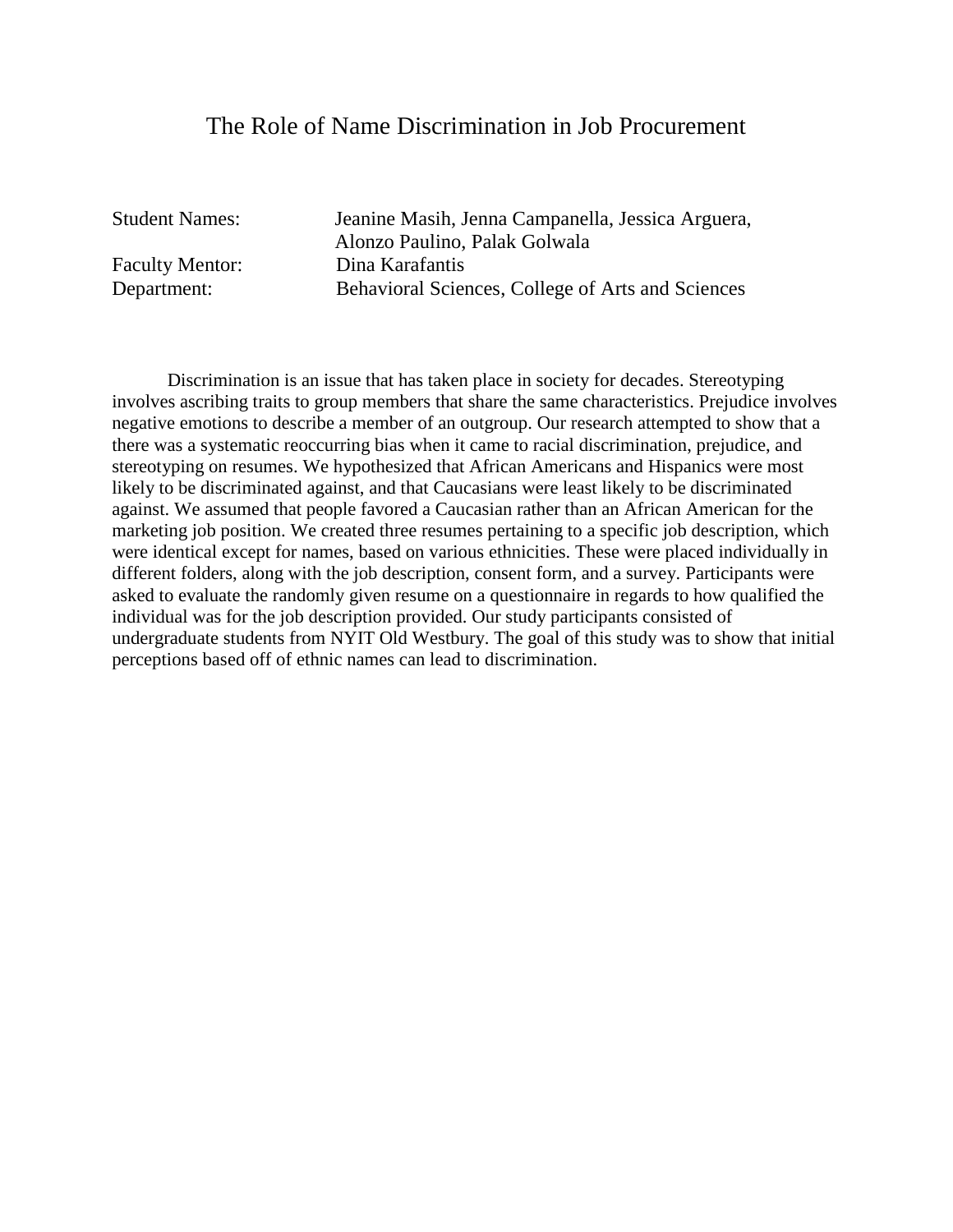#### Traditional vs. Online Dating

Faculty Mentor: Blair Hoplight

Student Names: Kesi Goree, Angelica Rakowicz, Amit Patel, Muqadas Babar, Rainelly Abreu Department: Behavioral Sciences, College of Arts and Sciences

 Before the development of social media, such as Instagram, Twitter, Facebook, and Tinder, social interaction was solely based on face-to-face communication. One area that this has affected is dating and romantic relationships. The purpose of our study was to survey college students in efforts to better understand their views on how traditional dating has changed in regards to the rise of social media use. We hypothesized that there would be distinct differences between individuals that preferred online dating as opposed to traditional dating practices. Students were recruited from the New York Institute of Technology, Old Westbury campus. During the student's arrival in class they were given a consent form which they voluntarily signed. Each student was then requested to complete the survey questionnaire after the consent form was collected. There were two separate forms of the survey. Form A included questions regarding social media dating websites such Facebook, Tinder, and Instagram. Form B incorporated questions that focused on traditional dating behaviors and practices. The resolution of this study was to survey college students in efforts to better understand their views on how traditional dating has changed due to the rise of social media use.The goal of this study was to determine how and why traditional dating has changed and how online dating affects a relationship between two individuals. This study will help us determine our purpose, because we are directly comparing online and traditional scenarios in which describes the aspect more of the real and verbal world.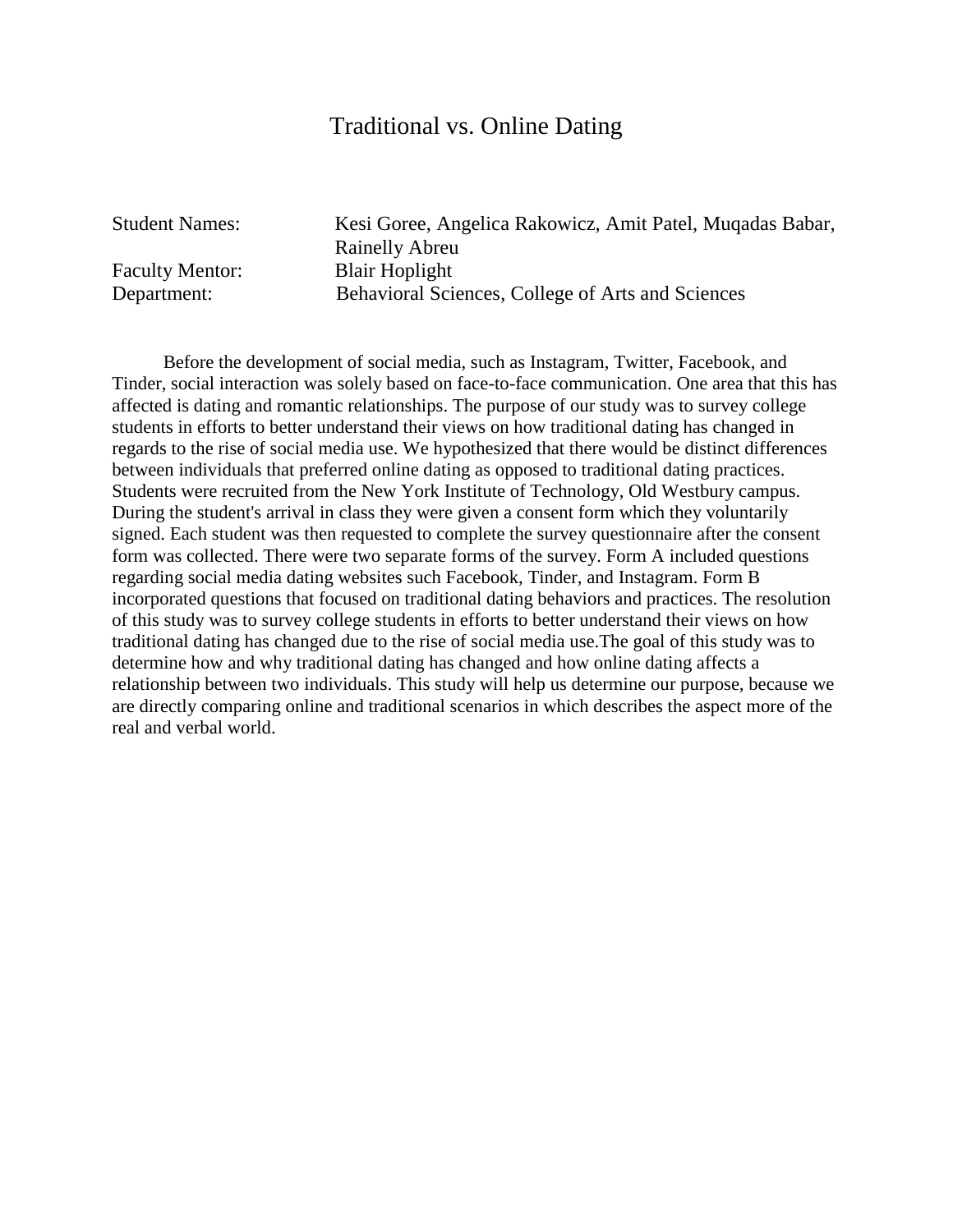# Identification of Cancer Associated Missense Mutations that relate to Colorectal Cancer in Caspase-7 & Lung Cancer in Caspase-6 and their Potential Impacts on Cancer Progression and Treatment

| <b>Student Names:</b>  | Marwan Hamed, Sharif Zaher                  |
|------------------------|---------------------------------------------|
| <b>Faculty Mentor:</b> | Gavin McStay                                |
| Department:            | Life Sciences, College of Arts and Sciences |

Apoptosis is defined as programmed cell death and defects in apoptosis are associated with cancer progression. Caspase-7 (apoptosis-related cysteine peptidase) is a protein which serves the role of executioner in terms of apoptosis. Caspase-6 can also serve as an executioner but can also go through self-processing that does not require other cascading caspases. We speculated that missense mutations of caspase-6 and caspase-7 may be present in whole genome sequencing analyses of patient cancer samples. Due to these errors/mutations within or affecting caspases 6, 7, or any other that are linked to apoptosis may be associated with carcinogenic properties. This study is based to a large extent upon secondary research mainly using the cBioPortal and PDB databases. cBioPortal is a website which maintains mass-scale data sets on various cancer genomics and offers tools utilized for visualization and analytical purposes. The Protein Data Bank (PDB) is a database which maintains research necessary resources, such as: nucleic acids, amino acid assemblies, 3D protein structures, etc. We identified the mutations that appeared to be of the greatest relevance in terms of their effect on structure and activity of caspase-6 and caspase-7 that may have an impact on the onset of various cancers. Ultimately, the conclusion is that there are numerous mutations, but the alterations of specific amino acids requires further studies to determine the effect of the mutation on the enzyme. To do this, we are focusing specifically on two amino acid mutations: D169N in caspase-7 which may have links to colorectal cancer and R220L in caspase- 6 which is linked to lung cancer. Through use of Site-Directed Mutagenesis (SDR) and polymerase chain reaction (PCR) technology, it may be possible to determine the links between alterations of amino acid properties in caspases and carcinogenesis.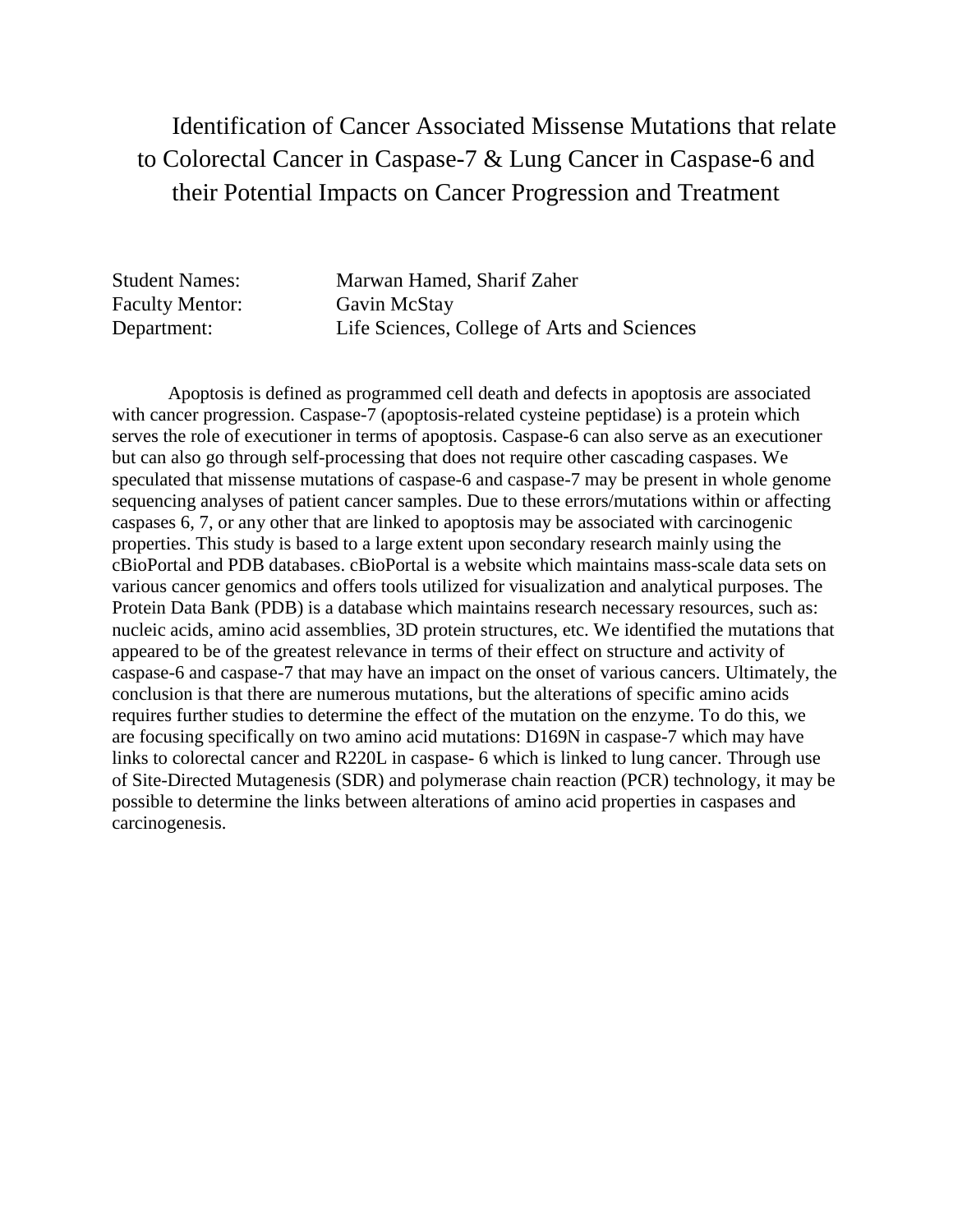#### Effects of Video Games and Aggressive Behavior

Faculty Mentor: Blair Hoplight

Student Names: Thomas Znack, Theodore Hamlin, Katie Hudson, Timothy Milligan Department: Behavioral Sciences, College of Arts and Sciences

 The purpose of this study is to test whether there is a statistically significant link between playing video games and aggression. Over the past decade, video games have been scrutinized by media outlets with claims that playing video games cause aggression in adolescents. We hypothesized that video games will have a temporary effect on aggressive feelings. However we did not believe it will lead to tangible aggressive behavior. This study was conducted at New York Institute of Technology in Old Westbury. Our survey was designed to measure aggressive feelings and behaviors; it involves scenarios that have increasing levels of potential aggression. The other group played the video game Grand Theft Auto 5 on a PlayStation 3 for a time period of five minutes, afterwards they took the same survey as the control group. The data collected has helped us further understand the link between video game violence and its effect on real world aggression in people.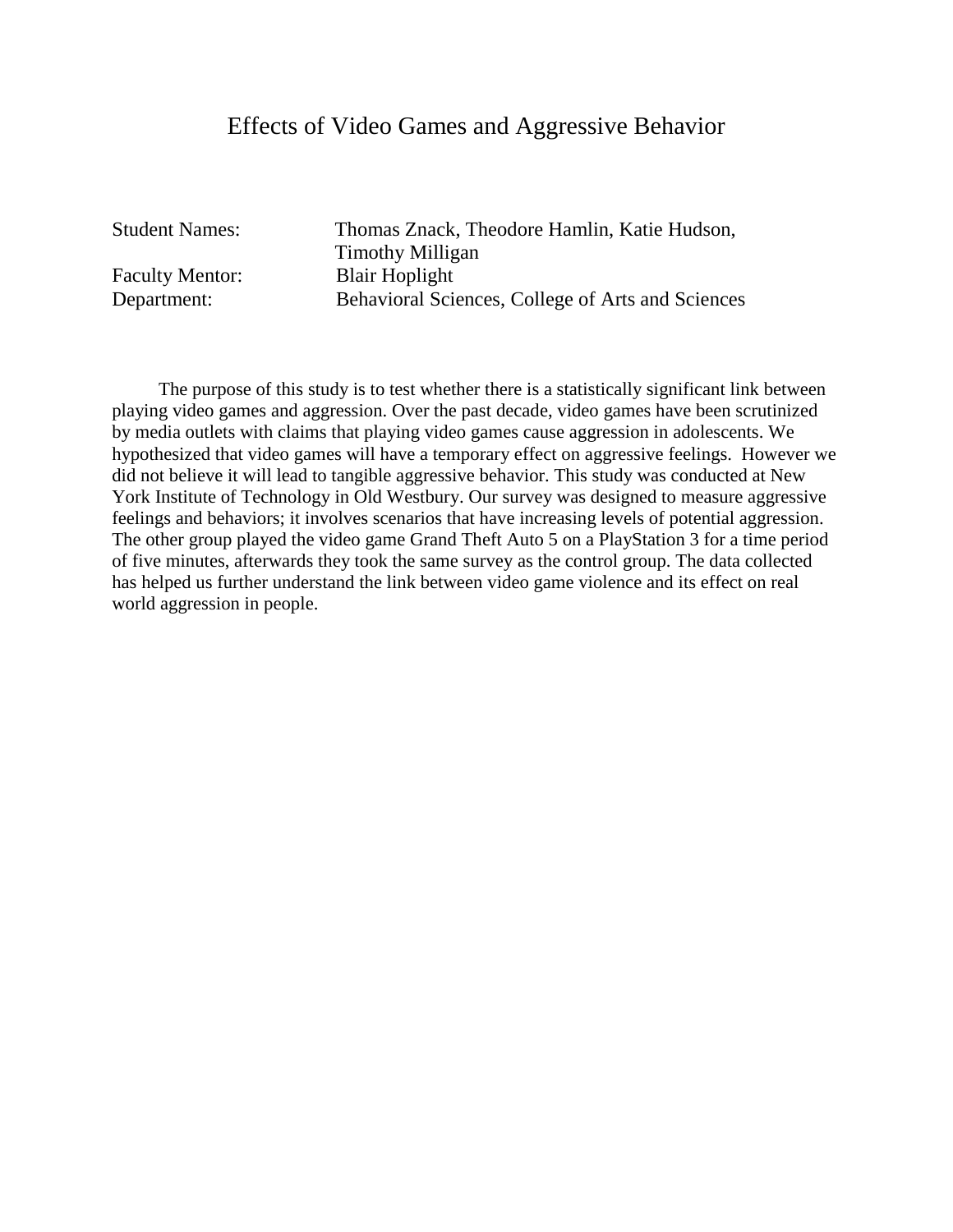# **Breakout Session Presentations 16 W. 61st St., 8th floor Room 822 Moderator Kevin LaGrandeur 1 - 3 p.m.**

- "Better Higher Level Education in the United States" By: Tiffany Montoya, Ana Robakidze, Xiaoyue Che
- "Darknets: Crime and Warfare in the Cyber Space" By: Rafael Martinez
- "Tetra Hand" By: Steven Patrikis
- "College Debt: Analyzing Investment in Education in the United States of America" By: Ana Robakidze
- "Creating a Safe and Secured USB Manager" By: Zecheng Wang, Yangu Zhou, Shi Yuxuan, Ren Xudong, Qiao Zhu
- "Targeted Advertising and Demand Side Platform: Who is Peeping into Our Privacy?" By: Peidi Xu, Peng Huang, Biao Huang
- "Guarding Chinese Internet Wallet" By: Liliang Chen, Siyuan Tang
- "Improving Daily Life with Big Data: Make the Taxi System More Efficient" By: Yuchen Pang, Zhicheng Jin, Qiang Luo, Di Hu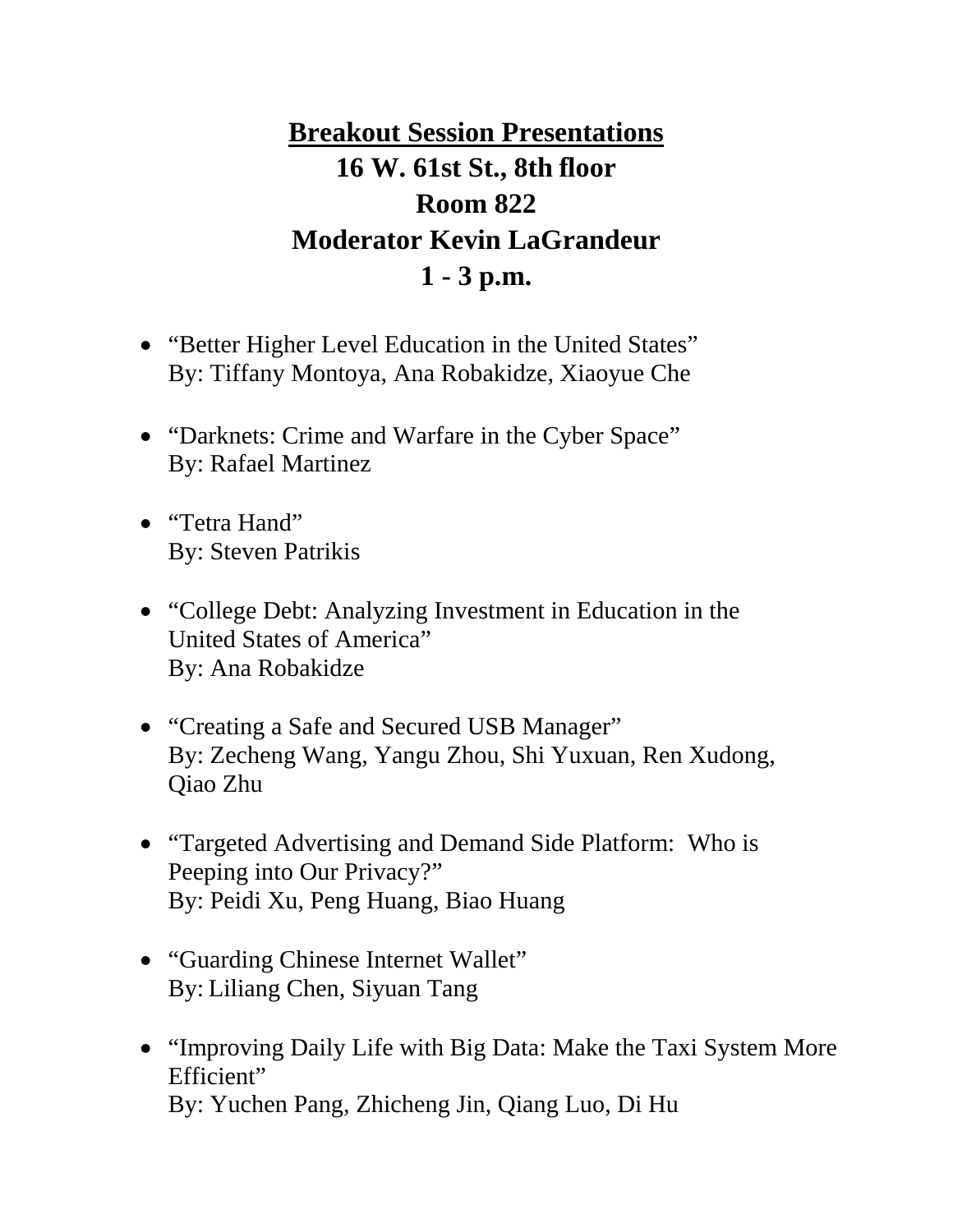#### Better Higher Level Education in the United States

Faculty Mentor: Laihan Luo

Student Names: Tiffany Montoya, Ana Robakidze, Xiaoyue Che Department Mathematics, College of Arts and Sciences

 Although the US holds one of the highest global ranks in high school attendance, many who graduate from high school and go onto higher education will not graduate from their respective college or university. The enrollment of students in higher education institutions is not enough, as many require outside funding and assistance in order to complete their studies. This is a major concern that is in dire need of rectification because a decrease in graduated individuals will pave the way for an uneducated and ill prepared work force in the future. In order to ensure that students will continue and complete a higher-level education, it is evident that additional funding must be provided. However, funding alone will do little to solve this problem if an optimized and strategic means of allocating the funds is not generated. Resolving this problem requires immediate action and optimization; for this, four mathematical models are developed. We created three models to demonstrate how funds should be allocated. Model 1 generates an accurate list of higher education institutions that require assistance in an appropriate order. This list is generated through standardizing and compiling numerous data, which allowed for solid results. In order to determine which schools require funding over another school, the data was analyzed and the most appropriate contributing factors were selected. It is evident that the budget is not unlimited and therefore it was necessary to establish a method to prioritize the institutions. Model 2 furthers the work from the previous model. With the generation of an exact list, model 2 focuses on the allocation of funds to the schools, respectively. Knowing which schools are a priority with regard to requiring funding, it is then imperative to determine the amount each school will receive. An equation is generated in order to distribute the funds per institution based on the tuition and number of enrolled students. Model 3 reveals whether the investment made by the foundation is a success or a failure. This is done so by simultaneously analyzing the change in retention rate within the specified time.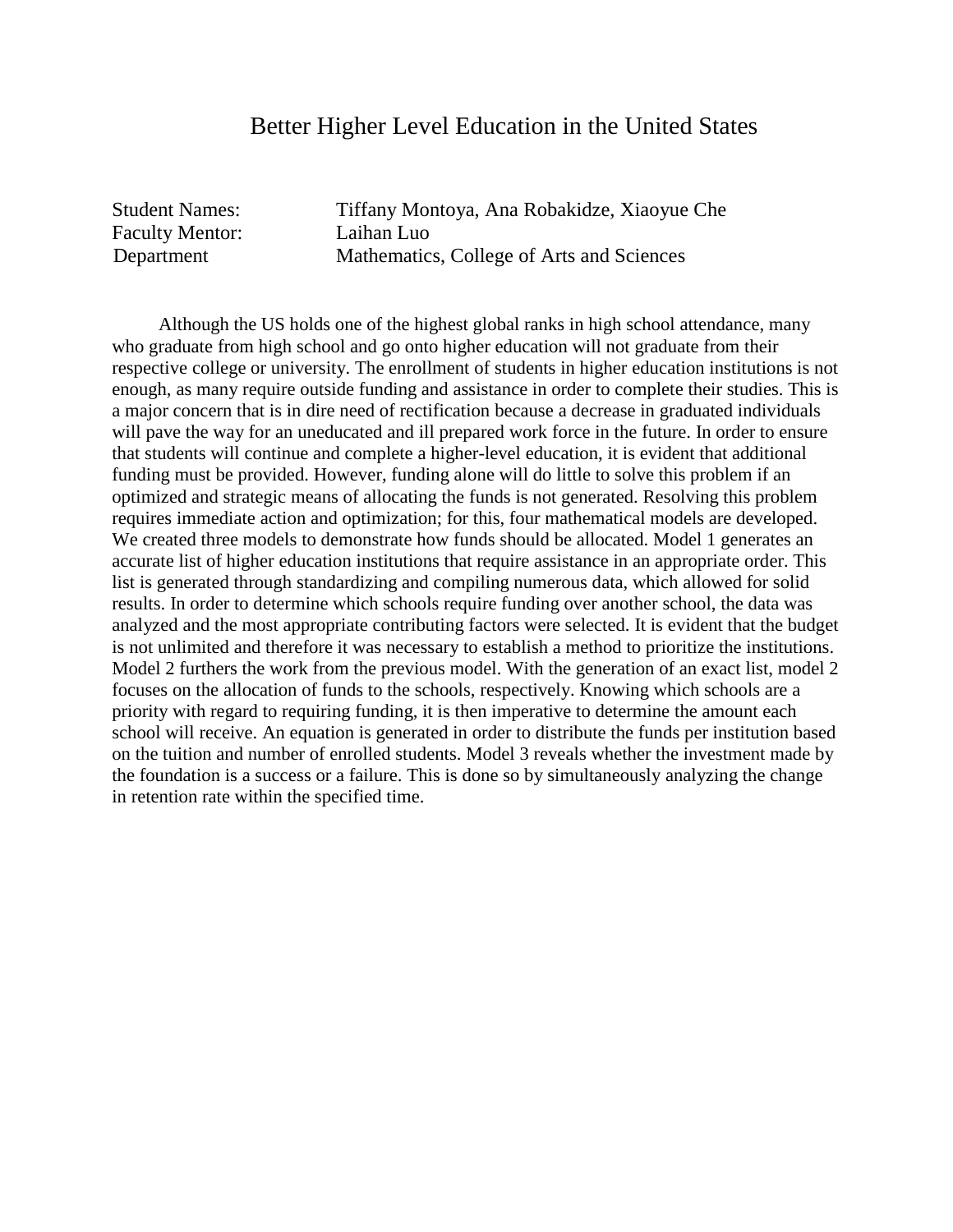# Darknets: Crime and Warfare in the Cyber Space

Student Name: Rafael Martinez Faculty Mentor: Michael Silva

Department: Computer Science, School of Engineering and Computing Sciences

 "Darknets: Crime and Warfare in the Cyber Space" focuses on spreading knowledge of the many hacktivist groups as well as other well known groups on the public internet (surface web) that "hack" for profit or even for fame. Topics include various malicious areas and groups present around the world affecting daily life.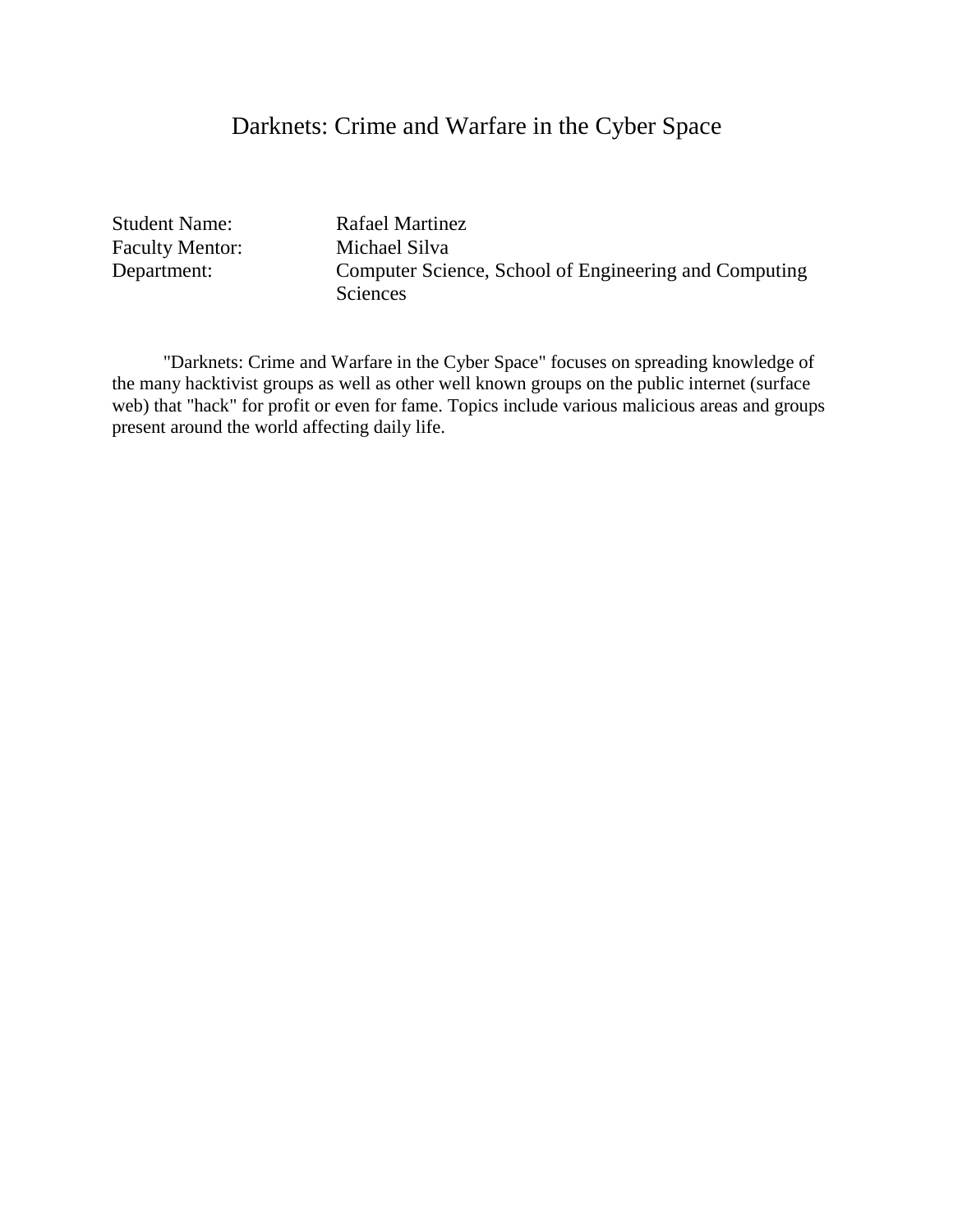#### Tetra Hand

Student Name: Steven Patrikis Faculty Mentor: Babak Dastgheib-Beheshti Department: Telecomm and Electrical Engineering Technology, School of Engineering and Computing Sciences

 Tetramorph Engineering Solutions strives to create low cost and high customized medical devices using modern day technology. Our two most current projects include two full lower arm prosthesis; the MINI Hand and the Tetra Hand. Both of these devices were created using 3D - Printing Technology and were designed to not only keep the device safe, but to keep the user safe as well. The MINI Hand Prosthetic was the first project created by Tetramorph and incorporates an all-in-one palm, with an angled thumb, dramatically cutting down on the number of pieces that needed to be created. After the completion of MINI Hand, Tetramorph decided to create a more advanced prosthetic device, one that would incorporate a hinged angular palm as well as angled fingers, creating a more realistic grip. While MINI Hand used elastics to act as tendons, Tetra Hand uses high powered torsion springs to assist the user while operating the device. An added feature to the Tetra Hand includes a more natural feel while writing using a pen/pencil, as well as a realistic look and feel while typing on a keyboard. Tetra Hand also incorporates a hinged wrist, which was created as a safety mechanism, but doubles as a useful feature while steering a car wheel while driving.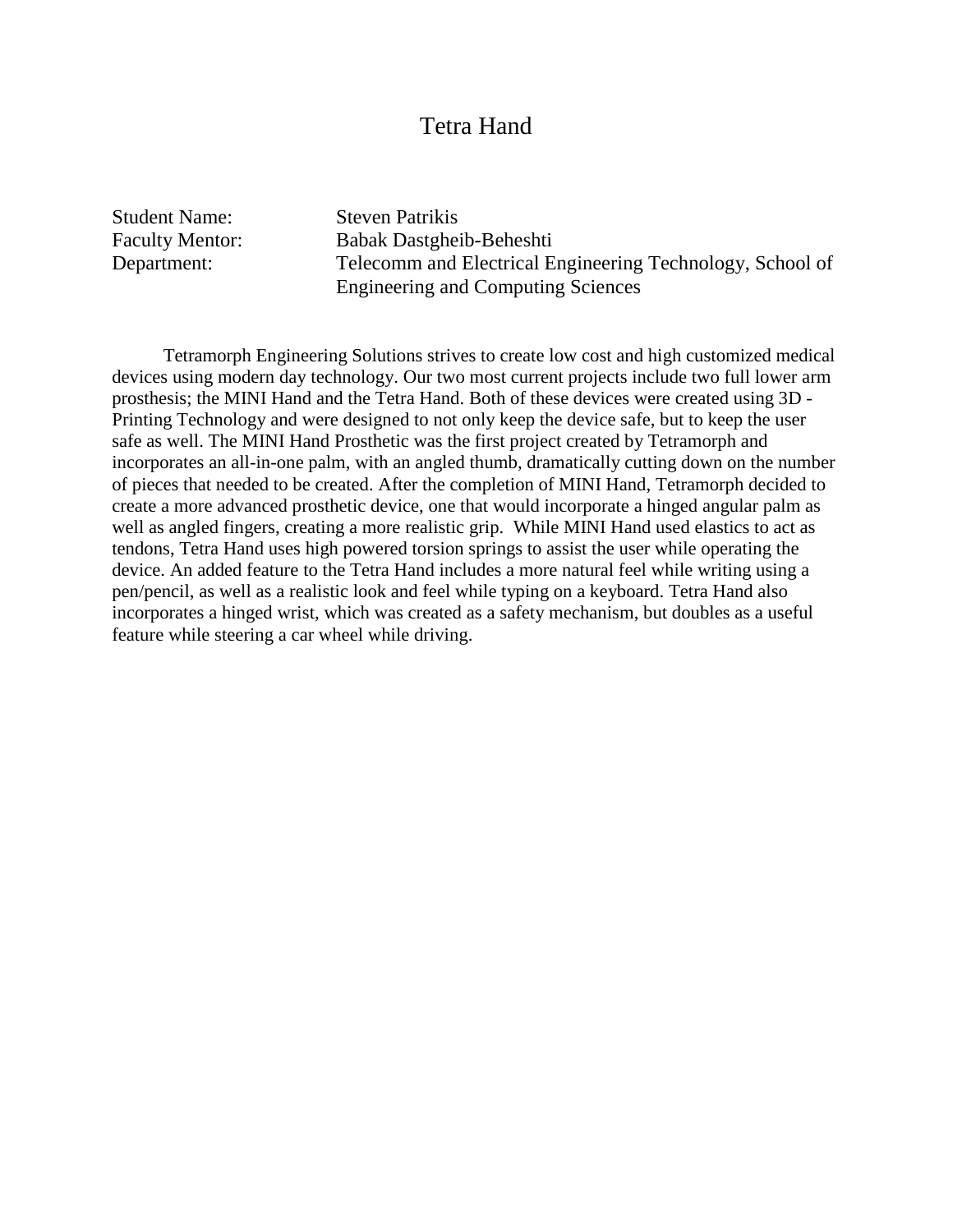# College Debt: Analyzing Investment in Education in the United States of America

Student Name: Ana Robakidze Faculty Mentor: Susan Gass<br>
Department: Computer S

Computer Science, School of Engineering and Computing **Sciences** 

 As Americans pursue more education, they also accrue more debt. Outstanding student loan balances in the United States total roughly \$1 trillion (Federal Reserve Bank of New York 2013). This paper analyzes student college debt, their demographics and salaries after graduation. The main goal is to determine if investment in US college education is worth it.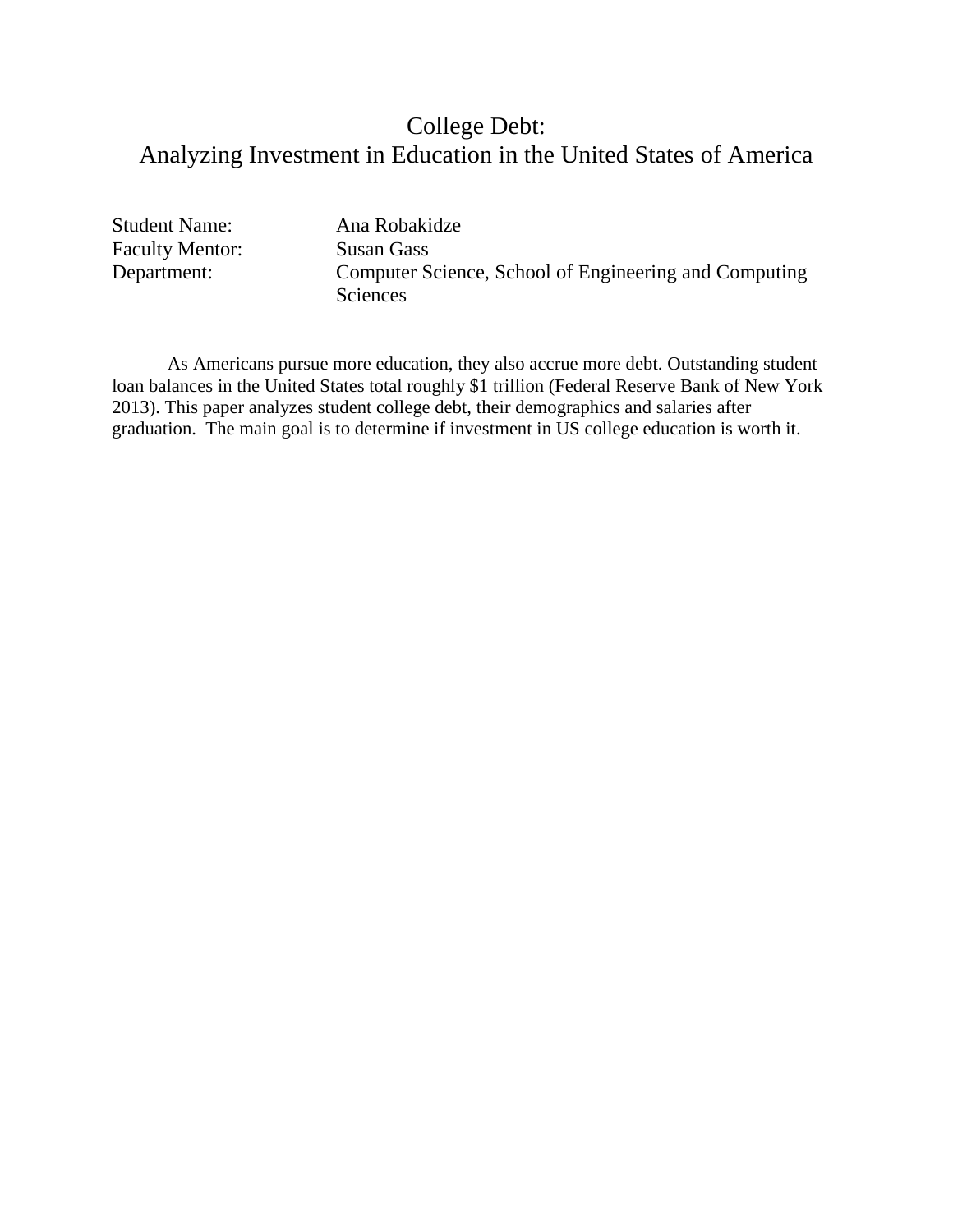#### Creating a Safe and Secured USB Manager

Student Names: Zecheng Wang, Yangu Zhou, Shi Yuxuan, Ren Xudong, Qiao Zhu Faculty Mentor: Sonali Chandel Department: Electrical and Computer Engineering, School of Engineering and Computing Sciences

Nowadays, almost everyone has a USB flash disk. It has been our best assistant for saving and carrying data. However, the USB flash disk is not without problems. For example, there can be too many files for classification and security. So, in order to solve these concerns, we can create USB administrative software which would have several functions to make USB flash disks more convenient and secure. Firstly, to organize data, classification of documents according their suffixes, such as pdf, mp4 (it means these files with same suffixes would be saved together) and also classification can depend on the keywords. When you input key word "math", files with this keyword would be saved in the same folder. Secondly, combined with the first function, a flash disk action listener can be made to allow users to save the files which have been classified on your personal computer from the disk automatically; for example, when your boss orders you to manage lots of files and choose some specific files from the USB. This function would save you much trouble. Thirdly, security is an important concern. Especially for businesses, leakage of private information means loss of money. Our software would set the security code for USB flash disk using an RSA algorithm (a public key system to improve the safety factor of using USB). The software would ask you to bind your account to your email address. If the password is wrong three times, the software would send an email warning to you and lock the USB until the next day, so that you will have time to find your lost USB without losing your private information. Finally, we also want to associate (bind) the USB disk with the computer. Our software would improve the USB disk into a "boot up key" so that when you leave your computer and remove the USB flash disk, the computer would be locked automatically. This function might be suitable for careless office workers, who always forget to lock down their computers because of being buried with heavy work. This function would help them avoid some loss of private information by some peeping co-workers. Our software aims to help you save time and effort when you are using USB during work and study. What's more, keeping your privacy from illegal invasion is also one of our software's main purposes. Further research in this area can help us develop even a more secure system.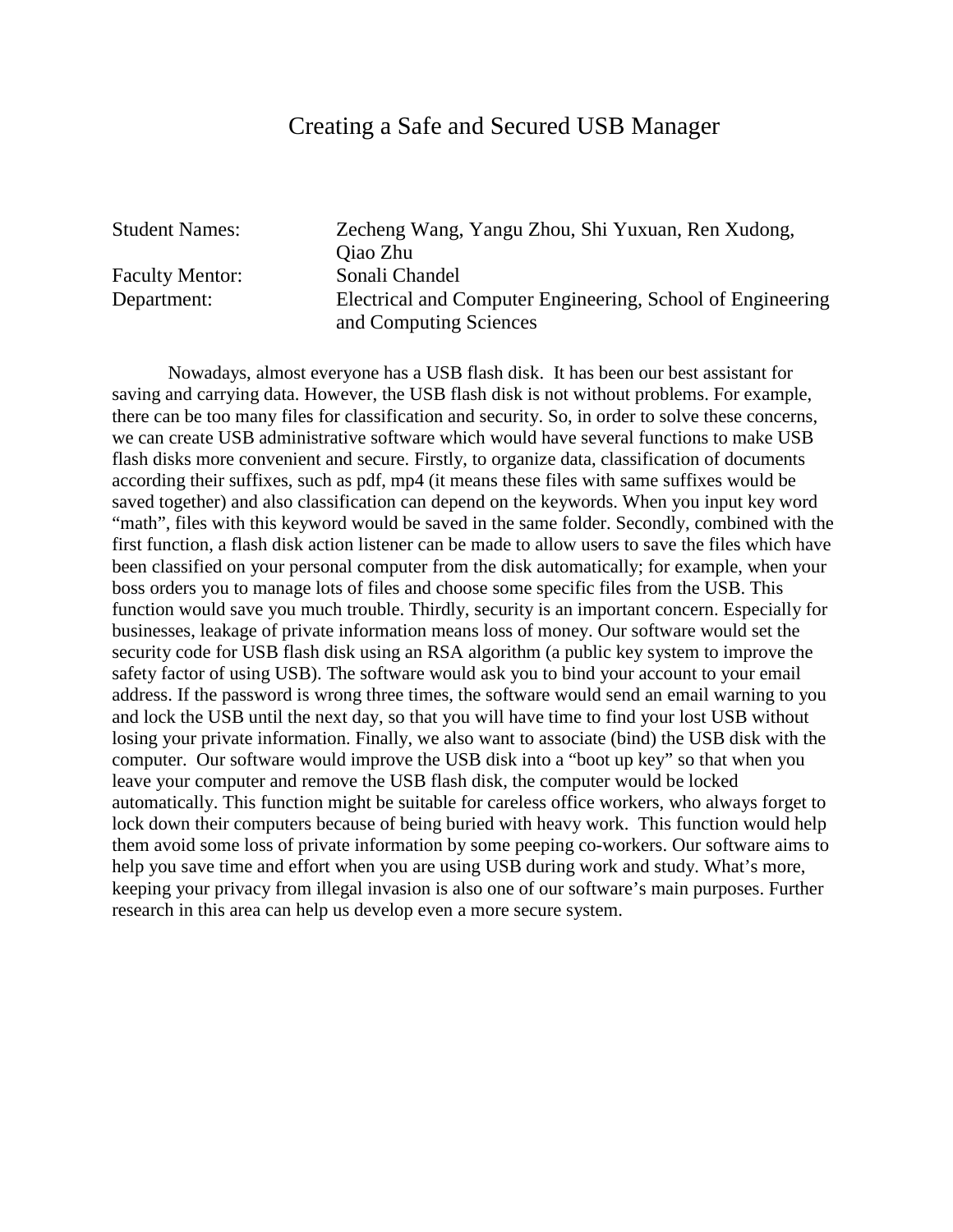# Targeted Advertising and Demand Side Platform: Who is Peeping into Our Privacy?

Student Names: Peidi Xu, Peng Huang, Biao Huang Faculty Mentor: Sonali Chandel Department: Electrical and Computer Engineering, School of Engineering and Computing Sciences

Nowadays, when we search or do anything on the internet, there are usually some areas on the web page showing advertisements. These advertisements are often not random like the traditional ones that we see on TV, but seem to be more precise based on our interests. This new way of advertising is called Targeted Advertising, where a third party will collect and analyze our information and target ads that it thinks are suitable for us. This can be quite convenient for both the users and company. Users will spend less time watching some useless advertisements, and the company will spend less money advertising to people not interested in them at all. However, it can also be terrifying to think that when you do something online, someone will keep track of the links you visited, the key words you researched, or even the email you wrote and select the suitable advertisements for you based on them. This can be seen as a violation of your privacy. In the US, Google is one of the main companies that do this. In China, Baidu and Alibaba also follow in Google's footsteps. As we cannot avoid using the services that these companies offer and there are not clear laws either in China or in the US regulating this action, it is important for us users to know how it works, to judge whether it is actually dangerous or not, and to know how to protect our privacy from it. The first part of this research presents the principle those three companies use to keep track of us and do targeted advertising, such as Demand-Side Platform (DSP) that allows buyers of digital advertising inventory to manage multiple ad exchange and data exchange accounts through one interface. The second part focuses on the analysis of both the advantages and disadvantages of targeted advertising. The last part will introduce some ways to protect our privacy by restraining from submitting personal information, such as Tracking Protection List (TPL), and Privacy mode. Some further research may be needed for the governments to better supervise these companies that use targeted advertising, given prior work on this subject only focuses on the basic understanding of it.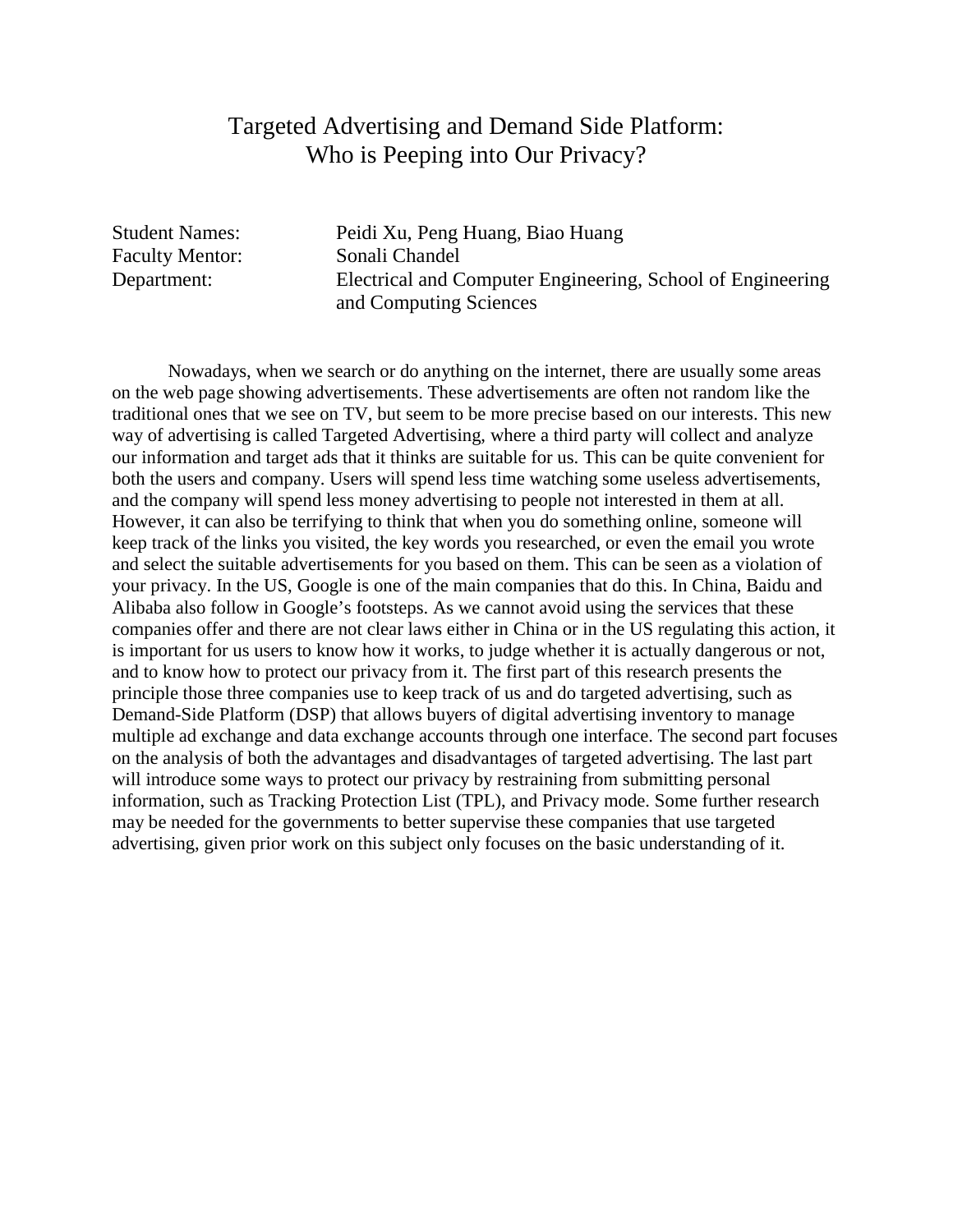#### Guarding Chinese Internet Wallet

Faculty Mentor: Sonali Chandel

Student Names: Liliang Chen, Siyuan Tang Department: Electrical and Computer Engineering, School of Computing Sciences and Engineering

Our research is focused on the topic of the security of the network payment system in China and the ways to make the payment safer. In recent years, the mobile payment in China has become more and more widespread due to the fast development of the Internet. The innovation of the mobile application in smart phone and the growth of China's economy, as well as China's huge online market have also played an important role in this field. As a result, many third party payment platforms have been born with their mobile client. According to our investigation, we found that the two most influential payment platforms in China are Alipay, developed by Alibaba, and Wechat Pay, developed by Tencent. These two platforms have great impact on our daily lives, to say the least. They have brought about a totally new life-style. Either debit card or credit card can be bound to these platforms which is a big convenience to people. Also the mobile client of Alipay and Wechat Pay are integrated with the functions of transferring, scanning for pay, loaning and so on. However, there are still a lot of people holding a doubtful attitude toward the safety of these applications. So our research is focused on this topic. Actually, people used to use several actions to ensure the safety of network payment: U aegis, third party platform. Then more safe measures such as e-token, USB key, and SMS verification became more and more popular. These show good progress but still have many disadvantages and can't satisfy today's requirement completely. Naturally, our purpose is to make the applications safe enough for people to use and popularize these products throughout the world. First, we need to research the unsafe cases of network payment and the frequency of these things by consulting and survey. This measure will have global coverage, which is the point to make our survey more persuasive. Last but not least, analyzing collected data and summarizing it is the pivotal step. We found some important issues like the loophole of the network payment stage or the staff selling the users' information to data companies. To solve the issue, we came up with some thinking angles to solve the problem, such as the safety awareness of the users, the habits of using the network payment, the environment to use the network payment and so on. We've tried our best to address the issue but there is still a lot of scope for this rescanned to be continued in the future since cyber security is an unending field of study.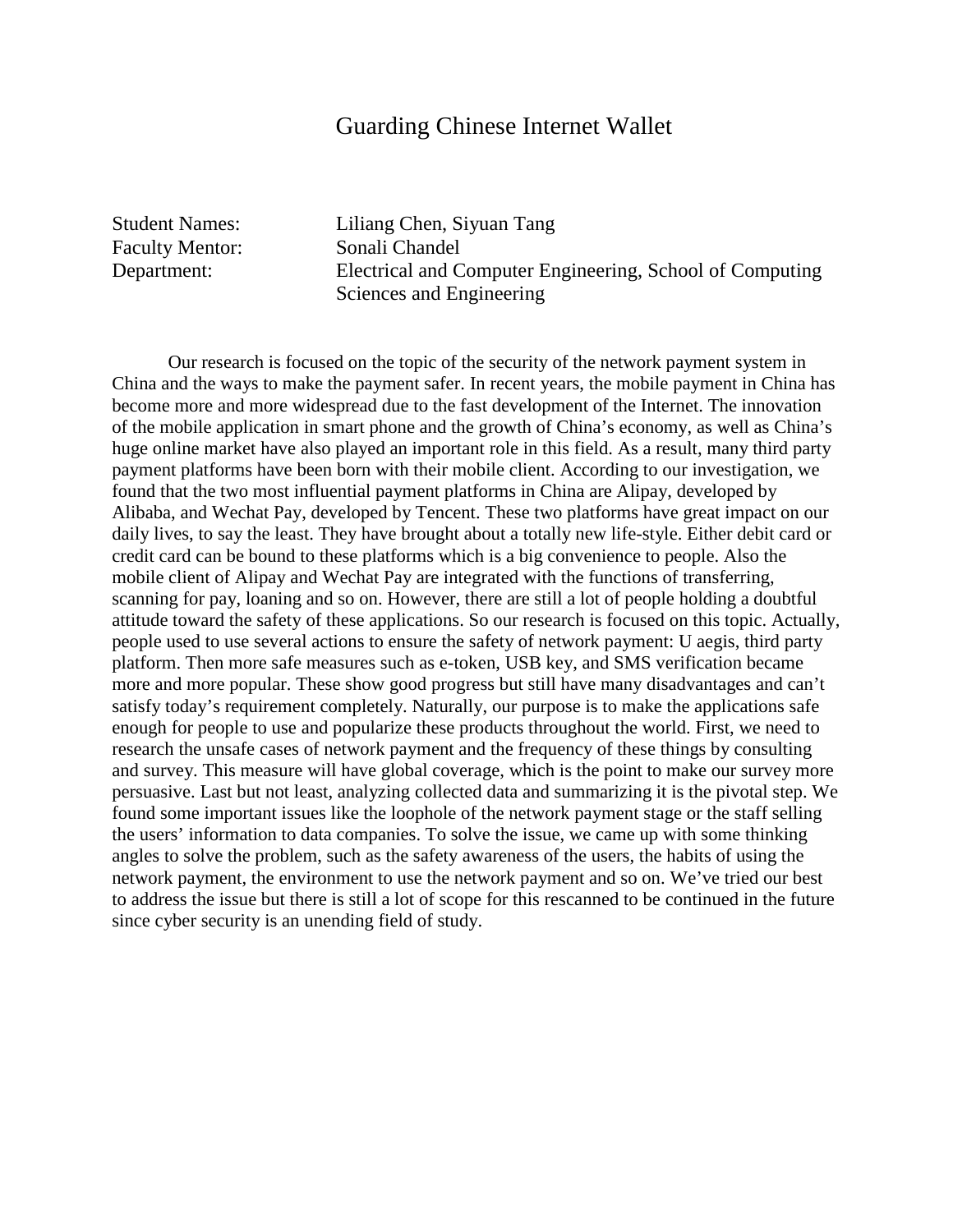# Improving Daily Life with Big Data: Make the Taxi System More Efficient

Student Names: Yuchen Pang, Zhicheng Jin, Qiang Luo, Di Hu Faculty Mentor: Sonali Chandel Department: Electrical and Computer Engineering, School of Engineering and Computing Sciences

Information is of great use when it comes to making decisions and arranging resources. However, dealing with large amounts of data is not easy. Only in recent years have technologies such as distributed systems and parallel computing become mature enough to enable us to store and analyze much more data at a relatively lower cost than before. These technologies have become so useful that a new term has appeared: "Big Data". Using big data, companies are able to analyze what their customers like and recommend adequate products to them, governments are able to spend money and make policies more efficiently, and engineers are able to build machines and software which have more "intelligence". As students living in a big modern city, we consider whether we could apply big data technologies to better our lives. We noticed that traffic problems are often the first concern in a big city, and we often hear complaints that taxis seem to have all disappeared when people need them. We think this problem results from some defects in the taxi system and we decided to write software to improve it. We hope that taxis can always go to the places that need them the most instead of driving around for customers in empty streets. We propose to use big data to accomplish this goal. Given the data of the taxi transaction in a period of time, we can find out the distribution of taxi demand according to time and by analyzing this information we can recommend the best place to go for taxi drivers. In this way, taxi drivers will find customers more quickly, people will save the time to wait for a taxi beside the streets, and hence the overall efficiency of the traffic systems will be improved. Specifically, we applied our method on the data of taxis in New York. With tools such as Hadoop and Leaflet, we have efficiently processed the data from several years and visualized the result for taxi drivers to use. There are additional issues that need further study, such as security problems, real time analysis and better algorithms for route arrangement. We hope to continue this research in the future as well.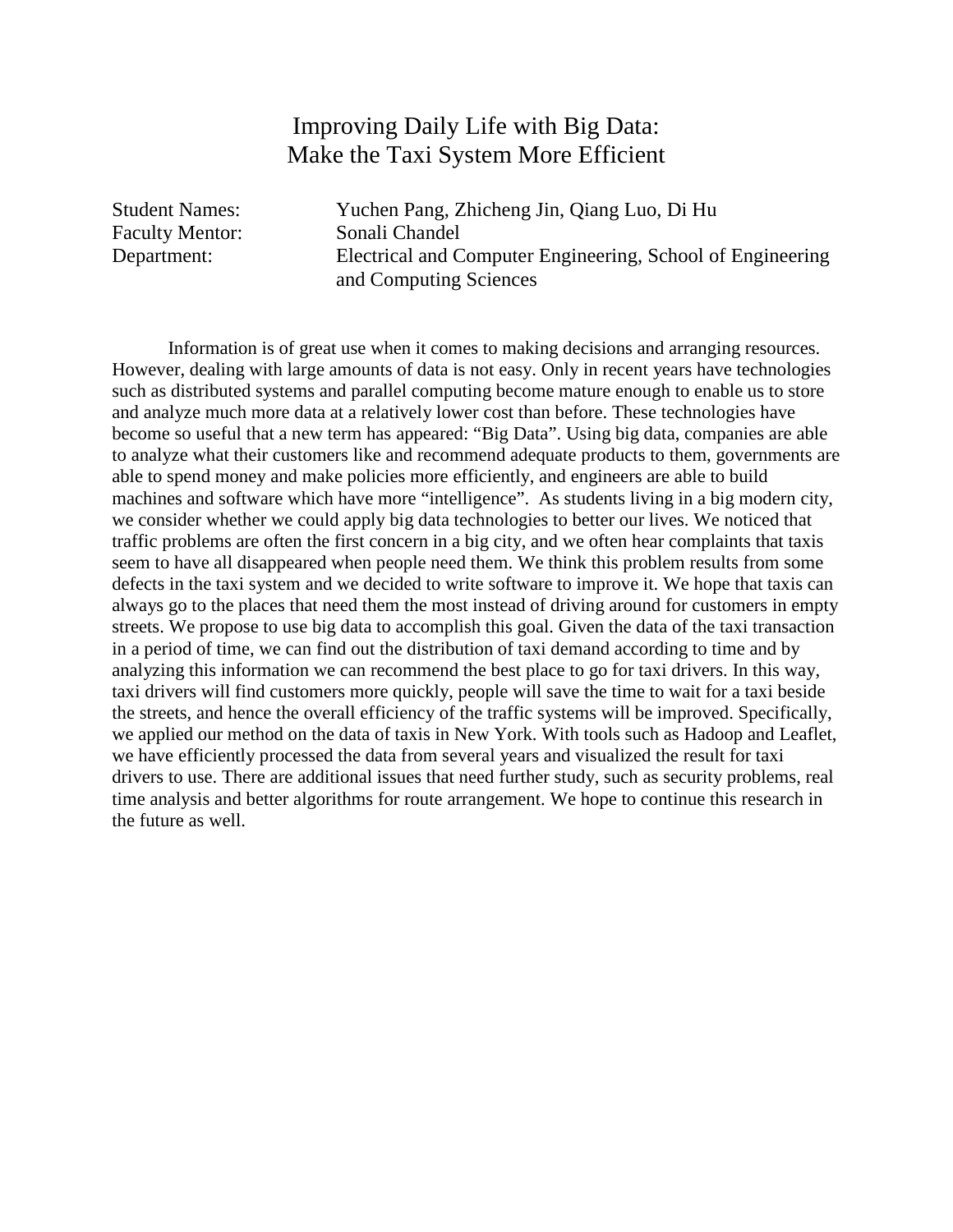**Breakout Session Presentations 16 W. 61st St., 10th floor Room 1026 Moderator Terry Nauheim 1:00 p.m. - 3:00 p.m.**

- "The Chinese Consumers' Perception Affecting Behavior Intention to Use Mobile Education Applications" By: En Li
- "Rolling at NYIT" By: Yiqun (Richard) Li
- "Analysis on WordPress" By: Suhail Rafiuddin
- "Texting While Walking" By: Tiy-Chereigna Neufville, Ai-Lin Tung, Rebecca Helene Liwer, Joji Kusunoki, Sophie Durand
- Starbucks's Coffee Commercial, "Bringing Friends Together" and Metro Cafe's Coffee Commercial, "Metro Café Wakes You Up" By: Pakkaporn Chatthaworn, Tomader Alrehaili, Delphine Maillot, Yasmeen Hejazi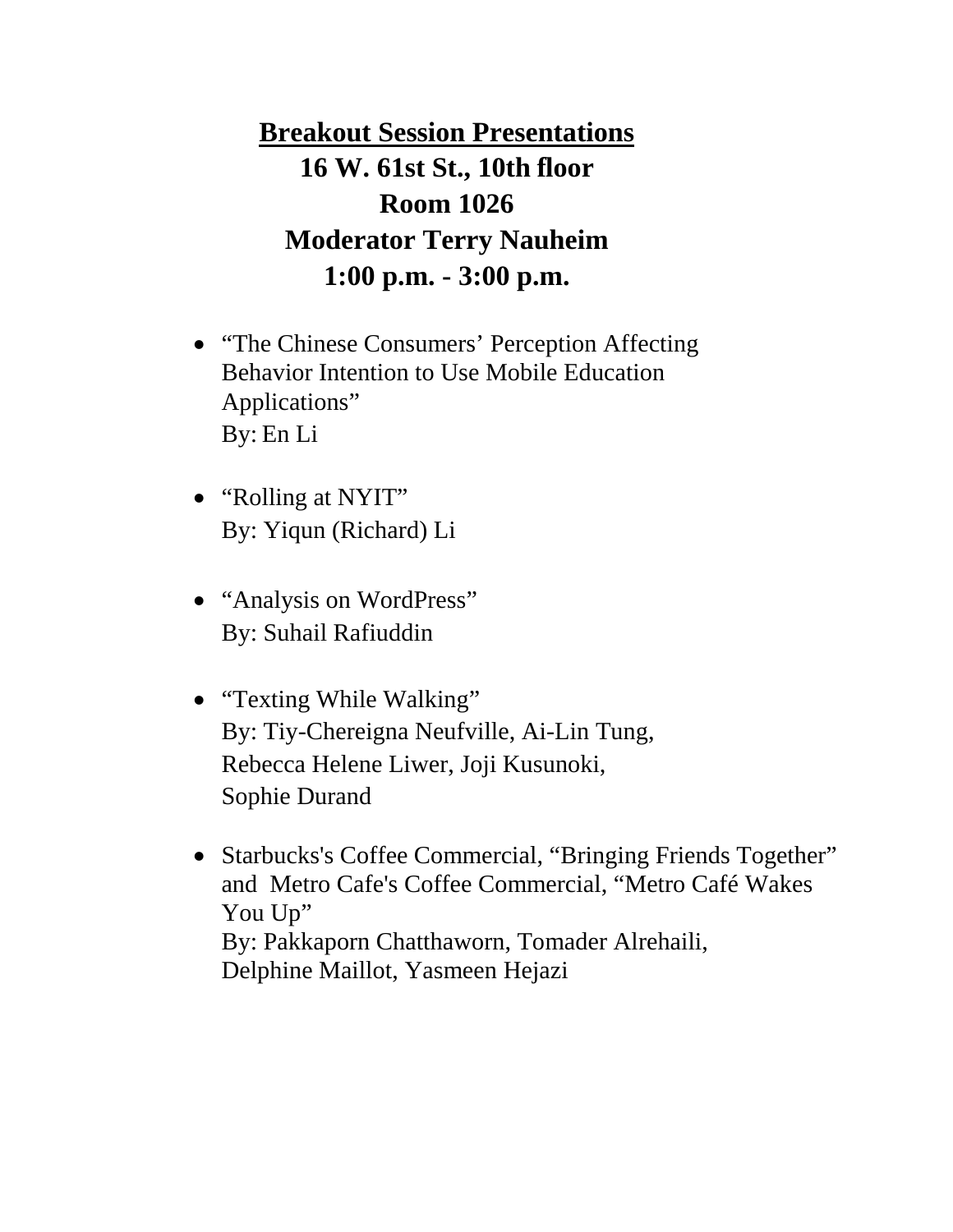**Breakout Session Presentations 16 W. 61st St., 10th floor Room 1026 Moderator Terry Nauheim 1 - 3 p.m.**

- "The Zero-Sum Game: A Feminist Perspective" By: Maylan Studart
- "VR Film Project "Tree of Life" By: Yifeng Miao, Duo Wang, Linjie Xia
- "Parametric Design: An Architectural Forthcoming" By: Nicholas Soniprasad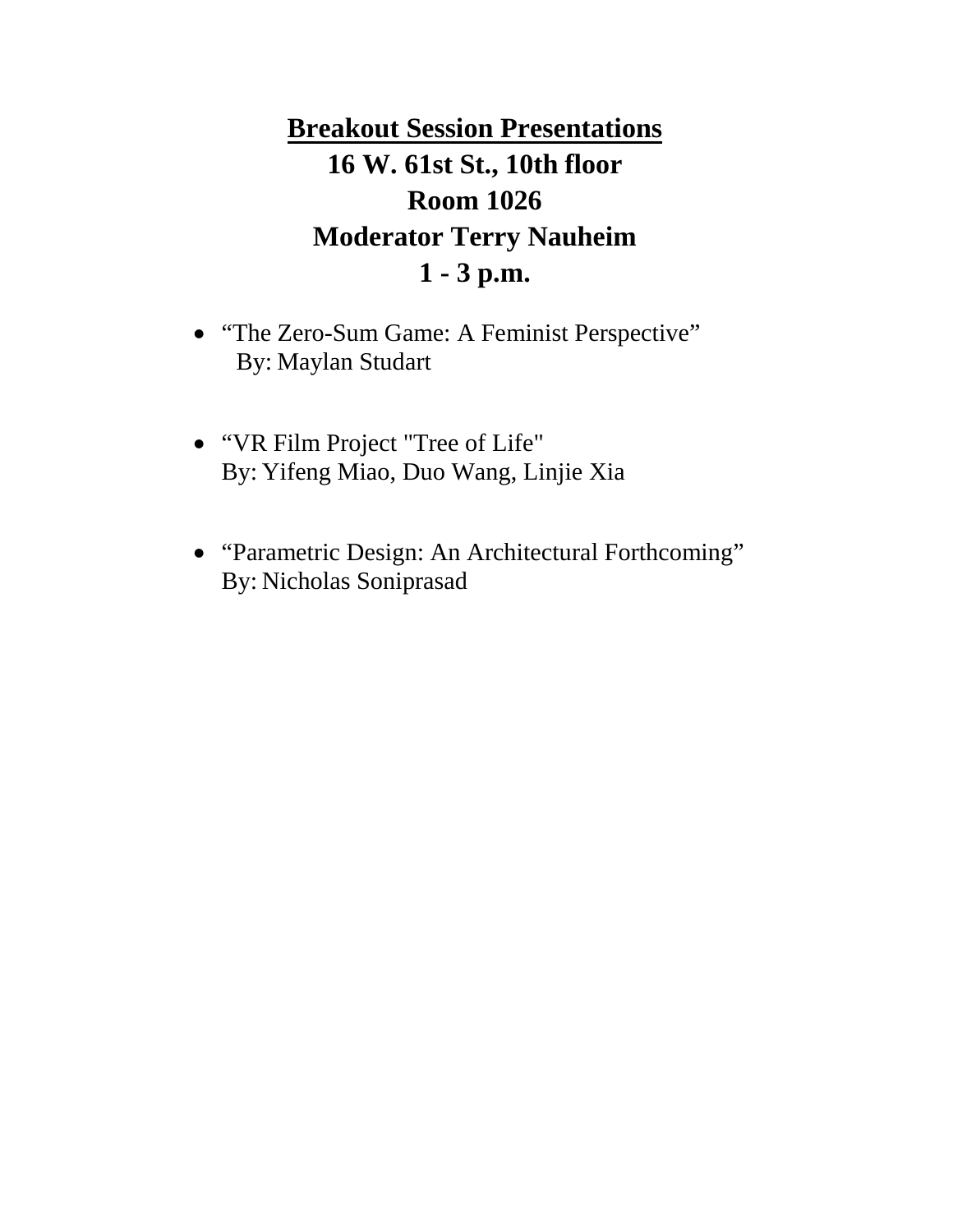# The Chinese Consumers' Perception Affecting Behavior Intention to Use Mobile Education Applications

| <b>Student Name:</b>   | En Li                |
|------------------------|----------------------|
| <b>Faculty Mentor:</b> | Ming Chung Han       |
| Department:            | School of Management |

Mobile education applications (apps) are growing fast in China. In 2015, the scale of Chinese mobile education apps market reached 170 billion. With the 32.1% growing rate, this market will reach at 226 billion in 2016. At the same time, in 2015, Chinese mobile education app users were over 380 million, which was 30.3% of the total mobile app users (1.24 billion). The number of the Chinese mobile education app users was two times more than that in 2014 (171 million). As the market is developing, education app is also occupying an important place in Chinese mobile app market. In China, education app remains the top three most popular apps in iTunes and Android market. The previous research showed that the education apps can provide individual study environment with high efficiency and effectiveness any time and place (Eschenbrenner & Nah, 2007; K, Hirsh-Pasek, et al., 2015).Thus, the mobile education apps are more popular in China. Also, the previous research clarified that consumers showed the high positive willingness to use education apps (Khaddage, & Lattenman, 2013; Falloon, 2013). However, the previous research didn't pay much attention on the mobile education apps in China. Understanding how Chinese consumers accept mobile education apps can help the marketer to build more effective marketing strategies. Hence, this study develops a main question: what makes Chinese consumers use mobile education apps? Based on the research question, this study suggests following for two main hypothesis:

H1: Perceived usefulness, perceived ease of use and perceived enjoyment have positive relationship to the attitude of using education apps;

H2: Perceived usefulness, perceived ease of use and perceived enjoyment have positive relationship to the behavior intention of using education apps;

The Technology Acceptance Model (TAM), is considered as a principle model in this study. 125 college students in China recruited as a representative sample. The result showed that H1 is supported; H2 is partially supported. The perceived usefulness, perceived enjoyment are significantly affecting behavior intention to use mobile education apps. Whereas, the perceived ease of use has no direct significant relationship with behavior intention. It is the opposite result with majority of research papers, however, the previous research also found that the perceived ease of use didn't have direct effect on the behavior intention in the case of the participants already had a basic understanding to use new learning system platform (Venkatesh et al., 2003; Chang et al., 2012; Van Raaij & Schepers, 2008; Straub et al., 1997). According to the previous research, around 90% of college students in China already used mobile apps in daily life in 2013 (Chen & Denoyelles, 2013). Based on the data, therefore, this study assume that perceived ease of use didn't affect behavior intention because the most of participants used the mobile education apps before.

The findings of this study suggests that in order to attract Chinese consumers to use mobile education apps, the marketer can emphasize more on the usefulness and the fun of using the education apps.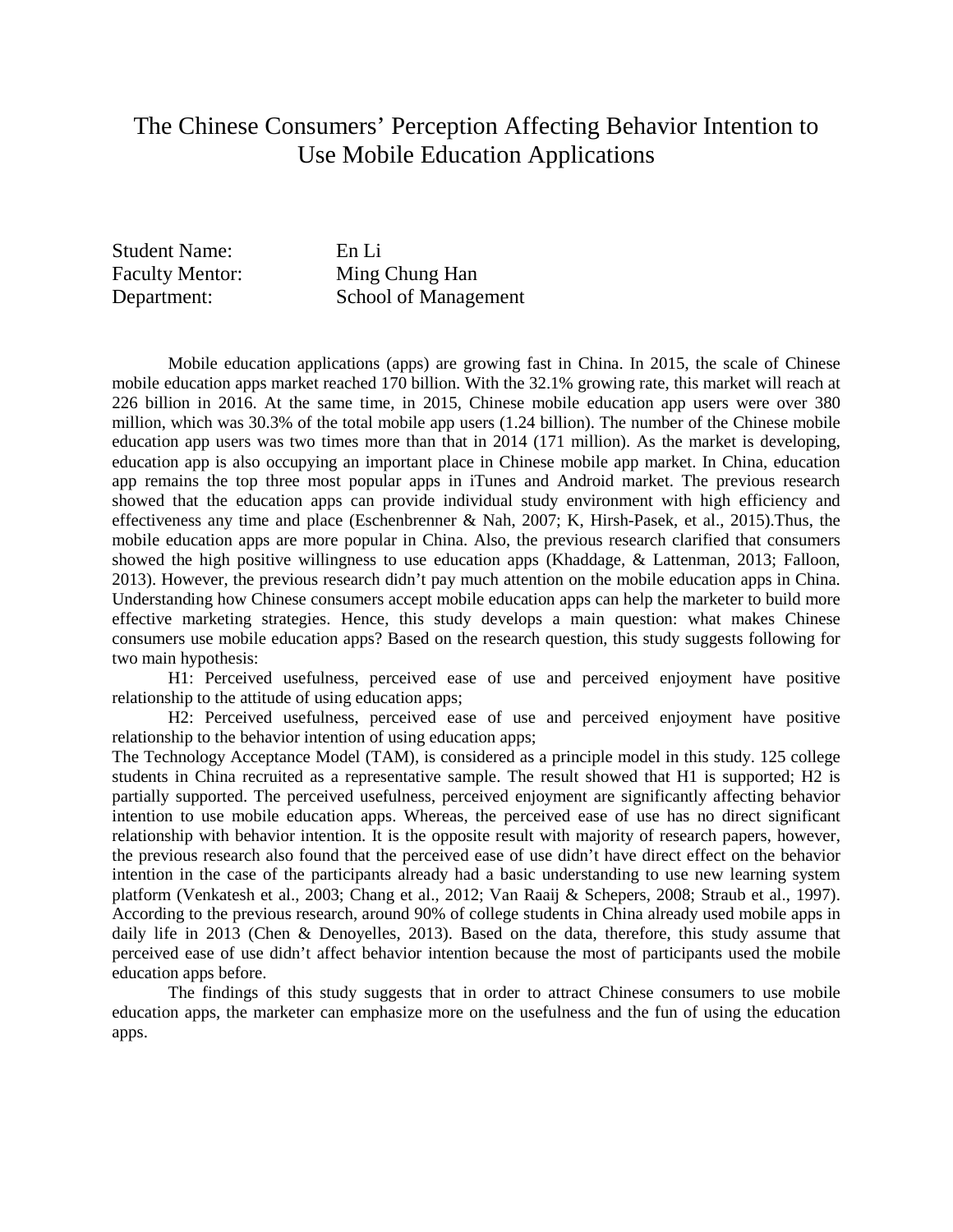#### Rolling at NYIT

Faculty Mentor:

Student Name: Yiqun (Richard) Li<br>Faculty Mentor: Youjeong Kim Department: Communication Arts, College of Arts and Sciences

 I use time lapse and hyper lapse in videography to record a daily routine in NYIT campus by videotaping around Manhattan campus and inside the school buildings. By using time lapse videography, the video can show us a different view of our campus that we cannot see with our bare eyes and provide an angle of what our school is really like from a different dimension (probably fourth-dimension). This video project is produced in Manhattan campus only, since I am based in Manhattan and have trouble commuting to the Old Westbury campus. I would love to make another video of the Old Westbury campus which is more favorable to nature.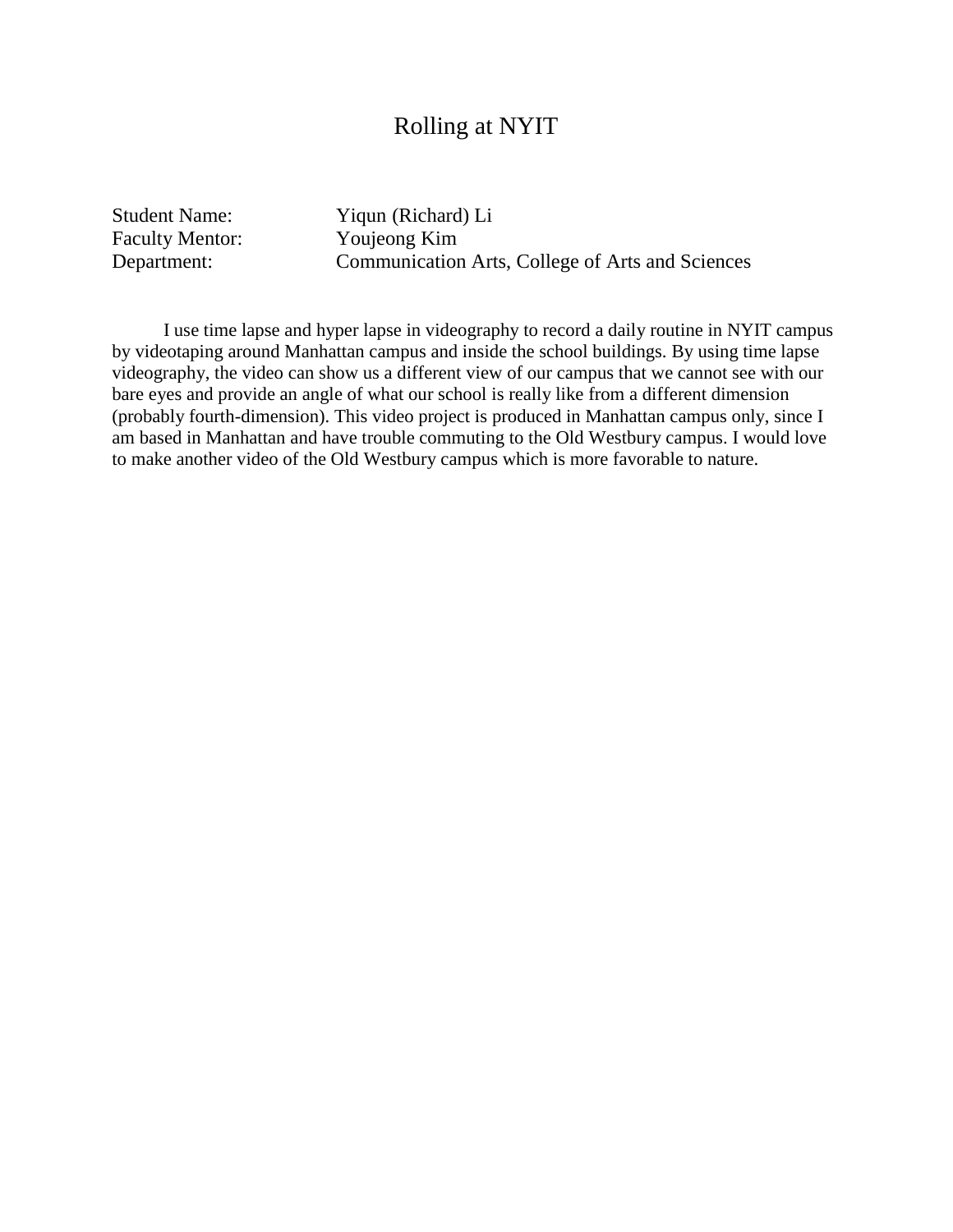# Analysis on WordPress

| <b>Student Name:</b>   | Suhail Rafiuddin                                 |
|------------------------|--------------------------------------------------|
| <b>Faculty Mentor:</b> | James Fauvell                                    |
| Department:            | Communication Arts, College of Arts and Sciences |

The analysis of websites or blogs on WordPress shows that WordPress is the most feasible platform for anyone who is motivated and driven to create and communicate with the online world. Not all platforms give the option to really personalize what you're trying to present. There are advantages and disadvantages of each option you use to blog on. WordPress is the best.

- What is the difficulty on starting out?
- What are the costs to improve my blog?
- How to impact your respective industry with a website?
- What are the E-Commerce capabilities?
- What are the mobile capabilities?
- What can I improve to make it even better?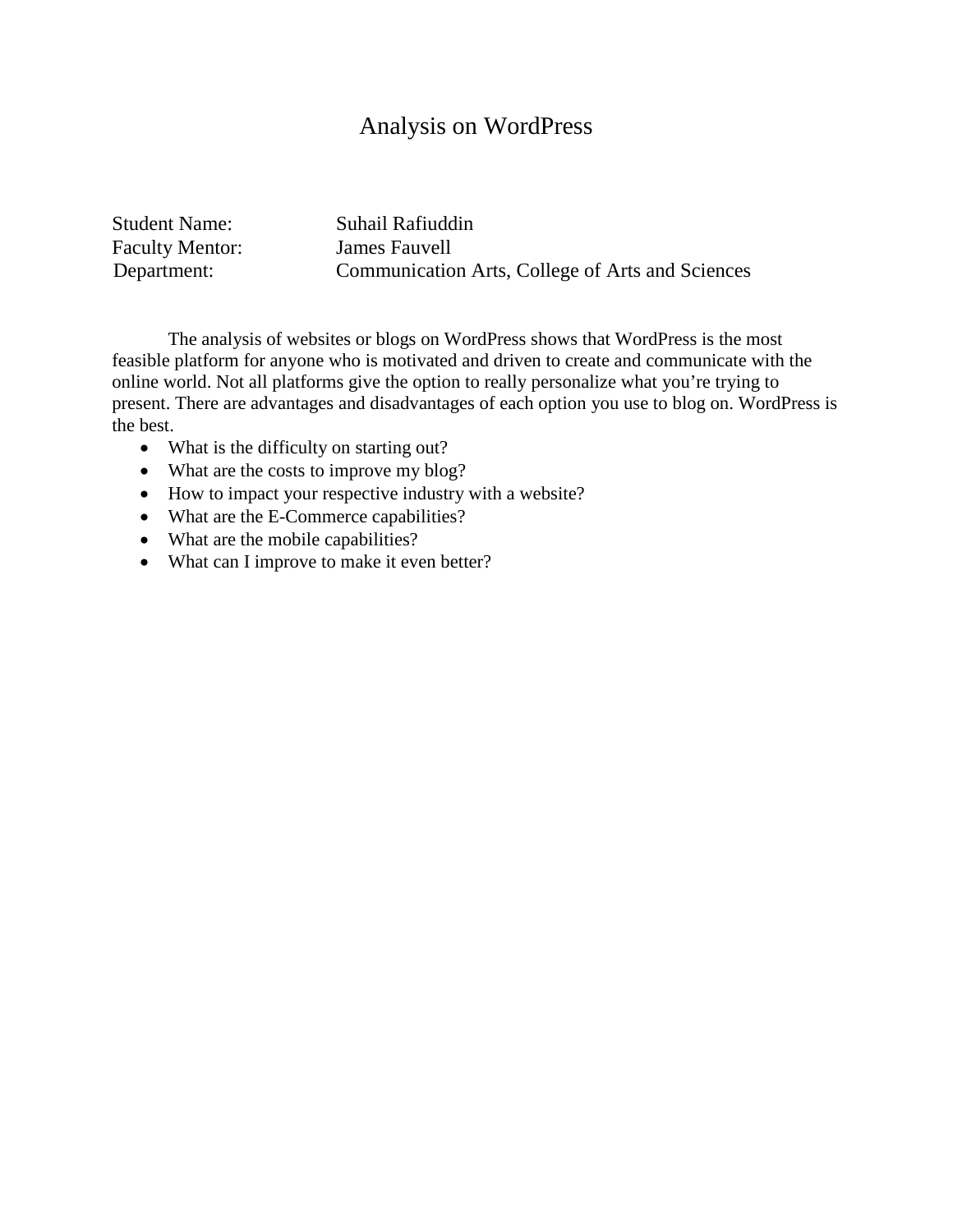#### Texting While Walking

Student Names: Tiy-Chereigna Neufville, Ai-Lin Tung, Rebecca Helene Liwer, Joji Kusunoki, Sophie Durand Faculty Mentor: Youjeong Kim Department: Communication Arts, College of Arts and Sciences

 A 30 second PSA created to encourage young people to not text while walking. The target audience is between ages 15-30. As part of a Television 101 class, my teammates and I are required to film a public service announcement on our topic of choice. We selected the idea of texting and walking, which was written by Ai-Lin Tung. However, the team agreed in having me as the mouth piece to deliver the message to a wider audience. This PSA is intended to encourage young people to not use their mobile phones while walking. It will focus on a masked killer who is standing on the street while people are passing by and ends up with a man who is using his mobile phone while walking and is hit by a car. The idea is to show viewers one consequence from texting while walking. The masked killer is standing at the corner of the street waiting for something with the "Jaws soundtrack". People are walking passed him but they can't see him. Mike is a college student and is texting his girlfriend while walking. When he is crossing the street, the masked killer slowly turns to where he is going and the "Jaws soundtrack" reaches its highest tension. And then the audience will hear a car brake sound effect. The screen goes to the masked killer pulling Mike's foot with blood and the mobile phone is on the ground. This is one consequence of texting while walking. A short statement "Problem Solved" will appear while the masked killer is pulling Mike's foot.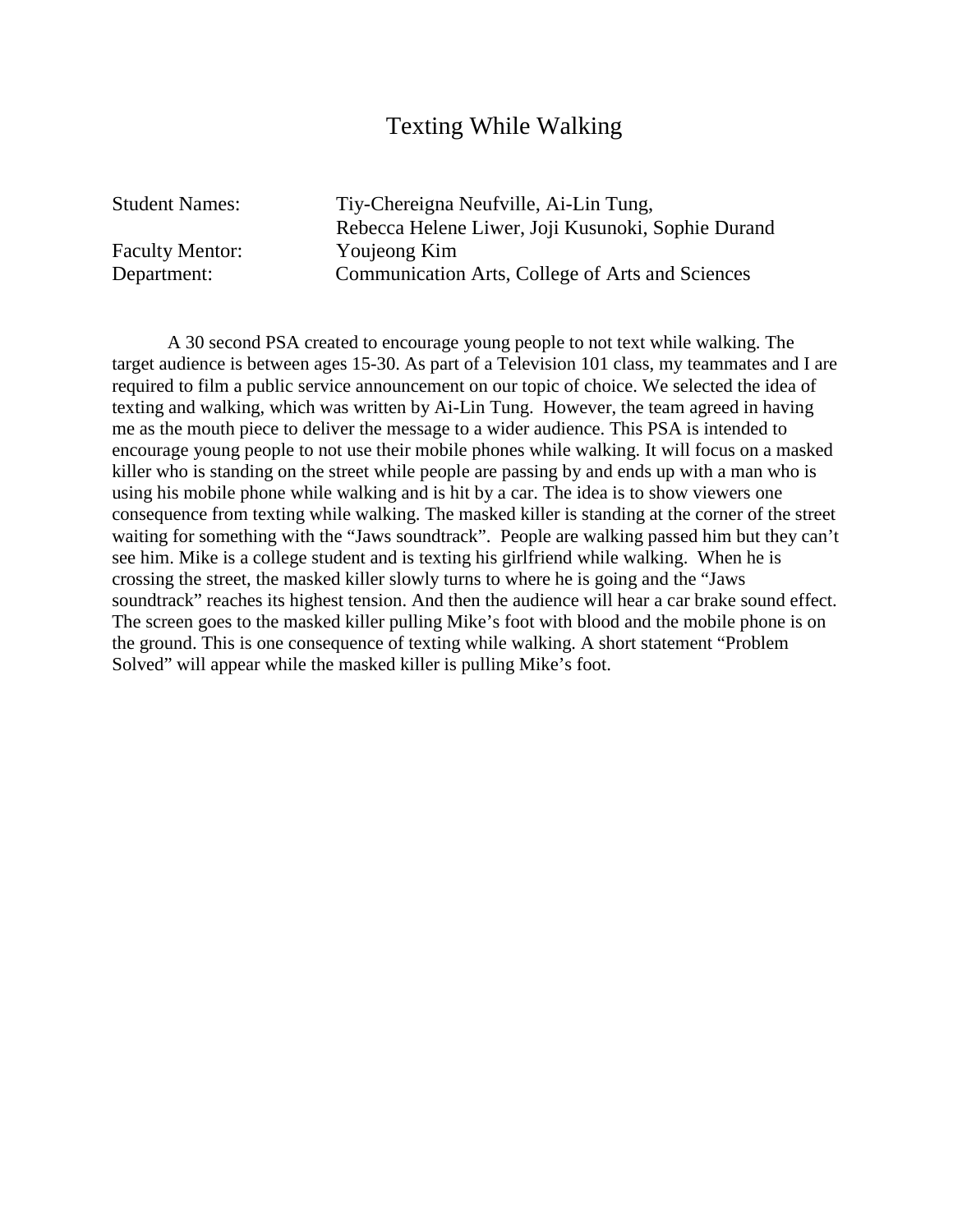# Starbucks's Coffee Commercial, "Bringing Friends Together" and Metro Cafe's Coffee Commercial, "Metro Café Wakes You Up"

| <b>Student Names:</b>  | Pakkaporn Chatthaworn, Tomader Alrehaili,        |
|------------------------|--------------------------------------------------|
|                        | Delphine Maillot, Yasmeen Hejazi                 |
| <b>Faculty Mentor:</b> | Youjeong Kim                                     |
| Department:            | Communication Arts, College of Arts and Sciences |

 Both presentations are advertising Starbuck's coffee and the Metro Cafe's coffee. The first commercial is about coffee, Bringing Friends Together. One friend goes to Starbuck's and orders the new coffee. At that time, she buys one for herself and another for her friend by using the application. She has one and sends a gift/drink to her friend via the Starbucks application. She also texts her friend so she knows about it. Her friend receives the message and picks up her coffee at the cafe. This commercial shows that the Starbucks coffee brings friends together. The second, Metro Cafe Commercial, is promoting the coffee in Metro Cafe. The idea is that the coffee cup can express feelings. For example, when you fill the cup with hot coffee, it wakes up and is happy. Every time when you drink or hold it, the cup will change emotion. If you are not drinking metro coffee, the cup will fall asleep. So, every time when you are drinking the metro cafe's coffee, it always wakes you up.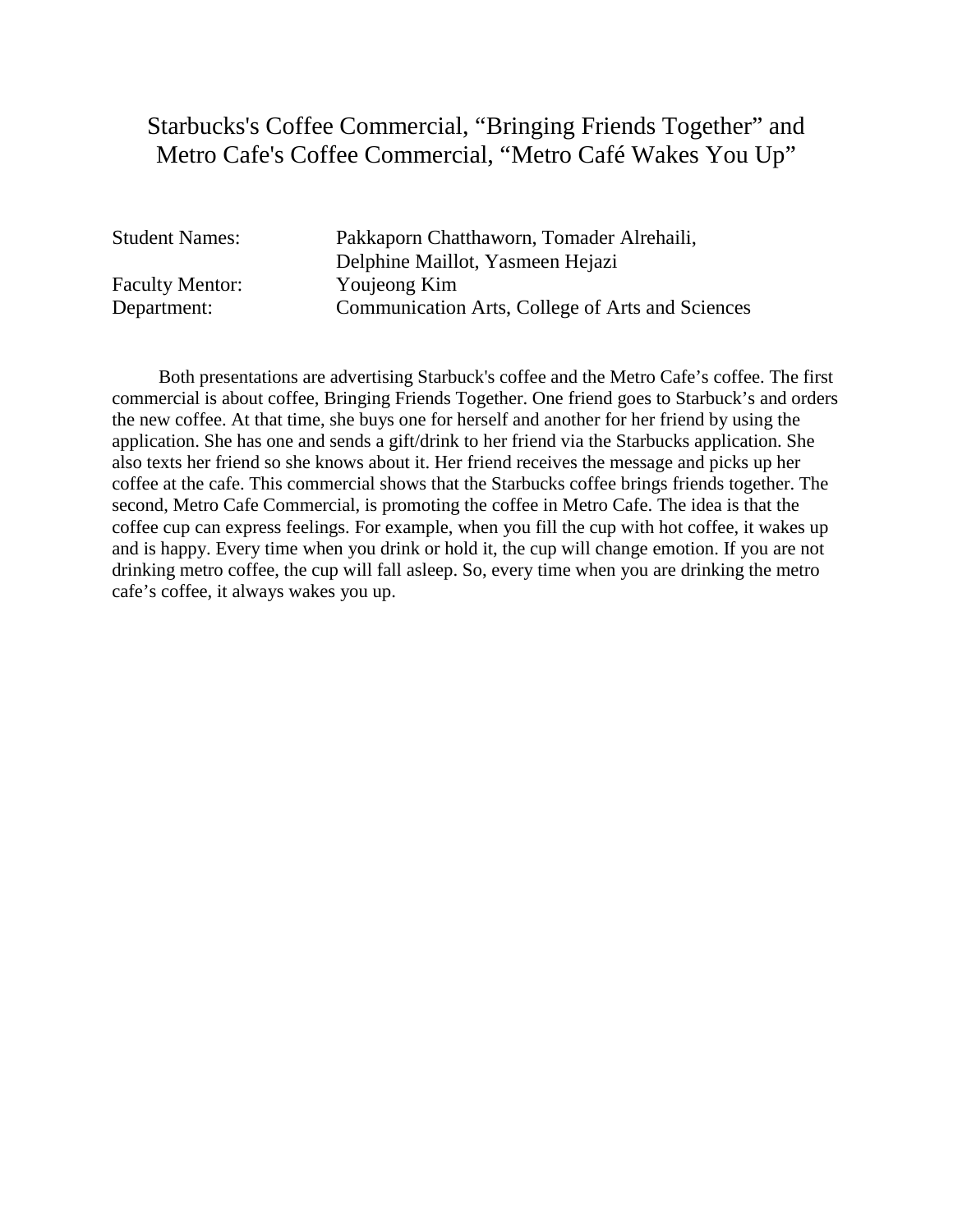#### The Zero-Sum Game: A Feminist Perspective

Student Name: Maylan Studart Faculty Mentor: Anthony Dimatteo Department: English, College of Arts and Sciences

 Based on observations taken from Charlotte Perkins Gilman's famous story, "The Yellow Wallpaper," the zero-sum game is clearly in play. The individualistic, paternal, and controlling mindset is present in this story, and is a theme in many other literary works. By using the feminist perspective to analyze this story and putting it in historical context, we can begin to identify how the zero-sum game is present in our own minds and thoughts. The goal of this paper is to get readers to identify if their thoughts are indeed their own, or if it has a long, cultural foundation in society at large, this way identifying bias.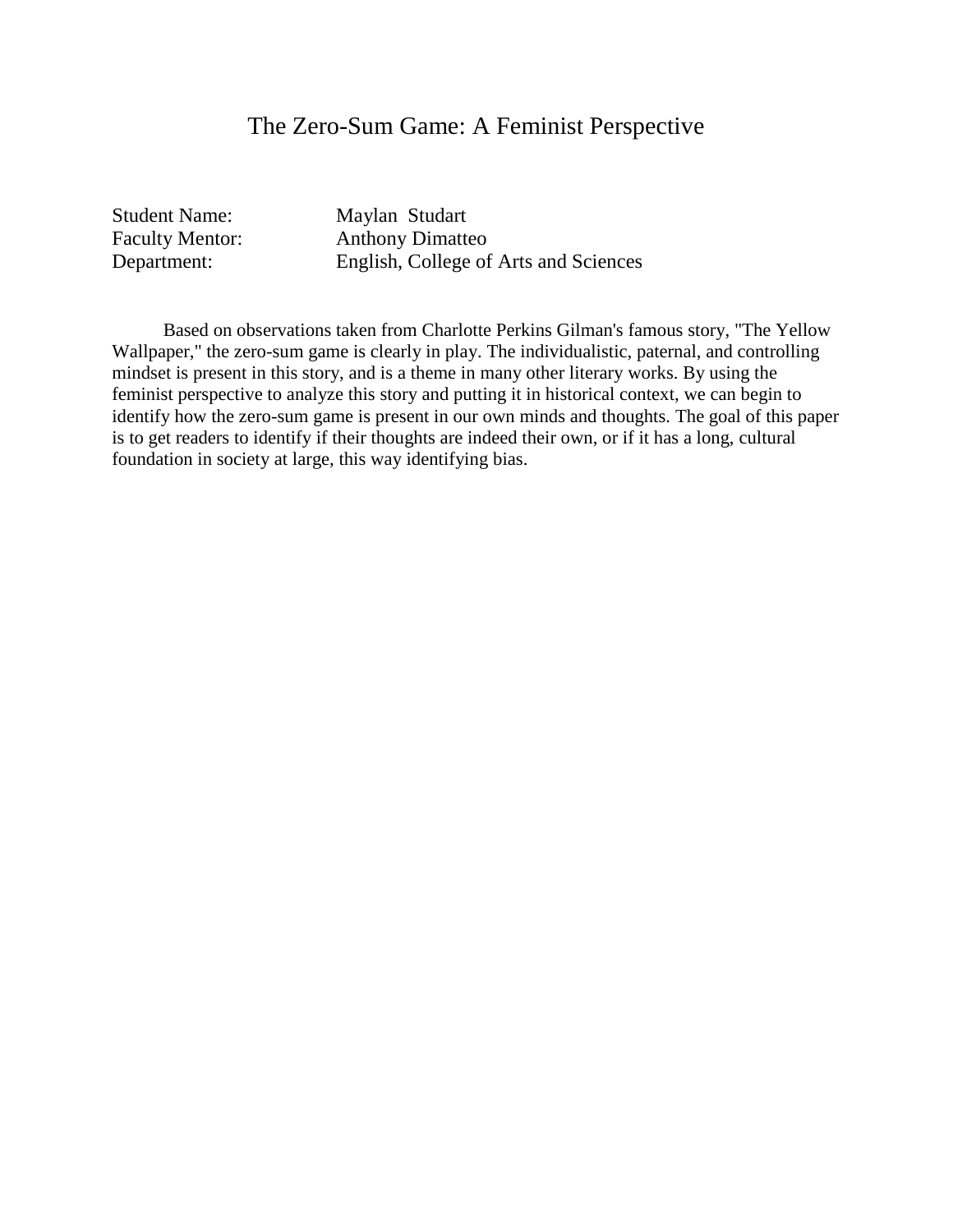#### VR Film Project "Tree of Life"

Faculty Mentor: Robert Smith

Student Names: Yifeng Miao, Duo Wang, Linjie Xia Department: Fine Arts, College of Arts and Sciences

 Virtual Reality has become a most exciting and promising technology in 2015. Since Facebook acquired the company of Oculus which is the most professional and powerful company in this area, this technology will be pushed to become a next innovational product. At the same time, the other companies such as New York Times, Samsung, HTC, Google and Sony, have presented their VR Headset and Cardboard to audiences, which can also be purchased from on-line Shop. So contents of VR films and videos will become needed in the future, and compared with the traditional film and video production, the ways to create VR contents is totally different. So this time my team will focus on Virtual Reality 3D Animation. We want to create a 2 minute VR immersive 3D Animation named "Tree of Life". "Tree of Life" is an animated VR short film, which focuses on the theme of the circle of life. Based on mythology, "Tree of Life" contains everything in nature, and the female has ability to breed new life. So we tell a story though the mother's point of view to see the key moments of "your daughter" growing up to be a mother and form the circle of life.